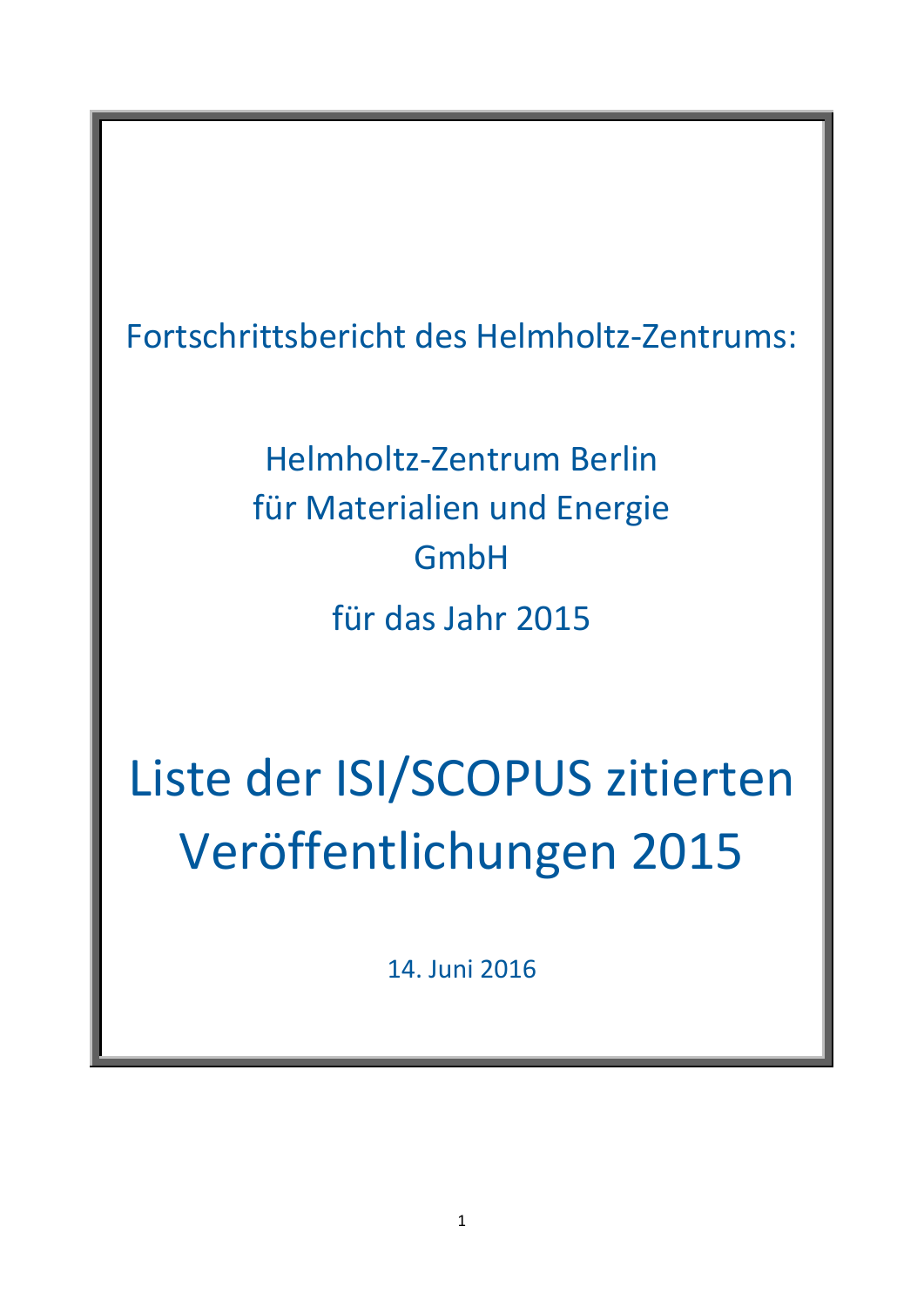## Inhalt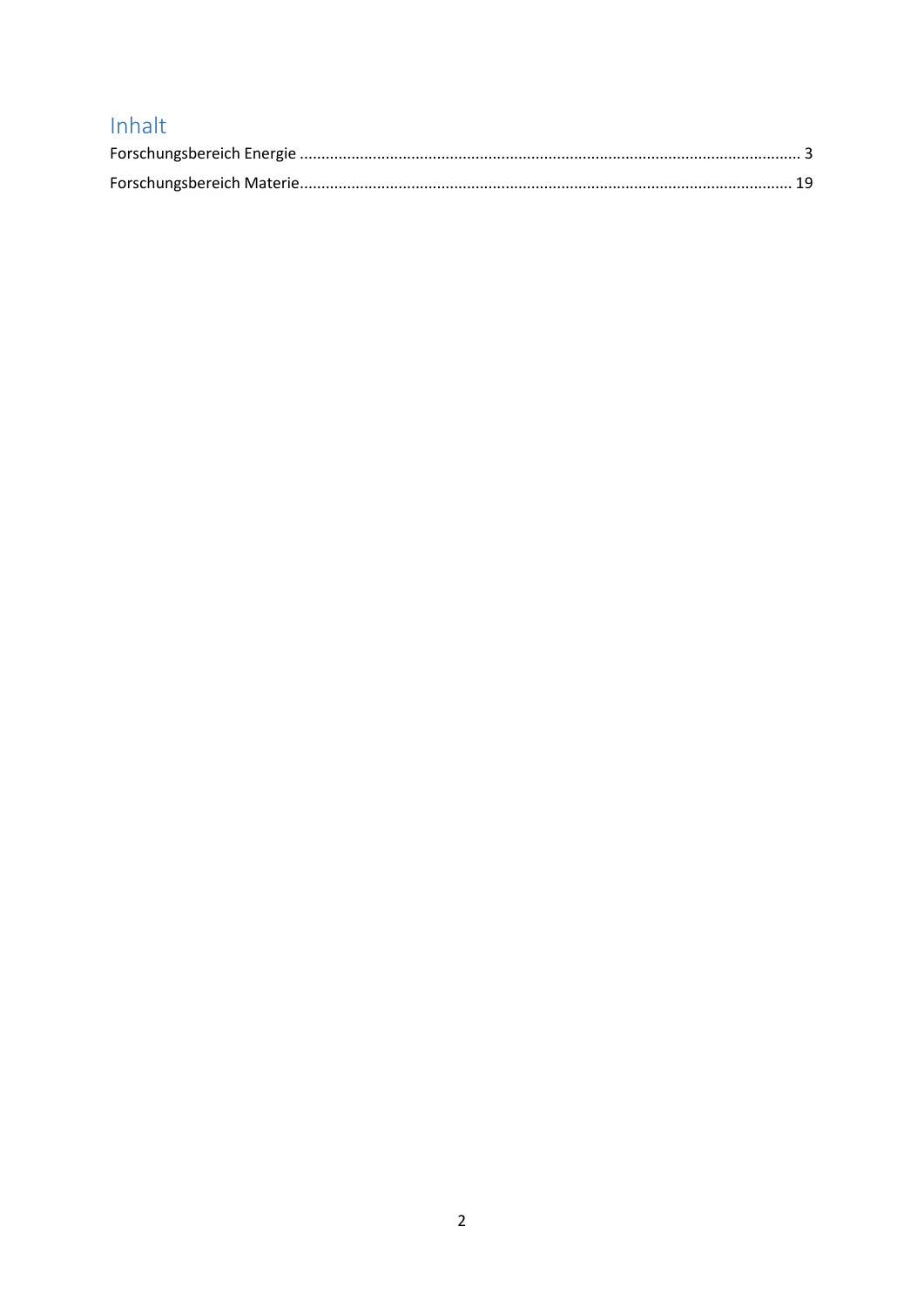## <span id="page-2-0"></span>Forschungsbereich Energie

Salomé, P.M.P.; Rodriguez Alvarez, H.; Sadewasser, S., *Incorporation of alkali metals in chalcogenide solar cells,* Solar Energy Mat Solar Cells, **143**, 9-20, (2015), 10.1016/j.solmat.2015.06.011

Pomaska, M.; Sáez-Araoz, R.; Steigert, A.; Fu, Y.; Hergert, F.; Lauermann, I.; Dittrich, T.; Lux-Steiner, M.-C.; Fischer, Ch.-H., *Influence of Cl and H2O in spray-ILGAR solutions on the voltage gain of Cu(In,Ga)(S,Se)2 solar cells with In2S3 buffer,* Sci. Rep., **132**, 303–310, (2015), 10.1016/j.solmat.2014.08.044

Durantini, J.; Belen Suarez, M.; Santo, M.; Durantini, E.; Dittrich, T.; Otero, L.; Gervaldo, M., *Photoinduced Charge Separation in Organic-Organic Heterojunctions Based on Porphyrin Electropolymers. Spectral and Time Dependent Surface Photovoltage Study,* J. Phys. Chem. C, **119**, 4044-4051, (2015), 10.1021/jp510432v

Hauschild, D.; Meyer, F.; Benkert, A.; Kreikemeyer-Lorenzo, D.; Pohlner, S.; Palm, J.; Blum, M.; Yang, W.; Wilks, R.G.; Bär, M.; Heske, C.; Weinhardt, L.; Reinert, F., *Annealing-Induced Effects on the Chemical Structure of the In2S3/Culn(S,Se)(2) Thin-Film Solar Cell Interface,* J. Phys. Chem. C, **119**, 10412-10416, (2015), 10.1021/acs.jpcc.5b01622

Mildner, S.; Beleggia, M.; Mierwaldt, D.; Hansen, T.W.; Wagner, J.B.; Yazdi, S.; Kasama, T.; Ciston, J.; Zhu, Y.; Jooss, C., *Environmental TEM Study of Electron Beam Induced Electrochemistry of Pr0.64Ca0.36MnO3 Catalysts for Oxygen Evolution,* J. Phys. Chem. C, **119**, 5301-5310, (2015), 10.1021/jp511628c

Kronawitter, C.X.; Lessio, M.; Zhao, P.; Riplinger, C.; Boscoboinik, A.; Starr, D.E.; Sutter, P.; Carter, E.A.; Koel, B.E., *Observation of Surface-Bound Negatively Charged Hydride and Hydroxide on GaP(110) in H2O Environments,* J. Phys. Chem. C, **119**, 17762-17772, (2015), 10.1021/acs.jpcc.5b05361

de Respinis, M.; Joya, K.S.; de Groot, H.J.M.; D'Souza, F.; Smith, W.A.; van de Krol, R.; Dam, B., *Solar*  Water Splitting Combining a BiVO4 Light Absorber with a Ru-Based Molecular Cocatalyst, J. Phys. Chem. C, **119**, 7275-7281, (2015), 10.1021/acs.jpcc.5b00287

Rösicke, F.; Gluba, M.A.; Hinrichs, K.; Sun, G.; Nickel, N.H.; Rappich, J., *Quantifying the electrochemical maleimidation of large area graphene,* Electrochem. Commun., **57**, 52-55, (2015), 10.1016/j.elecom.2015.05.010

Lin, X.; Kavalakkatt, J.; Ennaoui, A.; Lux-Steiner, M.Ch., *Cu2ZnSn(S, Se)4 thin film absorbers based on ZnS, SnS and Cu3SnS4 nanoparticle inks: Enhanced solar cells performance by using a two-step annealing process,* Solar Energy Mat Solar Cells, **132**, 221-229, (2015), 10.1016/j.solmat.2014.08.024

Kühnapfel, S.; Gall, S.; Rech, B.; Amkreutz, D., *Towards monocrystalline silicon thin films grown on glass by liquid phase crystallization,* Solar Energy Mat Solar Cells, **140**, 86-91, (2015), 10.1016/j.solmat.2015.03.030

Dittrich, T.; Awino, C.; Prajongtat, P.; Rech, B.; Lux-Steiner, M.Ch., *Temperature Dependence of the*  Band Gap of CH3NH3PbI3 Stabilized with PMMA: A Modulated Surface Photovoltage Study, J. Phys. Chem. C, **119**, 23968-23972, (2015), 10.1021/acs.jpcc.5b07132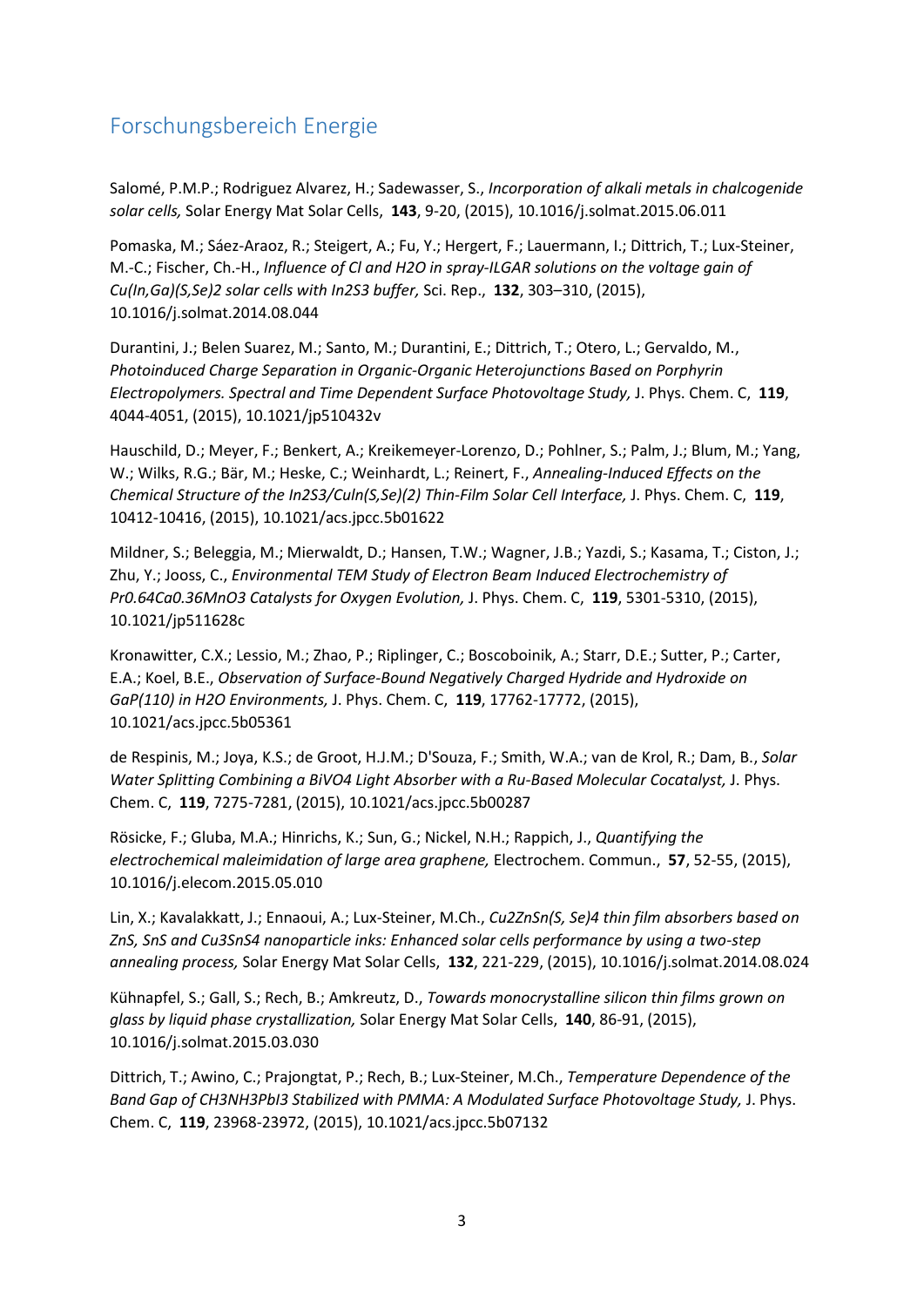Frijnts, T.; Kühnapfel, S.; Ring, S.; Gabriel, O.; Calnan, S.; Haschke, J.; Stannowski, B.; Rech, B.; Schlatmann, R., *Analysis of photo-current potentials and losses in thin film crystalline silicon solar cells,* Solar Energy Mat Solar Cells, **143**, 457-466, (2015), 10.1016/j.solmat.2015.07.041

Borgwardt, M.; Wilke, M.; Kampen, T.; Mähl, S.; Xiang, W.; Spiccia, L.; Lange, K.M.; Kiyan, I.Yu.; Aziz, E.F., *Injection Kinetics and Electronic Structure at the N719/TiO2 Interface Studied by Means of Ultrafast XUV Photoemission Spectroscopy,* J. Phys. Chem. C, **119**, 9099-9107, (2015), 10.1021/acs.jpcc.5b01216

Fejfar, A.; Hývl, M.; Vetushka, A.; Pikna, P.; Hájková, Z.; Ledinský, M.; Kocka, J.; Klapetek, P.; Marek, A.; Mašková, C.; Vyskocil, J.; Merkel, J.; Becker, C.; Itoh, T.; Misra, S.; Foldyna, M.; Yu, L.; Roca i Cabarrocas, P., *Correlative microscopy of radial junction nanowire solar cells using nanoindent position markers,* Solar Energy Mat Solar Cells, **135**, 106–112, (2015), 10.1016/j.solmat.2014.10.027

Yin, G.; Brackmann, V.; Hoffmann, V.; Schmid, M., *Enhanced performance of ultra-thin Cu(In,Ga)Se2 solar cells deposited at low process temperature,* Solar Energy Mat Solar Cells, **132**, 142-147, (2015), 10.1016/j.solmat.2014.08.045

Töfflinger, J.A.; Laades, A.; Korte, L.; Leendertz, C.; Montanez, L. M.; Stürzebecher, U.; Sperlich, H-P.; Rech, B., *PECVD-AlOx/SiNx passivation stacks on wet chemically oxidized silicon: Constant voltage stress investigations of charge dynamics and interface defect states,* Solar Energy Mat Solar Cells, **135**, 49–56, (2015), 10.1016/j.solmat.2014.09.024

Becker, C.; Preidel, V.; Amkreutz, D.; Haschke, J.; Rech, B., *Double-side textured liquid phase crystallized silicon thin-film solar cells on nanoimprinted glass,* Solar Energy Mat Solar Cells, **135**, 2–7, (2015), 10.1016/j.solmat.2014.08.031

Wakefield, G.; Adair, M.; Gardener, M.; Greiner, D.; Kaufmann, C.A.; Moghal, J., *Mesoporous silica nanocomposite antireflective coating for Cu(In,Ga)Se2 thin film solar cells, Solar Energy Mat Solar* Cells, **134**, 359–363, (2015), 10.1016/j.solmat.2014.12.022

Sadjadi, S.; Jašo, S.; Godini, H.R.; Arndt, S.; Wollgarten, M.; Blume, R.; Görke, O.; Schomäcker, R.; Woznya, G.; Simon, U., *Feasibility study of the Mn-Na2WO4/SiO2 catalytic system for the oxidative coupling of methane in a fluidized-bed reactor,* Catal. Sc. Techn., **5**, 942-952, (2015), 10.1039/c4cy00822g

Jäckle, S.; Mattiza, M.; Liebhaber, M.; Brönstrup, G.; Rommel, M.; Lips, K.; Christiansen, S., *Junction formation and current transport mechanisms in hybrid n-Si/PEDOT:PSS solar cells, Sci. Rep., 5,* 13008/1-12, (2015), 10.1038/srep13008

Schmitt, S.; Sarau, G.; Christiansen, S., *Observation of strongly enhanced photoluminescence from inverted cone-shaped silicon nanostuctures,* Sci. Rep., **5**, 17089/1-7, (2015), 10.1038/srep17089

Varon, M.; Beleggia, M.; Jordanovic, J.; Schiotz, J.; Kasama, T.; Puntes, V.F.; Frandsen, C., *Longitudinal domain wall formation in elongated assemblies of ferromagnetic nanoparticles,* Sci. Rep., **5**, 14536/1-7, (2015), 10.1038/srep14536

Tessarek, C.; Goldhahn, R.; Sarau, G.; Heilmann, M.; Christiansen, S., *Carrier-induced refractive index change observed by a whispering gallery mode shift in GaN microrods, New J. Phys., 17, 083047/1-8,* (2015), 10.1088/1367-2630/17/8/083047

Weizman, M.; Rhein, H.; Bhatti, K.; Duman, R.; Schultz, C.; Schüle, M.; Gabriel, O.; Ring, S.; Kirner, S.; Klimm, C.; Nittel, M.; Gall, S.; Rau, B.; Stannowski, B.; Schlatmann, R.; Fink, F., *Rear-side All-by-Laser*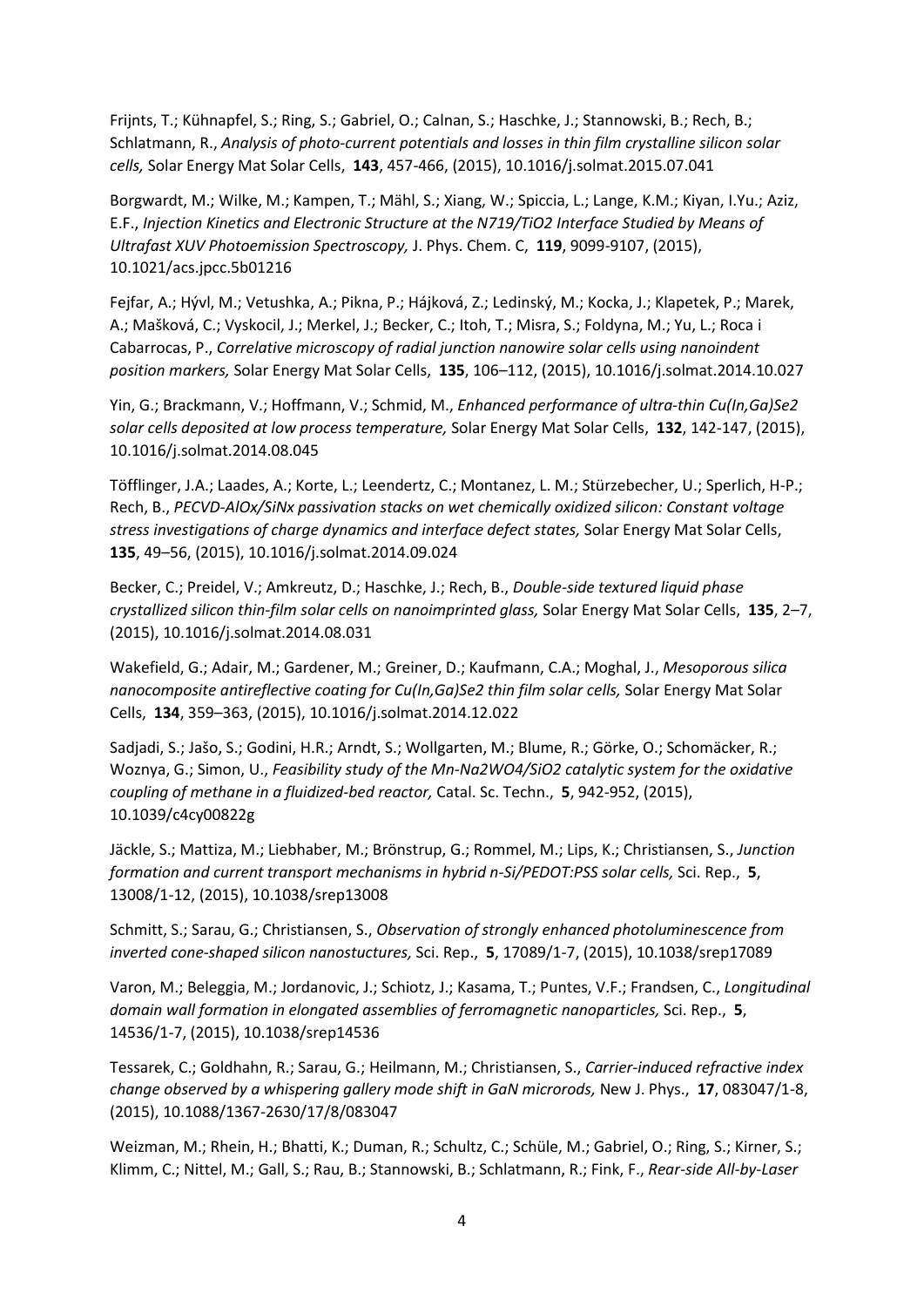Point-contact Scheme for liquid-phase-crystallized silicon on glass solar cells, Solar Energy Mat Solar Cells, **137**, 280-286, (2015), 10.1016/j.solmat.2015.02.003

Furchner, A.; Sun, G.; Ketelsen, H.; Rappich, J.; Hinrichs, K., *Fast IR laser mapping ellipsometry for the study of functional organic thin films,* Anal., **140**, 1791-1797, (2015), 10.1039/c4an01853b

Troyanchuk, I.O.; Bushinsky, M.; Volkov, N.; Sikolenko, V.; Efimova, E.A.; Ritter, C., *Role of Superexchange Interactions in the Ferromagnetism of Manganites,* J. Exp. Theor. Phys., **120**, 97-102, (2015), 10.1134/S1063776115010173

Kermarrec, E.; Maharaj, D.D.; Gaudet, J.; Fritsch, K.; Pomaranski, D.; Kycia, J.B.; Qiu, Y.; Copley, J.R.D.; Couchman, M.M.P.; Morningstar, A.O.R.; Dabkowska, H.A.; Gaulin, B.D., *Gapped and gapless shortrange-ordered magnetic states with (oneandhalf,1/2,1/2) wave vectors in the pyrochlore magnet Tb2+xTi2-xO7+delta,* Phys. Rev. B, **92**, 245114/1-7, (2015), 10.1103/PhysRevB.92.245114

Gaulin, B.D.; Kermarrec, E.; Dahlberg, M.L.; Matthews, M.J.; Bert, F.; Zhang, J.; Mendels, P.; Fritsch, K.; Granroth, G.E.; Jiramongkolchai, P.; Amato, A.; Baines, C.; Cava, R.J.; Schiffer, P., *Quenched crystalfield disorder and magnetic liquid ground states in Tb2Sn2-xTixO7,* Phys. Rev. B, **91**, 245141/1-6, (2015), 10.1103/PhysRevB.91.245141

Sippel, P.; Szarko, J.M.; Hannappel, T.; Eichberger, R., *Ultrafast electron scattering from surface to bulk states at the InP(100) surface,* Phys. Rev. B, **91**, 115312/1-6, (2015), 10.1103/PhysRevB.91.115312

Mainz, R.; Rodriguez Alvarez, H.; Klaus, M.; Thomas, D.; Lauche, J.; Weber, A.; Heinemann, M.D.; Brunken, S.; Greiner, D.; Kaufmann, C.A.; Unold, T.; Schock, H.-W.; Genzel, C., *Sudden stress relaxation in compound semiconductor thin films triggered by secondary phase segregation, Phys.* Rev. B, **92**, 155310/1-8, (2015), 10.1103/PhysRevB.92.155310

Melskens, J.; Schnegg, A.; Baldansuren, A.; Lips, K.; Plokker, M.P.; Eijt, S.W.H.; Schut, H.; Fischer, M.; Zeman, M.; Smets, A.H.M., *Structural and electrical properties of metastable defects in hydrogenated amorphous silicon,* Phys. Rev. B, **91**, 245207/1-6, (2015), 10.1103/PhysRevB.91.245207

Kumar, S.; Sarau, G.; Tessarek, C.; Göbelt, M.; Christiansen, S.; Singh, R., *Study of high quality spinel zinc gallate nanowires grown using CVD and ALD techniques,* Nanotechnology, **26**, 335603/1-9, (2015), 10.1088/0957-4484/26/33/335603

Chang, C.S.T.; De Geuser, F.; Banhart, J., *In situ characterization of beta precipitation in an Al–Mg–Si alloy by anisotropic small-angle neutron scattering on a single crystal,* J. Appl. Crystallogr., **48**, 455- 463, (2015), 10.1107/S1600576715002770

Meixner, M.; Fuss, T.; Klaus, M.; Genzel, M.; Genzel, C., *Diffraction analysis of strongly inhomogeneous residual stress depth distributions by modification of the stress scanning method - II. Experimental implementation,* J. Appl. Crystallogr., **48**, 1462 - 1475, (2015), 10.1107/S160057671501585X

Prajongtat, P.; Dittrich, T., *Precipitation of CH3NH3PbCl3 in CH3NH3PbI3 and Its Impact on Modulated Charge Separation,* J. Phys. Chem. C, **119**, 9926-9933, (2015), 10.1021/acs.jpcc.5b01667

Meagher, A.; Whyte, D.; Banhart, J.; Hutzler, S.; Weaire, D.; Garcia-Moreno, F., *Slow crystallisation of a monodisperse foam stabilised against coarsening,* Soft Matter, **11**, 4710-4716, (2015), 10.1039/c4sm02412e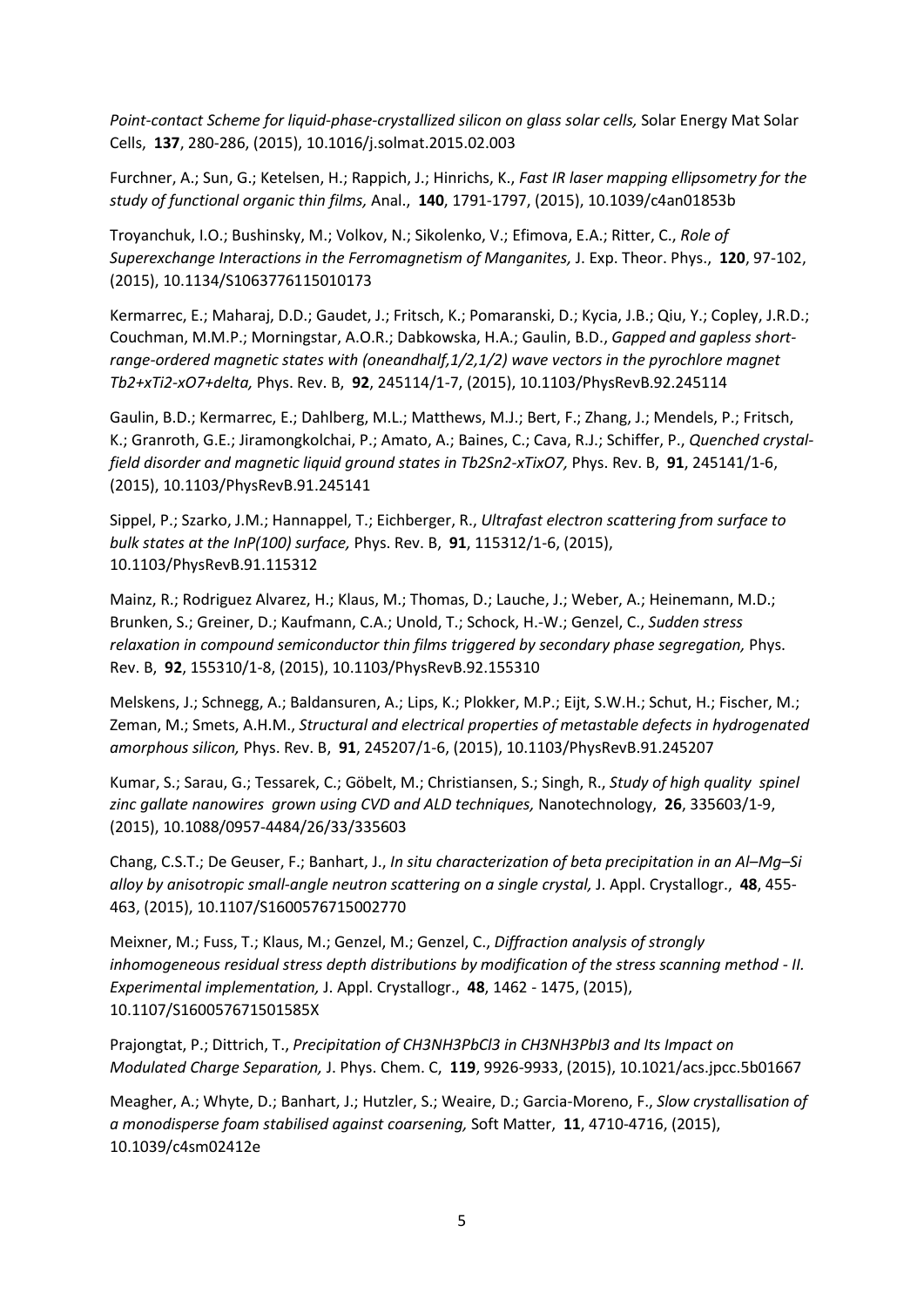Shalev, G.; Schmitt, S.W.; Embrechts, H.; Brönstrup, G.; Christiansen, S., *Enhanced photovoltaics inspired by the fovea centralis,* Sci. Rep., **5**, 2436176, (2015), 10.1038/srep08570

Bashouti, M.Y.; Garzuzi, C.A.; de la Mata, M.; Arbiol, J.; Ristein, J.; Haick, H.; Christiansen, S., *Role of Silicon Nanowire Diameter for Alkyl (Chain Lengths C1-C18) Passivation Efficiency through Si-C Bonds,*  Langmuir, **31**, 2430-2437, (2015), 10.1021/la5047244

Verma, A.; Singh, J.B.; Wanderka, N.; Chakravatty, J.K., *Delineating the roles of Cr and Mo during ordering transformations in stoichiometric Ni2(Cr1-x,Mox) alloys,* Acta Mater., **96**, 366-377, (2015), 10.1016/j.actamat.2015.06.022

Liu, M.; Cizek, J.; Chang, C.S.T.; Banhart, J., *Early stages of solute clustering in an Al-Mg-Si alloy,* Acta Mater., **91**, 355-364, (2015), 10.1016/j.actamat.2015.02.019

Heim, K.; Vinod-Kumar, G.S.; Garcia-Moreno, F.; Rack, A.; Banhart, J., *Stabilisation of aluminium foams and films by the joint Action of dispersed particles and oxide films,* Acta Mater., **99**, 313-324, (2015), 10.1016/j.actamat.2015.07.064

Weinhardt, L.; Ertan, E.; Iannuzzi, M.; Weigand, M.; Fuchs, O.; Bär, M.; Blum, M.; Denlinger, J. D.; Yang, W.; Umbach, E.; Odelius, M.; Heske, C., *Probing hydrogen bonding orbitals: resonant inelastic soft X-ray scattering of aqueous NH3,* Phys. Chem. Chem. Phys., **17**, 27145-27153, (2015), 10.1039/c5cp04898b

Wojciechowski, K.; Gutberlet, T.; Raghuwanshi, V.S.; Terry, A., *Reverse hydrotropy by complex formation,* Phys. Chem. Chem. Phys., **17**, 1106-1113, (2015), 10.1039/c4cp03835e

Otero, M.; Dittrich, T.; Rappich, J.; Heredia, D.; Fungo, F.; Durantini, E.; Otero, L., *Photoinduced charge separation in organic-inorganic hybrid system: C60-containing electropolymer / CdSequantum dots,* Electrochim. Acta, **173**, 316-322, (2015), 10.1016/j.electacta.2015.05.029

Miecznikowski, K.; Ramirez-Caro, A.; Fiechter, S.; Bogdanoff, P.; Szaniawska, E.; Wadas, A.; Kulesza, P.J., *Development of Hybrid Tungsten Oxide Photoanodes Admixed with Borododecatungstate-Polyanion Modified-Hematite: Enhancement of Water Oxidation upon Irradiation with Visible Light,*  Electrochim. Acta, **179**, 379-385, (2015), 10.1016/j.electacta.2015.05.001

Haschke, S.; Wu, Y.; Bashouti, M.; Christiansen, S.; Bachmann, J., *Engineering Nanoporous Iron(III) Oxide into an Effective Water Oxidation Electrode,* ChemCatChem, **7**, 2455–2459, (2015), 10.1002/cctc.201500623

Drafz, M.H.H.; Franz, A.; Namyslo, J.C.; Kaufmann, D.E., *Chemistry and Spectroscopy of Renewable Materials, Part 1: Imaging the Penetration Depth of Covalent Wood Modification, ACS Sust. Chem.* Eng., **3**, 566-568, (2015), 10.1021/sc5008048

Meixner, M.; Fuss, T.; Klaus, M.; Genzel, C., *Diffraction analysis of strongly inhomogeneous residual stress depth distributions by modification of the stress scanning method - I. Theoretical concept,* J. Appl. Crystallogr., **48**, 1451-1461, (2015), 10.1107/S160057671501448X

Roland, S.; Neubert, S.; Albrecht, S.; Stannowski, B.; Seger, M.; Facchetti, A.; Schlatmann, R.; Rech, B.; Neher, D., *Hybrid Organic/Inorganic Thin-Film Multijunction Solar Cells Exceeding 11% Power Conversion Efficiency,* Adv. Mater., **27**, 1262-1267, (2015), 10.1002/adma.201404698

Schmid, T.; Schäfer, N.; Levcenco, S.; Rissom, T.; Abou-Ras, D., *Orientation-distribution mapping of polycrystalline materials by Raman microspectroscopy,* Sci. Rep., **5**, 18410/1-7, (2015), 10.1038/srep18410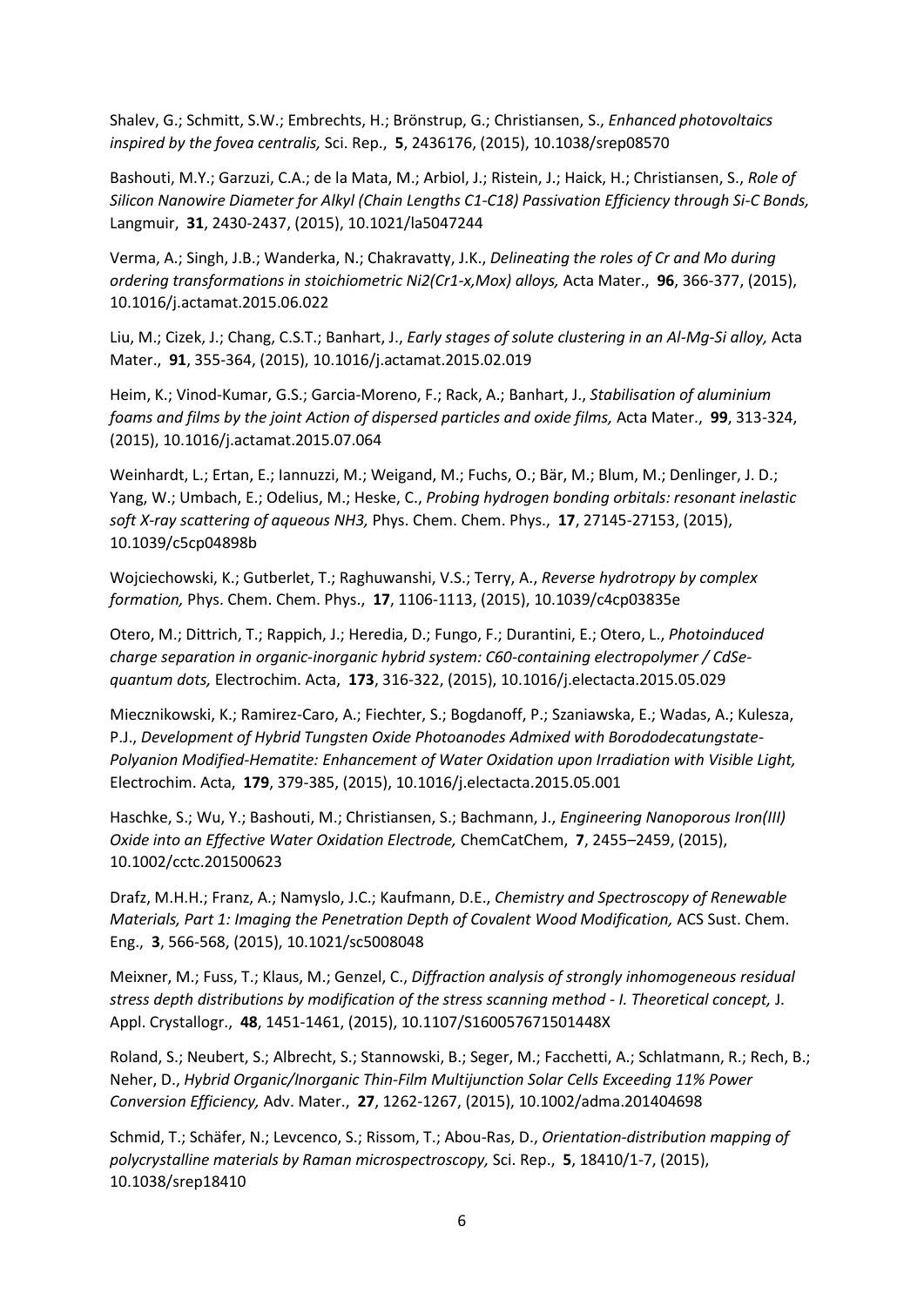Dabirian, A.; van de Krol, R., *High-Temperature Ammonolysis of Thin Film Ta2O5 Photoanodes: Evolution of Structural, Optical, and Photoelectrochemical Properties,* Chem. Mater., **27**, 708-715, (2015), 10.1021/cm503215p

Göbelt, M.; Keding, R.; Schmitt, S.W.; Hoffmann, B.; Jäckle, S.; Latzel, M.; Radmilovic, V.V.; Radmilovic, V.R.; Spiecker, E.; Christiansen, S., *Encapsulation of silver nanowire networks by atomic layer deposition for indium-free transparent electrodes,* Nano Energy, **16**, 196-206, (2015), 10.1016/j.nanoen.2015.06.027

Shalev, G.; Schmitt, S.W.; Brönstrup, G.; Christiansen, S., *Maximizing the ultimate absorption efficiency of vertically-aligned semiconductor nanowire arrays with wires of a low absorption crosssection,* Nano Energy, **12**, 801-809, (2015), 10.1016/j.nanoen.2015.01.048

Gurieva, G.; Levcenko, S.; Kravtsov, V.Ch.; Nateprov, A.; Irran, E.; Huang, Y.-S.; Arushanov, E.; Schorr, S., *X-ray diffraction investigation on Cu2ZnSiSe4 single and polycrystalline crystals,* Z. Kristallogr., **230**, 507-511, (2015), 10.1515/zkri-2014-1825

Brendel, M.; Krause, S.; Steindamm, A.; Topczak, A.K.; Sundarraj, S.; Erk, P.; Höhla, S.; Fruehauf, N.; Koch, N.; Pflaum, J., *The Effect of Gradual Fluorination on the Properties of FnZnPc Thin Films and FnZnPc/C-60 Bilayer Photovoltaic Cells,* Adv. Funct. Mater., **25**, 1565-1573, (2015), 10.1002/adfm.201404434

van Lare, C.; Yin, G.; Polman, A.; Schmid, M., *Light coupling and trapping in ultra-thin Cu(In,Ga)Se2 solar cells using dielectric scattering patterns,* ACS Nano, **9**, 9603-9613, (2015), 10.1021/acsnano.5b04091

Röder, R.; Sidiropoulos, T.P.H.; Tessarek, C.; Christiansen, S.; Oulton, R.F.; Ronning, C., *Ultrafast Dynamics of Lasing Semiconductor Nanowires,* Nano Lett., **15**, 4637-4643, (2015), 10.1021/acs.nanolett.5b01271

Sippel, P.; Albrecht, W.; van der Bok, J.C.; Van Dijk-Moes, R.J.A.; Hannappel, T.; Eichberger, R.; Vanmaekelbergh, D., *Femtosecond Cooling of Hot Electrons in CdSe Quantum-Well Platelets,* Nano Lett., **15**, 2409-2416, (2015), 10.1021/nl504706w

Neuschitzer, M.; Sanchez, Y.; Olar, T.; Thersleff, T.; Lopez-Marino, S.; Oliva, F.; Espindola-Rodriguez, M.; Xie, H.; Placidi, M.; Izquierdo-Roca, V.; Lauermann, I.; Leifer, K.; Perez-Rodriguez, A.; Saucedo, E., *Complex Surface Chemistry of Kesterites: Cu/Zn Reordering after Low Temperature Postdeposition Annealing and Its Role in High Performance Devices,* Chem. Mater., **27**, 5279-5287, (2015), 10.1021/acs.chemmater.5b01473

Larramona, G.; Levcenko, S.; Bourdais, S.; Jacob, A.; Chone, C.; Delatouche, B.; Moisan, C.; Just, J.; Unold, T.; Dennler, G., *Fine-Tuning the Sn Content in CZTSSe Thin Films to Achieve 10.8% Solar Cell Efficiency from Spray-Deposited Water-Ethanol-Based Colloidal Inks,* Adv. Energy Mater., **5**, 1501404/1-10, (2015), 10.1002/aenm.201501404

Khan, M.; Xiao, J.; Zhou, F.; Yablonskikh, M.; MacFarlane, D.R.; Spiccia, L.; Aziz, E.F., *On the Origin of the Improvement of Electrodeposited MnOx Films in Water Oxidation Catalysis Induced by Heat Treatment,* ChemSusChem, **8**, 1980-1985, (2015), 10.1002/cssc.201500330

Liu, J.; Wang, H.; Chen, Z.P.; Moehwald, H.; Fiechter, S.; van de Krol, R.; Wen, L.; Jiang, L.; Antonietti, M., *Microcontact-Printing-Assisted Access of Graphitic Carbon Nitride Films with Favorable Textures toward Photoelectrochemical Application,* Adv. Mater., **27**, 712-718, (2015), 10.1002/adma.201404543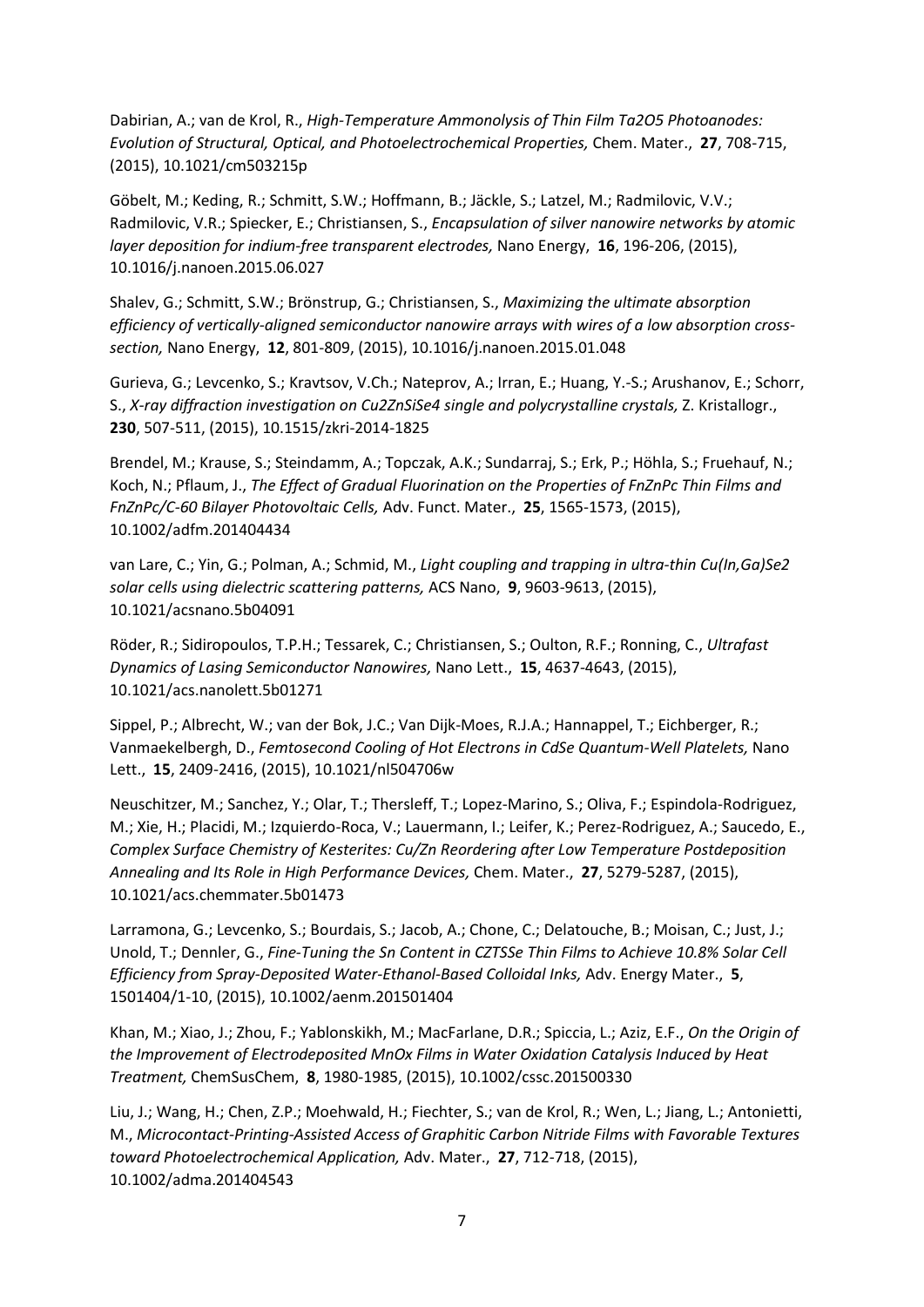Akhtar, W.; Schnegg, A.; Veber, S.; Meier, C.; Fehr, M.; Lips, K., *CW and pulsed electrically detected magnetic resonance spectroscopy at 263 GHz/12 T on operating amorphous silicon solar cells,* J. Magn. Reson., **257**, 94-101, (2015), 10.1016/j.jmr.2015.05.012

Katz, I.; Fehr, M.; Schnegg, A.; Lips, K.; Blank, A., *High resolution in-operando microimaging of solar cells with pulsed electrically-detected magnetic resonance,* J. Magn. Reson., **251**, 26-35, (2015), 10.1016/j.jmr.2014.11.008

Zhou, X.; Liu, R.; Sun, K.; Friedrich, D.; McDowell, M.T.; Yang, F.; Omelchenko, S.T.; Saadi, F.H.; Nielander, A.C.; Yalamanchili, S.; Papadantonakis, K.M.; Brunschwig, B.S.; Lewis, N.S., *Interface engineering of the photoelectrochemical performance of Ni-oxide-coated n-Si photoanodes by atomic-layer deposition of ultrathin films of cobalt oxide,* En. Envir. Science, **8**, 2644-2649, (2015), 10.1039/c5ee01687h

Schulze, T.F.; Schmidt, T., *Photochemical upconversion: present status and prospects for its application to solar energy conversion,* En. Envir. Science, **8**, 103-125, (2015), 10.1039/C4EE02481H

Ghani, F.; Opitz, A.; Pingel, P.; Heimel, G.; Salzmann, I.; Frisch, J.; Neher, D.; Tsami, A.; Scherf, U.; Koch, N., *Charge Transfer in and Conductivity of Molecularly Doped Thiophene-Based Copolymers,* J. Poly. Sci. B, **53**, 58-63, (2015), 10.1002/polb.23631

Capaccioni, F.; Coradini, A.; Filacchione, G.; Erard, S.; Arnold, G.; Drossart, P.; De Sanctis, M. C.; Bockelee-Morvan, D.; Capria, M. T.; Tosi, F.; Leyrat, C.; Schmitt, B.; Quirico, E.; Cerroni, P.; Mennella, V.; Raponi, A.; Ciarniello, M.; McCord, T.; Moroz, L.; Palomba, E.; Ammannito, E.; Barucci, M. A.; Bellucci, G.; Benkhoff, J.; Bibring, J. P.; Blanco, A.; Blecka, M.; Carlson, R.; Carsenty, U.; Colangeli, L.; Combes, M.; Combi, M.; Crovisier, J.; Encrenaz, T.; Federico, C.; Fink, U.; Fonti, S.; Ip, W. H.; Irwin, P.; Jaumann, R.; Kuehrt, E.; Langevin, Y.; Magni, G.; Mottola, S.; Orofino, V.; Palumbo, P.; Piccioni, G.; Schade, U.; Taylor, F.; Tiphene, D.; Tozzi, G. P.; Beck, P.; Biver, N.; Bonal, L.; Combe, J. -Ph.; Despan, D.; Flamini, E.; Fornasier, S.; Frigeri, A.; Grassi, D.; Gudipati, M.; Longobardo, A.; Markus, K.; Merlin, F.; Orosei, R.; Rinaldi, G.; Stephan, K.; Cartacci, M.; Cicchetti, A.; Giuppi, S.; Hello, Y.; Henry, F.; Jacquinod, S.; Noschese, R.; Peter, G.; Politi, R.; Reess, J. M.; Semery, A., *The organic-rich surface of comet 67P/Churyumov-Gerasimenko as seen by VIRTIS/Rosetta,* Science, **347**, aaa0628/1-4, (2015), 10.1126/science.aaa0628

Paul, A.K.; Sarapulova, A.; Adler, P.; Reehuis, M.; Kanungo, S.; Mikhailova, D.; Schnelle, W.; Hu, Z.; Kuo, C.; Siruguri, V.; Rayaprol, S.; Soo, Y.; Yan, B.; Felser, C.; Tjeng, L.H.; Jansen, M., *Magnetically Frustrated Double Perovskites: Synthesis, Structural Properties, and Magnetic Order of Sr2BOsO6 (B = Y, In, Sc),* Z. Anorg. Allg. Chem., **641**, 197-205, (2015), 10.1002/zaac.201400590

Einspahr, H.; Weiss, M.S.; Hunter, W.N., *Crystals on the cover 2015,* Acta Crystallogr. F, **71**, 1-2, (2015), 10.1107/S2053230X1402754X

Vinod Kumar, G.S.; Garcia-Moreno, F.; Banhart, J.; Kennedy, A., *The stabilising effect of oxides in foamed aluminium alloy scrap,* Int. J. Mat. Res., **106**, 978-987, (2015), 10.3139/146.111255

Azarpira, A.; Lublow, M.; Steigert, A.; Bogdanoff, P.; Greiner, D.; Kaufmann, C.A.; Krüger, M.; Gernert, U.; van de Krol, R.; Fischer, A.; Schedel-Niedrig, T., *Efficient and Stable TiO2 :Pt–Cu(In,Ga)Se2 Composite Photoelectrodes for Visible Light Driven Hydrogen Evolution,* Adv. Energy Mater., **5**, 1402148/1-9, (2015), 10.1002/aenm.201402148

Supplie, O.; May, M.M.; Steinbach, G.; Romanyuk, O.; Grosse, F.; Nägelein, A.; Kleinschmidt, P.; Brückner, S.; Hannappel, T., *Time-resolved in situ spectroscopy during formation of the GaP/Si(100) heterointerface,* J. Phys. Chem. Lett., **6**, 464-469, (2015), 10.1021/jz502526e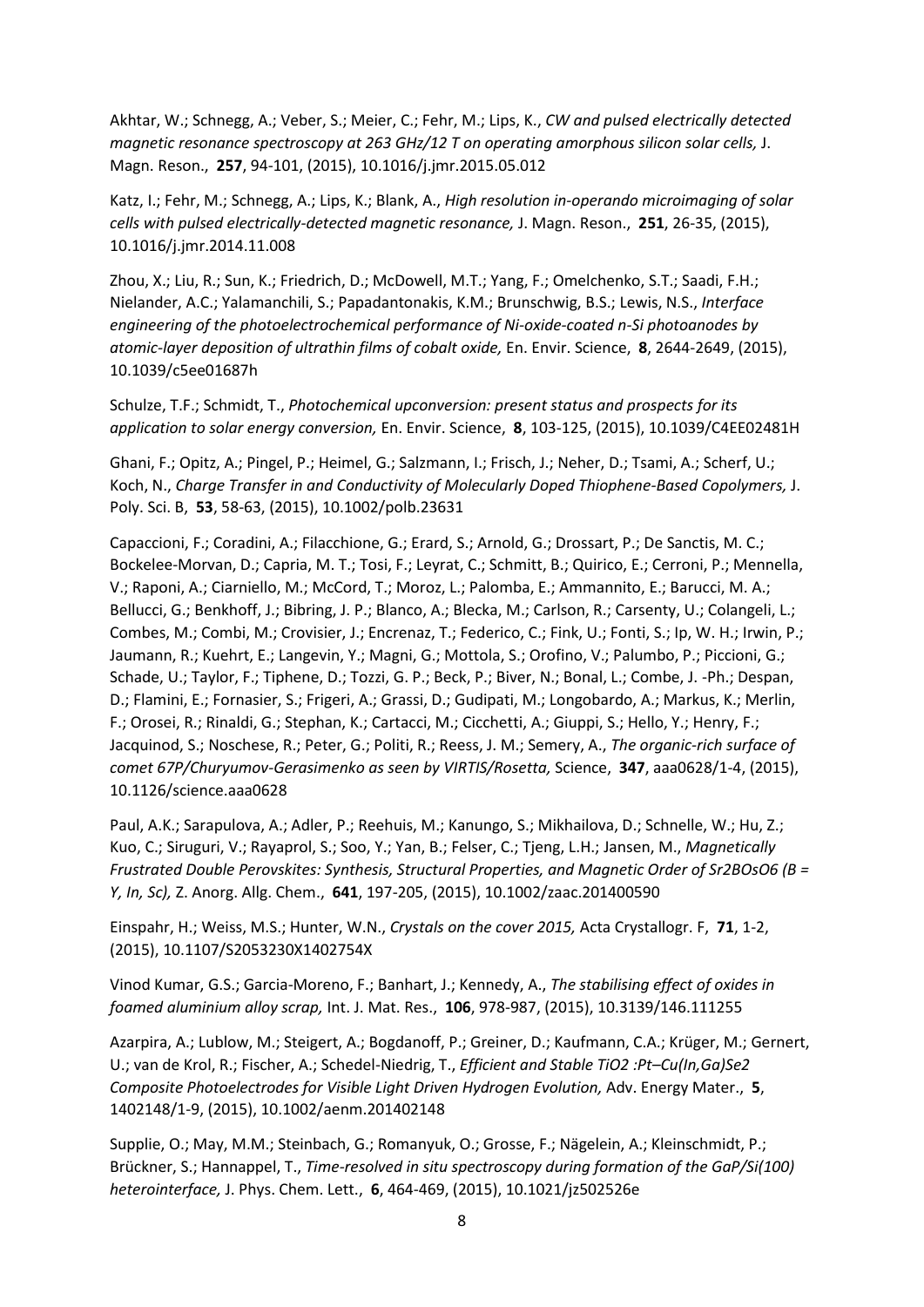Sallmann, M.; Kumar, S.; Chernev, P.; Nehrkorn, J.; Schnegg, A.; Kumar, D.; Dau, H.; Limberg, C.; de Visser, S.P., *Structure and mechanism leading to formation of the cysteine sulfinate product complex of a biomimetic cysteine dioxygenase model,* Chem. - a Eur. J., **21**, 7470–7479, (2015), 10.1002/chem.201500644

Bashouti, M.Y.; Manshina, A.; Povolotckaia, A.; Povolotskiy, A.; Kireev, P.; Yuriy, P.; Mackovic, M.; Spiecker, E.; Koshevoy, I.O.; Tunik, S.; Christiansen, S., *Direct Laser Writing of µ-chips Based on Hybrid C-Au-Ag Nanoparticles for Express Analysis of Hazardous and Biological Substances, Lab on a Chip,* **15**, 1742-1747, (2015), 10.1039/c4lc01376j

Sadoughi, G.; Starr, D.E.; Handick, E.; Stranks, S.D.; Gorgoi, M.; Wilks, R.G.; Bär, M.; Snaith, H.J., *Observation and Mediation of the Presence of Metallic Lead in Organic-Inorganic Perovskite Films,*  ACS Appl. Mater. Interfaces, **7**, 13440-13444, (2015), 10.1021/acsami.5b02237

Greil, S.M.; Rappich, J.; Korte, L.; Bastide, S., *In Situ PL and SPV Monitored Charge Carrier Injection During Metal Assisted Etching of Intrinsic a-Si Layers on c-Si,* ACS Appl. Mater. Interfaces, **7**, 11654- 11659, (2015), 10.1021/acsami.5b02922

Calnan, S.; Gabriel, O.; Rothert, I.; Werth, M.; Ring, S.; Stannowski, B.; Schlatmann, R., *Influence of Chemical Composition and Structure in Silicon Dielectric Materials on Passivation of Thin Crystalline Silicon on Glass,* ACS Appl. Mater. Interfaces, **7**, 19282–19294, (2015), 10.1021/acsami.5b05318

Bröker, S.; Kück, D.; Timmer, A.; Lauermann, I.; Ümsür, B.; Greiner, D.; Kaufmann, C.A.; Mönig, H., *Correlating the Local Defect-Level Density with the Macroscopic Composition and Energetics of Chalcopyrite Thin-Film Surfaces,* ACS Appl. Mater. Interfaces, **7**, 13062-13072, (2015), 10.1021/acsami.5b03260

Duncan, D.A.; Kephart, J.M.; Horsley, K.; Blum, M.; Mezher, M.; Weinhardt, L.; Haeming, M.; Wilks, R.G.; Hofmann, T.; Yang, W.; Bär, M.; Sampath, W.S.; Heske, C., *Characterization of Sulfur Bonding in CdS:O Buffer Layers for CdTe-based Thin-Film Solar Cells,* ACS Appl. Mater. Interfaces, **7**, 16382- 16386, (2015), 10.1021/acsami.5b03503

Handick, E.; Reinhard, P.; Alsmeier, J.-H.; Köhler, L.; Pianezzi, F.; Krause, S.; Gorgoi, M.; Ikenaga, E.; Koch, N.; Wilks, R.G.; Buecheler, S.; Tiwari, A.N.; Bär, M., *Potassium Postdeposition Treatment-Induced Band Gap Widening at Cu(In,Ga)Se2 Surfaces – Reason for Performance Leap?,* ACS Appl. Mater. Interfaces, **7**, 27414-27420, (2015), 10.1021/acsami.5b09231

Assaud, L.; Schumacher, J.; Tafel, A.; Bochmann, S.; Christiansen, S.; Bochmann, J., *Systematic increase of electrocatalytic turnover at nanoporous platinum surfaces prepared by atomic layer deposition,* J. Mater. Chem. A, **0**, 8450-8458, (2015), 10.1039/c5ta00205b

de Respinis, M.; Fravventura, M.; Abdi, F.F.; Schreuders, H.; Savenije, T.J.; Smith, W.A.; Dam, B.; van de Krol, Roel, *Oxynitrogenography: Controlled Synthesis of Single-Phase Tantalum Oxynitride Photoabsorbers,* Chem. Mater., **27**, 7091-7099, (2015), 10.1021/acs.chemmater.5b02938

Bashouti, M.Y.; Youosefi, P.; Ristein, J.; Christiansen, S., *Electronic Properties of Si-Hx Vibrational Modes at Si Waveguide Interface,* J. Phys. Chem. Lett., **6**, 3988–3993, (2015), 10.1021/acs.jpclett.5b01918

Kriisa, M.; Sáez-Araoz, R.; Fischer, C.H.; Köhler, T.; Kärber, E.; Fu, Y.; Hergert, F.; Lux-Steiner, M.Ch.; Krunks, M., *Study of Zn(O,S) Films grown by Aerosol Assisted Chemical Vapour Deposition and their Application as Buffer Layers in Cu(In,Ga)(S,Se)2 Solar Cells,* Sol. Energy, **115**, 562–568, (2015), 10.1016/j.solener.2015.02.046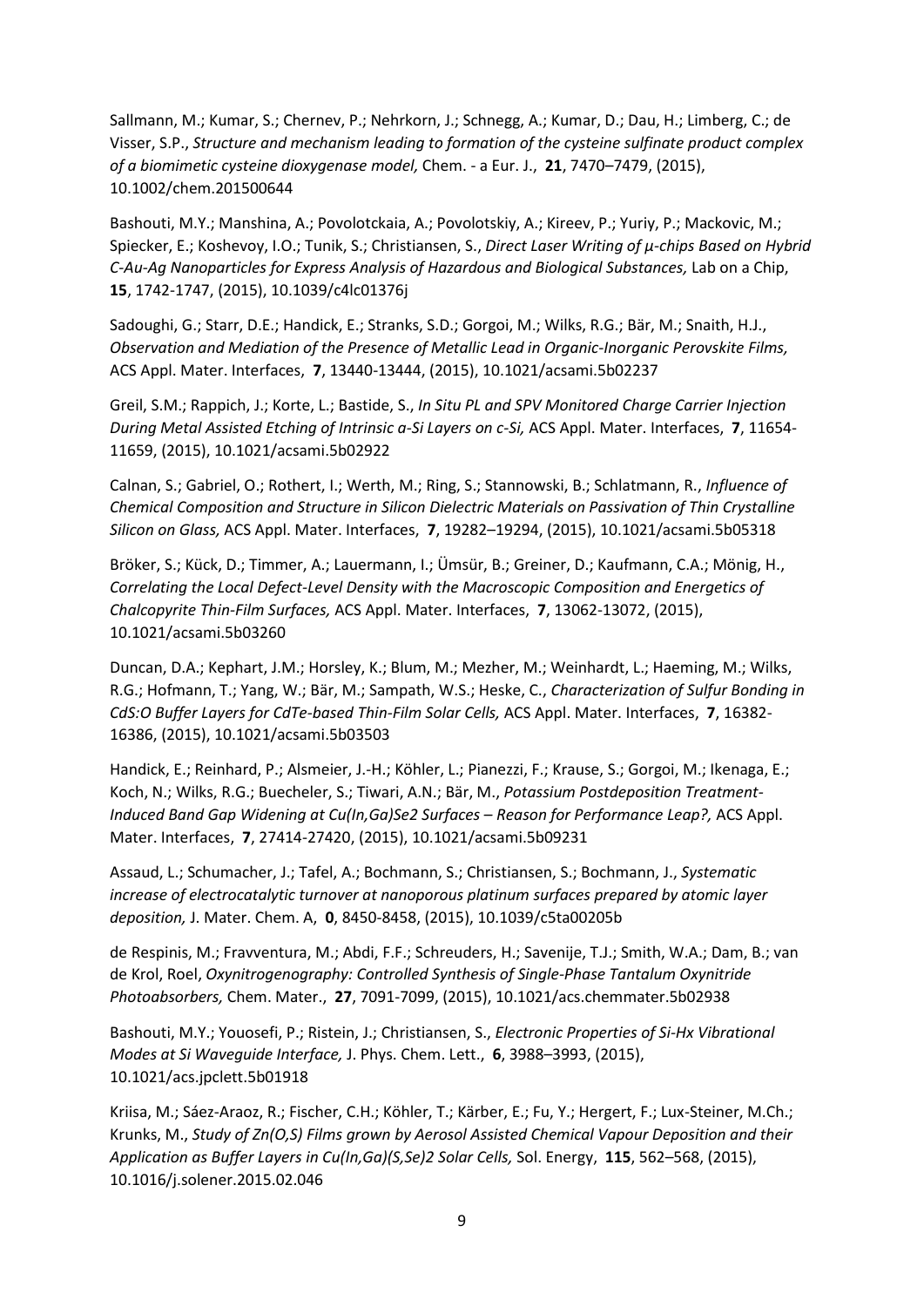Nehrkorn, J.; Schnegg, A.; Holldack, K.; Stoll, S., *General Magnetic Transition Dipole Moments for Electron Paramagnetic Resonance,* Phys. Rev. Lett., **114**, 010801/1-5, (2015), 10.1103/PhysRevLett.114.010801

Merdes, S.; Ziem, F.; Lavrenko, T.; Walter, T.; Lauermann, I.; Klingsporn, M.; Schmidt, S.; Hergert, F.; Schlatmann, R., *Above 16% efficient sequentially grown Cu(In,Ga)(Se,S)2-based solar cells with atomic layer deposited Zn(O,S) buffers,* Progr. Photovolt., **23**, 1493-1500, (2015), 10.1002/pip.2579

Reinhold, B.; Schmid, M.; Greiner, D.; Schuele, M.; Kieven, D.; Ennaoui, A.; Lux-Steiner, M.C., *Monolithically interconnected lamellar Cu(In,Ga)Se2 micro solar cells under full white light concentration,* Progr. Photovolt., **23**, 1929-1939, (2015), 10.1002/pip.2611

Schulte, J.; Harbauer, K.; Ellmer, K., *Toward efficient Cu(In,Ga)Se2 solar cells prepared by reactive magnetron co-sputtering from metallic targets in an Ar:H2Se atmosphere, Progr. Photovolt.*, 23, 1793-1805, (2015), 10.1002/pip.2622

Heinemann, M.D.; Efimova, V.; Klenk, R.; Hoepfner, B.; Wollgarten, M.; Unold, T.; Schock, H.-W.; Kaufmann, C., *Cu(In,Ga)Se2 Superstrate Solar Cells: Prospects and Limitations,* Progr. Photovolt., **23**, 1228–1237, (2015), 10.1002/pip.2536

Hages, C.J.; Levcenco, S.; Miskin, C.K.; Alsmeier, J.H.; Abou-Ras, D.; Wilks, R.G.; Bär, M.; Unold, T.; Agrawal, R., *Improved performance of Ge-alloyed CZTGeSSe thin-film solar cells through control of elemental losses,* Progr. Photovolt., **23**, 376–384, (2015), 10.1002/pip.2442

Cojucaru-Mirédin, O.; Fu, Y.; Kosta, A.; Saez-Araoz, R.; Beyer, A.; Knaub, N.; Volz, K.; Fischer, C.-H.; Raabe, D., *Interface engineering and characterization at the atomic-scale of pure and mixed ion layer gas reaction buffer layers in chalcopyrite thin-film solar cells,* Progr. Photovolt., **23**, 705–716, (2015), 10.1002/pip.2484

Teplin, C.W.; Grover, S.; Chitu, A.; Limanov, A.; Chahal, M.; Im, J.; Amkreutz, D.; Gall, S.; Yoon, H.P.; Lasalvia, V.; Stradins, P.; Jones, K.M.; Norman, A.G.; Young, D.L.; Branz, H.M.; Lee, B.G., *Comparison of thin epitaxial film silicon photovoltaics fabricated on monocrystalline and polycrystalline seed layers on glass,* Progr. Photovolt., **23**, 909–917, (2015), 10.1002/pip.2505

Mainz, R.; Weber, A.; Rodriguez-Alvarez, H.; Levcenko, S.; Klaus, M.; Pistor, P.; Klenk, R.; Schock, H.- W., *Time-resolved investigation of Cu(In,Ga)Se2 growth and Ga gradient formation during fast selenization of metallic precursors,* Progr. Photovolt., **23**, 1131–1143, (2015), 10.1002/pip.2531

Witte, W.; Abou-Ras, D.; Albe, K.; Bauer, G.H.; Bertram, F.; Boit, C.; Brueggemann, R.; Christen, J.; Dietrich, J.; Eicke, A.; Hariskos, D.; Maiberg, M.; Mainz, R.; Meessen, M.; Mueller, M.; Neumann, O.; Orgis, T.; Paetel, S.; Pohl, J.; Rodriguez Alvarez, H.; Scheer, R.; Schock, H.-W.; Unold, T.; Weber, A.; Powalla, M., *Gallium gradients in Cu(In,Ga)Se2 thin-film solar cells,* Progr. Photovolt., **23**, 717–733, (2015), 10.1002/pip.2485

Lang, F.; Gluba, M.A.; Albrecht, S.; Rappich, J.; Korte, L.; Rech, B.; Nickel, N.H., *Perovskite Solar Cells with Large-Area CVD-Graphene for Tandem Solar Cells,* J. Phys. Chem. Lett., **6**, 2745-2750, (2015), 10.1021/acs.jpclett.5b01177

Muydinov, R.; Ruske, F.; Neubert, S.; Steigert, A.; Klaus, M.; Selve, S.; Köppel, G.; Szyszka, B., *Combination of nitrogen mediated crystallisation with post-deposition annealing - Towards ultra-thin ZnO:Al contacts,* Thin Solid Films, **589**, 750-754, (2015), 10.1016/j.tsf.2015.07.012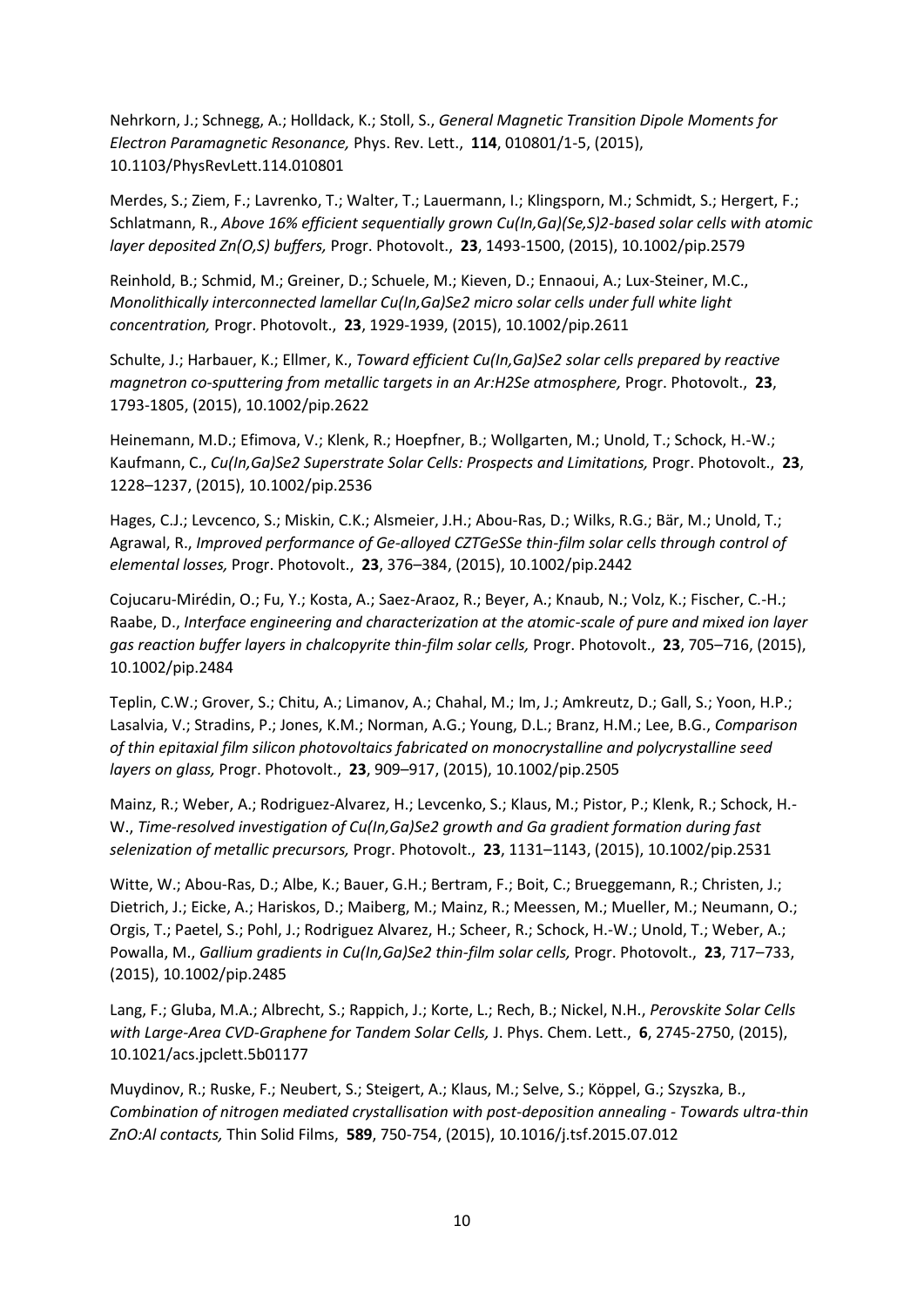Kahlenberg, V.; Brunello, E.; Hejny, C.; Krüger, H.; Schmidmair, D.; Tribus, M.; Többens, D., Li2Ca2Si2O7: Structural, spectroscopic and computational studies on a sorosilicate, J. Solid State Chem., **225**, 155-167, (2015), 10.1016/j.jssc.2014.12.009

Daoud, H.M.; Manzoni, A.; Wanderka, N.; Glatzel, U., *High-Temperature Tensile Strength of Al10Co25Cr8Fe15Ni36Ti6 Compositionally Complex Alloy (High-Entropy Alloy),* JOM., **67**, 2271-2277, (2015), 10.1007/s11837-015-1484-7

Garcia-Moreno, F.; Mukherjee, M.; Jimenez, C.; Banhart, J., *Pressure-induced foaming of metals,*  JOM., **67**, 955-965, (2015), 10.1007/s11837-015-1331-x

Daoud, H.M.; Manzoni, A.; Völkl, R,; Wanderka, N.; Glatzel, U., *Oxidation Behavior of Al8Co17Cr17Cu8Fe17Ni33, Al23Co15Cr23Cu8Fe15Ni15, and Al17Co17Cr17Cu17Fe17Ni17 Compositionally Complex Alloys (High-Entropy Alloys) at Elevated Temperatures in Air,* Adv. Eng. Mater., **17**, 1134–1141, (2015), 10.1002/adem.201500179

Kumar, S.; Tessarek, C.; Sarau, G.; Christiansen, S.; Singh, R., *Self-Catalytic Growth of beta-Ga2O3 Nanostructures by Chemical Vapor Deposition,* Adv. Eng. Mater., **17**, 709–715, (2015), 10.1002/adem.201400289

Scherg-Kurmes, H.; Körner, S.; Ring, S.; Klaus, M.; Korte, L.; Ruske, F.; Schlatmann, R.; Rech, B.; Szyszka, B., *High mobility In2O3:H as contact layer for a-Si:H/c-Si heterojunction and muc-Si:H thin film solar cells,* Thin Solid Films, **594**, 316-322, (2015), 10.1016/j.tsf.2015.03.022

Muydinov, R.; Steigert, A.; Schönau, S.; Ruske, F.; Kraehnert, R.; Eckhardt, B.; Lauermann, I.; Szyszka, B., *Water-assisted nitrogen mediated crystallisation of ZnO films,* Thin Solid Films, **590**, 177-183, (2015), 10.1016/j.tsf.2015.07.034

Schnohr, C.S.; Kämmer, H.; Steinbach, T.; Gnauck, M.; Rissom, T.; Kaufmann, C.A.; Stephan, C.; Schorr, S., *Composition-dependent nanostructure of Cu(In,Ga)Se2 powders and thin films,* Thin Solid Films, **582**, 356-360, (2015), 10.1016/j.tsf.2014.10.078

Liu, Y.; Fu, Y.; Dittrich, T.; Saez Araoz, R.; Schmid, M.; Hinrichs, V.; Lux-Steiner, M.Ch.; Fischer, C-H., *Phase transitions during formation of Ag nanoparticles on In2S3 precursor layers,* Thin Solid Films, **590**, 54-59, (2015), 10.1016/j.tsf.2015.07.021

Prokes, K.; Schulze, M.; Hartwig, S.; Schäfer, N.; Landsgesell, S.; Blum, C.G.F.; Abou-Ras, D.; Hacisalihoglu, M.Y.; Ressouche, E.; Ouladdiaf, B.; Hess, C.; Büchner, B.; Wurmehl, S., *Structural Inhomogeneities in FeTe0.6Se0.4: Relation to Superconductivity,* J. Cryst. Growth, **432**, 95–104, (2015), 10.1016/j.jcrysgro.2015.09.014

Calvet, W.; Ümsür, B.; Höpfner, B.; Lauermann, I.; Prietzel, K.; Kaufmann, C.A.; Unold, T.; Lux-Steiner, M.C., *Locally resolved investigation of wedged Cu(In,Ga)Se2 films prepared by physical vapor deposition using hard X-ray photoelectron and X-ray fluorescence spectroscopy,* Thin Solid Films, **582**, 361-365, (2015), 10.1016/j.tsf.2014.11.067

Heczko, O.; Vokoun, D.; Kopecky, V.; Beleggia, M., *Effect of Magnetostatic Interactions on Twin Boundary Motion in Ni-Mn-Ga Magnetic Shape Memory Alloy,* IEEE Magn. Letters, **6**, 1000204/1-4, (2015), 10.1109/LMAG.2015.2449252

Schulte, J.; Harbauer, K.; Ellmer, K., *Reactive magnetron co-sputtering of Cu(In,Ga)Se2 absorber layers by a 2-stage process: Role of substrate type and Na-doping,* Thin Solid Films, **582**, 95-99, (2015), 10.1016/j.tsf.2014.10.089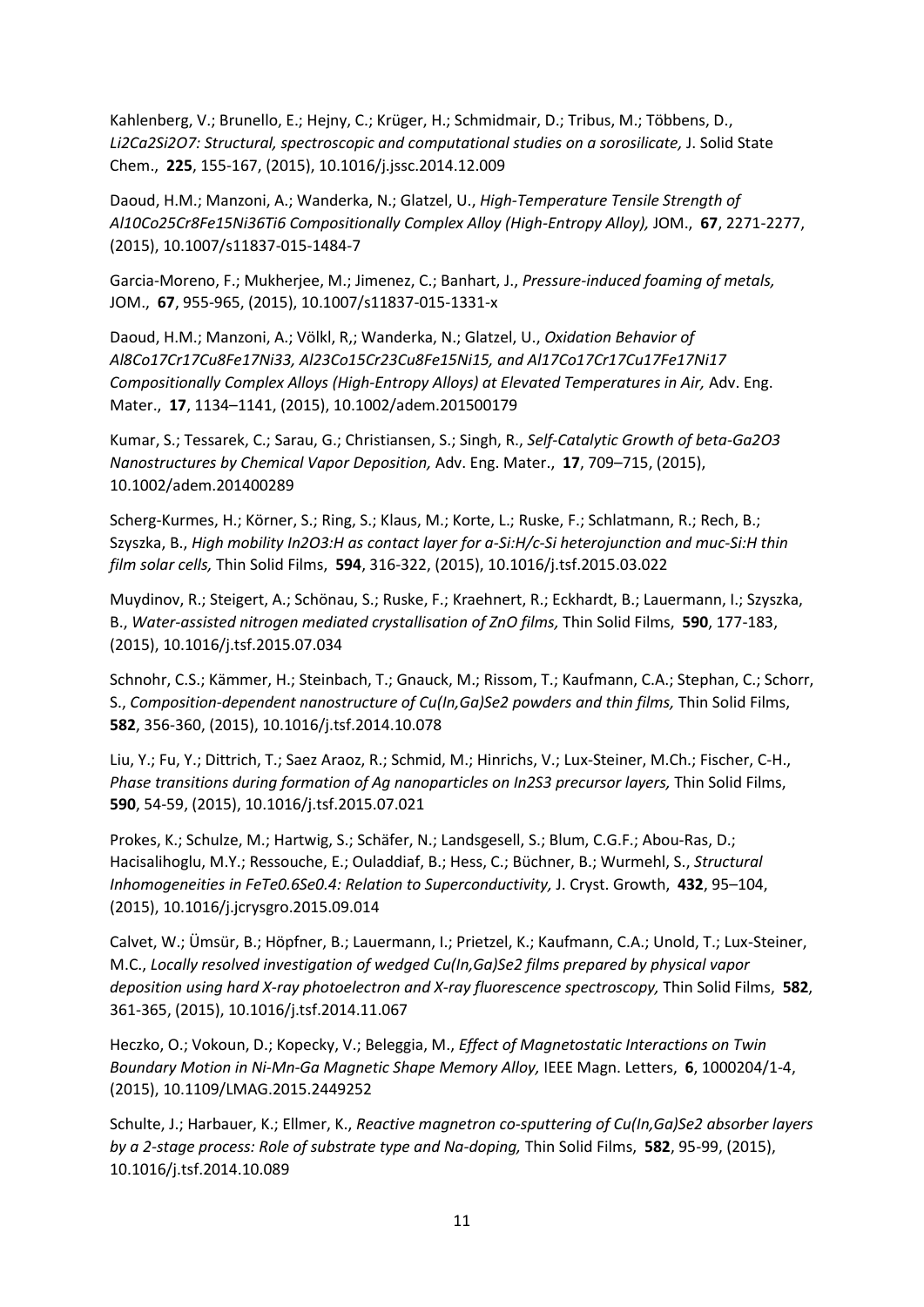Merdes, S.; Steigert, A.; Ziem, F.; Lauermann, I.; Klenk, R.; Hergert, F.; Kaufmann, C.A.; Schlatmann, R., *Influence of Cu(In,Ga)(Se,S)2 surface treatments on the properties of 30 x 30 cm² large area modules with atomic layer deposited Zn(O,S) buffers,* Thin Solid Films, **574**, 28-31, (2015), 10.1016/j.tsf.2014.11.049

Kühnapfel, S.; Nickel, N.H.; Gall, S.; Klaus, M.; Genzel, C.; Rech, B.; Amkreutz, D., *Preferential {100} grain orientation in 10 micrometer-thick laser crystallized multicrystalline silicon on glass,* Thin Solid Films, **576**, 68-74, (2015), 10.1016/j.tsf.2015.01.006

Ümsür, B.; Calvet, W.; Höpfner, B.; Steigert, A.; Lauermann, I.; Gorgoi, M.; Prietzel, K.; Navirian, H.; Kaufmann, C.; Unold, T.; Lux-Steiner, M., *Investigation of Cu-poor and Cu-rich Cu(In,Ga)Se2/CdS interfaces using hard X-ray photoelectron spectroscopy,* Thin Solid Films, **582**, 366-370, (2015), 10.1016/j.tsf.2014.08.049

Bodnar, I.V.; Telesh, E.V.; Gurieva, G.; Schorr, S., *Transmittance Spectra of Cu2ZnSnS4 Thin Films,* J. of Elect. Mat., **44**, 3283-3287, (2015), 10.1007/s11664-015-3909-z

Abou-Ras, D.; Caballero, R.; Streeck, C.; Beckhoff, B.; In, J.-H.; Jeong, S., *Comprehensive Comparison of Various Techniques for the Analysis of Elemental Distributions in Thin Films: Additional Techniques,*  Micro. Microanal., **21**, 1644-1648, (2015), 10.1017/S1431927615015093

Levcenko, S.; Caballero, R.; Dermenji, L.; Telesh, E.V.; Victorov, I.A.; Merino, J.M.; Arushanov, E.; Leon, M.; Bodnar, I.V., *Preparation and optical characterization of Cu2ZnGeSe4 thin films, Opt. Mat.*, **40**, 76-80, (2015), 10.1016/j.optmat.2014.11.050

Schmidmair, D.; Kahlenberg, V.; Többens, D.M.; Schottenberger, H.; De Wit, J.; Griesser, U.J., *Temperature- and moisture-dependent powder X-ray diffraction studies of kanemite (NaSi2O4(OH) x 3H(2)O),* Min. Mag., **79**, 103-120, (2015), 10.1180/minmag.2015.079.1.09

Höpfner, B.; Steigert, A.; Lauermann, I.; Lux-Steiner, M.Ch., *Transparent back contacts for chalcopyrites: Temperature dependency of Cu diffusion into i-ZnO substrates,* EPL, **109**, 28004/p1-p5, (2015), 10.1209/0295-5075/109/28004

Kumar, A.; Latzel, M.; Christiansen, S.; Kumar, V.; Singh, R., *Effect of rapid thermal annealing on barrier height and 1/f noise of Ni/GaN Schottky barrier diodes,* New J. Phys., **107**, 093502/1-5, (2015), 10.1063/1.4929829

Calnan, S.; Riedel, W.; Gledhill, S.; Stannowski, B.; Lux-Steiner, M.Ch.; Schlatmann, R., *Comparison of the influence of boron and aluminium doping on the material properties of electrochemically deposited ZnO films,* Thin Solid Films, **594**, 215-224, (2015), 10.1016/j.tsf.2015.05.051

Kaigawa, R.; Nakano, S.; Gerhardt, P.; Klenk, R., *Wide-band-gap Cu(In,Ga)S2 solar cells with the junction prepared on the rear surface of the three-stage Cu-deficient absorber films, Jap. J. Appl.* Phys., **54**, 08KC11/1-5, (2015), 10.7567/JJAP.54.08KC11

Bashouti, M.Y.; Resch, S.; Ristein, J.; Mackovic, M.; Spiecker, E.; Waldvogel, S.R.; Christiansen, S., *Functionalization of Silver Nanowires Surface using Ag-C Bonds in a Sequential Reductive Method,*  Adv. Mater. Interfaces, **7**, 21657 - 21661, (2015), 10.1021/acsami.5b06830

Schunk, G.; Vogl, U.; Strekalov, D.V.; Förtsch, M.; Sedlmeir, F.; Schwefel, H.G.L.; Göbelt, M.; Christiansen, S.; Leuchs, G.; Marquardt, C., *Interfacing transitions of different alkali atoms and telecom bands using one narrowband photon pair source,* Opt., **2**, 773-778, (2015), 10.1364/OPTICA.2.000773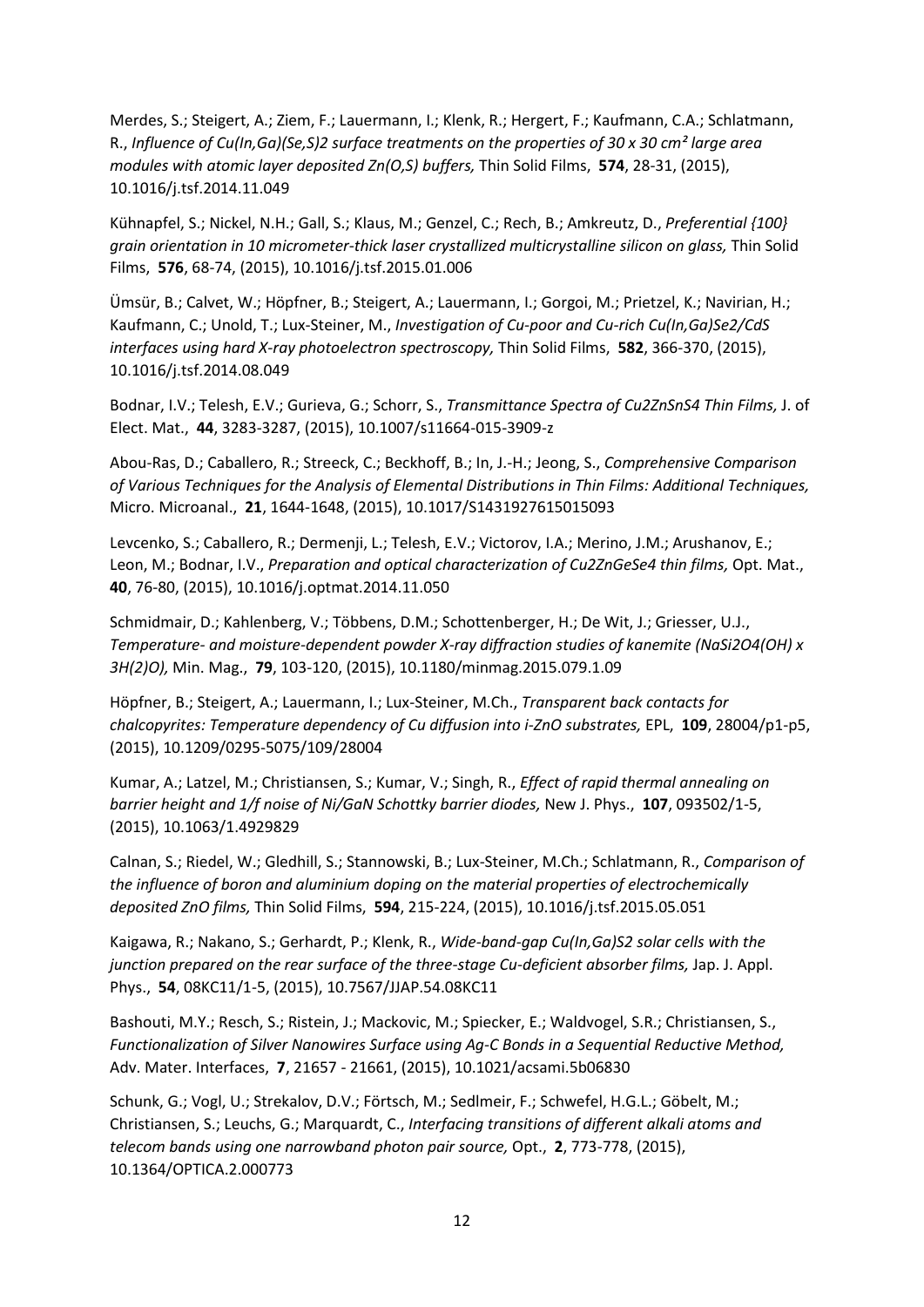Schmid, M.; Tsakanikas, S.; Mangalgiri, G.; Andrae, P.; Song, M.; Yin, G.; Riedel, W.; Manley, P., *Nanooptical concept design for light management,* , , 96260E/1-7, (2015), 10.1117/12.2191081

Grzanna, J.; Lewerenz, H.-J., *Oscillations at the Si/electrolyte contact: Relation to Quantum Mechanics,* J. Phys. Conf., **574**, 012024/1-4, (2015), 10.1088/1742-6596/574/1/012024

Sonntag, P.; Haschke, J.; Kühnapfel, S.; Gabriel, O.; Amkreutz, D.; Rech, B., *Properties of liquid phase crystallized interdigitated back-contact aolar cells on glass,* Energy Procedia, **77**, 487-492, (2015), 10.1016/j.egypro.2015.07.069

Mazzarella, L.; Kirner, S.; Gabriel, O.; Korte, L.; Stannowski, B.; Rech, B.; Schlatmann, R., *Nanocrystalline silicon oxide emitters for silicon hetero junction solar cells,* Energy Procedia, **77**, 304- 310, (2015), 10.1016/j.egypro.2015.07.043

Kirner, S.; Hartig, M.; Mazzarella, L.; Korte, L.; Frijnts, T.; Scherg-Kurmes, H.; Ring, S.; Stannowski, B.; Rech, B.; Schlatmann, R., *The Influence of ITO Dopant Density on J-V Characteristics of Silicon Heterojunction Solar Cells: Experiments and Simulations,* Energy Procedia, **77**, 725-732, (2015), 10.1016/j.egypro.2015.07.103

Baranowski, L.; McLaughlin, K.; Zawadzki, P.; Lany, S.; Norman, A.; Hempel, H.; Eichberger, R.; Unold, T.; Toberer, E.; Zakutayev, A., *Effects of disorder on carrier transport in Cu2SnS3,* Phys. Rev. Appl., **4**, 044017/1-9, (2015), 10.1103/PhysRevApplied.4.044017

Kelkar, H.; Wang, D.; Martín-Cano, D.; Hoffmann, B.; Christiansen, S.; Götzinger, S.; Sandoghar, V., *Sensing Nanoparticles with a Cantilever-Based Scannable Optical Cavity of Low Finesse and Sublambda 3 Volume,* Phys. Rev. Appl., **4**, 054010/1-11, (2015), 10.1103/PhysRevApplied.4.054010

Ziegler, J.; Mews, M.; Kaufmann, K.; Schneider, T.; Sprafke, A.N.; Korte, L.; Wehrsporn, R.B., *Plasmaenhanced atomic-layer-deposited MoOx emitters for silicon heterojunction solar cells, Appl. Phys. A,* **120**, 811-816, (2015), 10.1007/s00339-015-9280-3

Kirner, S.; Neubert, S.; Schultz, C.; Gabriel, O.; Stannowski, B.; Rech, B.; Schlatmann, R., *Quadruplejunction solar cells and modules based on amorphous and microcrystalline silicon with high stable efficiencies,* Jap. J. Appl. Phys., **54**, 08KB03/1-8, (2015), 10.7567/JJAP.54.08KB03

Ring, S.; Neubert, S.; Schultz, C.; Schmidt, S.; Ruske, F.; Stannowski, B.; Fink, F.; Schlatmann, R., *Light trapping for a-Si:H/muc-Si:H tandem solar cells using direct pulsed laser interference texturing,* Phys. Status Solidi RRL, **9**, 36-40, (2015), 10.1002/pssr.201409404

Kaigawa, R.; Hashimoto, S.; Irago, T.; Klenk, R., *Direct preparation of Cu2ZnSnSe4 films by microwave irradiation and its dependence on the Sn/(Sn + Zn) ratio,* Jap. J. Appl. Phys., **54**, 08KC02/1-4, (2015), 10.7567/JJAP.54.08KC02

Kaigawa, Ryuji; Shibata, Shotaro; Klenk, Reiner, *Cu2ZnSnSe4 films directly synthesized by the reaction for 1 s from elemental metal precursor using a spot welding machine,* Jap. J. Appl. Phys., **54**, 08KC04/1-4, (2015), 10.7567/JJAP.54.08KC04

Cussen, L.D.; Krist, T.; Lieutenant, K., *A new guide concept for a homogenous neutron beam without direct line of sight,* Nucl. Instrum. Methods Phys. Res. Sect. A, **777**, 7-14, (2015), 10.1016/j.nima.2014.12.003

Krüger, H.; Többens, D.M.; Tropper, P.; Haefeker, U.; Kahlenberg, V.; Fuchs, M.R.; Olieric, V.; Troitzsch, U., *Single-crystal structure and Raman spectroscopy of synthetic titanite analog CaAlSiO4F,*  Min. Petr., **190**, 631-641, (2015), 10.1007/s00710-015-0393-3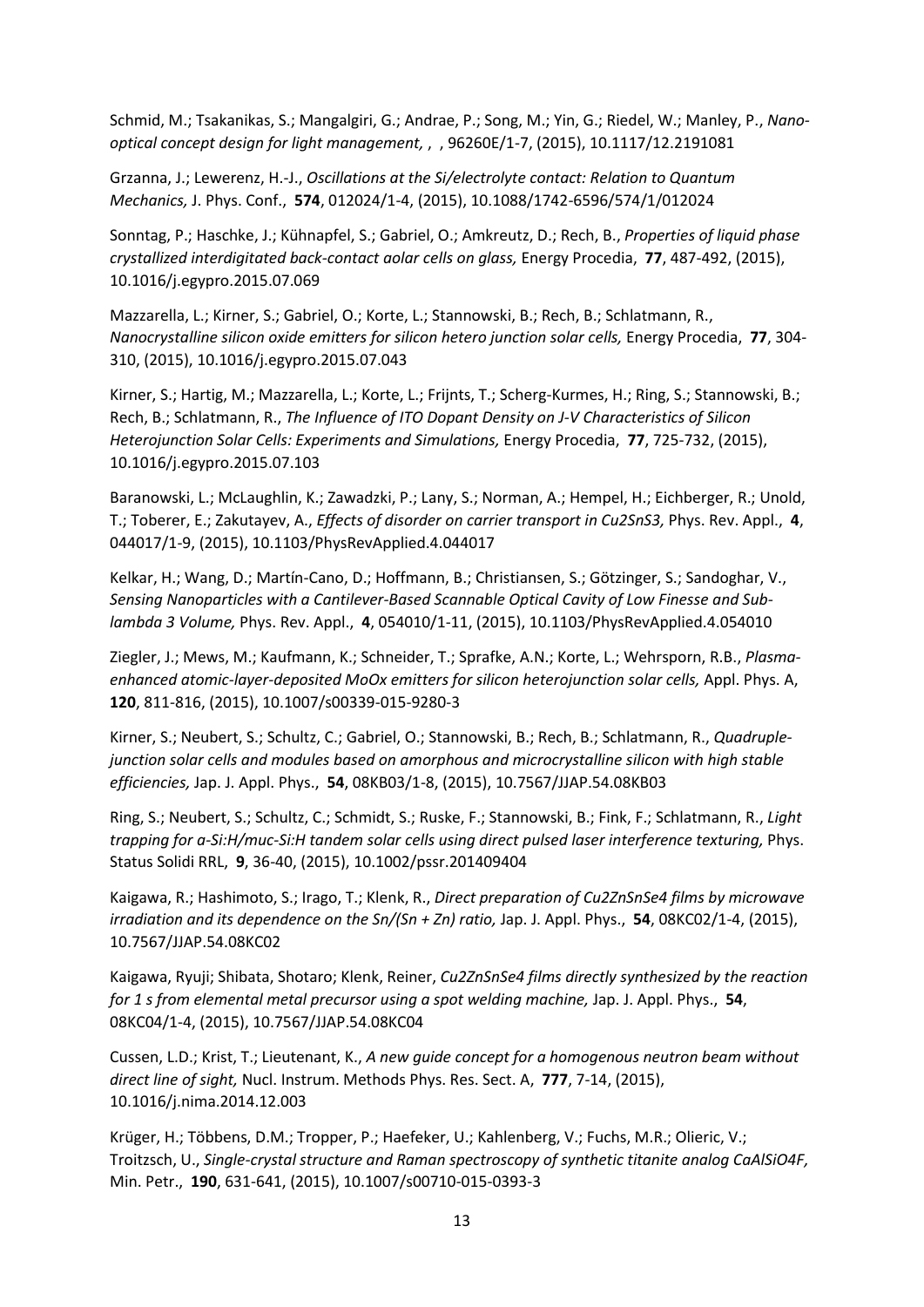Schmid, M.; Manley, P., *Nano- and microlenses as concepts for enhanced performance of solar cells,*  J. Photonics Energy, **5**, 057003/1-11, (2015), 10.1117/1.JPE.5.057003

Abou-Ras, D.; Schäfer, N.; Baldaz, N.; Brunken, S.; Boit, C., *Electron-beam-induced current measurements with applied bias provide insight tolocally resolved acceptor concentrations at p-n junctions,* AIP Adv., **5**, 077191/1-7, (2015), 10.1063/1.4928097

Assaud, L.; Bochmann, S.; Christiansen, S.; Bachmann, J., *A large electrochemical setup for the anodization of aluminum towards highly ordered arrays of cylindrical nanopores,* Rev. Sci. Instrum., **86**, 073902/1-7, (2015), 10.1063/1.4926746

Ohm, W.; Riedel, W.; Askünger, Ü.; Heinemann, M.D.; Kaufmann, C.; Lopez Garzia, J.; Izqierdo, V.; Fontane, X.; Goislard, T.; Lux-Steiner, M.Ch.; Gledhill, S., *An overview of technological aspects of Cu(In,Ga)Se2 solar cell architectures incorporating ZnO nanorod arrays,* Phys. Status Solidi A, **212**, 76–87, (2015), 10.1002/pssa.201431230

Leendertz, C.; Chirvony, V.S.; García-Calzada, R.; Görög, L.; Töfflinger, J.A.; Korte, L.; Agouram, S.; Martínez-Pastor, J.; Petermann, N.; Wiggers, H.; Ulyashin, A.G., *Towards solar cell emitters based on colloidal Si nanocrystals,* Phys. Status Solidi A, **212**, 156-161, (2015), 10.1002/pssa.201431264

Eisenhauer, D.; Pollakowski, B.; Baumann, J.; Preidel, V.; Amkreutz, D.; Rech, B.; Back, F.; Rudigier-Voigt, E.; Beckhoff, B.; Kanngießer, B.; Becker, C., *Grazing incidence X-ray fluorescence analysis of buried interfaces in periodically structured crystalline silicon thin-film solar cells,* Phys. Status Solidi A, **212**, 529-534, (2015), 10.1002/pssa.201400112

Angermann, H.; Laades, A.; Kegel, J.; Klimm, C.; Stegemann, B., *Improvement of silicon solar cell substrates by wet-chemical oxidation studied by surface photovoltage measurements,* Solid State Phenom., **219**, 291-296, (2015), 10.4028/www.scientific.net/SSP.219.291

Naikaew, A.; Prajongtat, P.; Lux-Steiner, M.Ch.; Arunchaiya, M.; Dittrich, T., *Role of phase*  composition for electronic states in CH3NH3PbI3 prepared from CH3NH3I/PbCl2 solution, Appl. Phys. Lett., **106**, 232104/1-4, (2015), 10.1063/1.4922554

Schmidmair, D.; Kahlenberg, V.; Perfler, L.; Tribus, M.; Hildebrandt, J.; Többens, D.M., *On the ambient pressure polymorph of K2Ca3Si3O10 - An unusual mixed-anion silicate and its structural and spectroscopic characterization,* J. Solid State Chem., **228**, 90-98, (2015), 10.1016/j.jssc.2015.04.019

Dimitrievska, M.; Gurieva, G.; Xie, H.; Carrete, A.; Cabot, A.; Saucedo, E.; Pérez-Rodríguez, A.; Schorr, S.; Izquierdo-Roca, V., *Raman scattering quantitative analysis of the anion chemical composition in kesterite Cu2ZnSn(SxSe1-x)4 solid solutions,* J. Alloy. Compd., **628**, 464-470, (2015), 10.1016/j.jallcom.2014.12.175

Kirner, S.; Mazzarella, L.; Korte, L.; Stannowski, B.; Rech, B.; Schlatmann, R., *Silicon Heterojunction Solar Cells with Nanocrystalline Silicon Oxide Emitter: Insights into Charge Carrier Transport,* IEEE J. Photovolt,, **5**, 1601-1605, (2015), 10.1109/JPHOTOV.2015.2479461

Amkreutz, D.; Barker, W.D.; Kühnapfel, S.; Sonntag, P.; Gabriel, O.; Gall, S.; Bloeck, U.; Schmidt, J.; Haschke, J.; Rech, B., *Liquid-Phase Crystallized Silicon Solar Cells on Glass: Increasing the Open-Circuit Voltage by Optimized Interlayers for n- and p-Type Absorbers,* IEEE J. Photovolt,, **5**, 1757-1761, (2015), 10.1109/JPHOTOV.2015.2466434

Heinemann, M.D.; Greiner, D.; Unold, T.; Klenk, R.; Schock, H.-W.; Schlatmann, R.; Kaufmann, C.A., *The Importance of Sodium Control in CIGSe Superstrate Solar Cells,* IEEE J. Photovolt,, **5**, 378-581, (2015), 10.1109/JPHOTOV.2014.2360332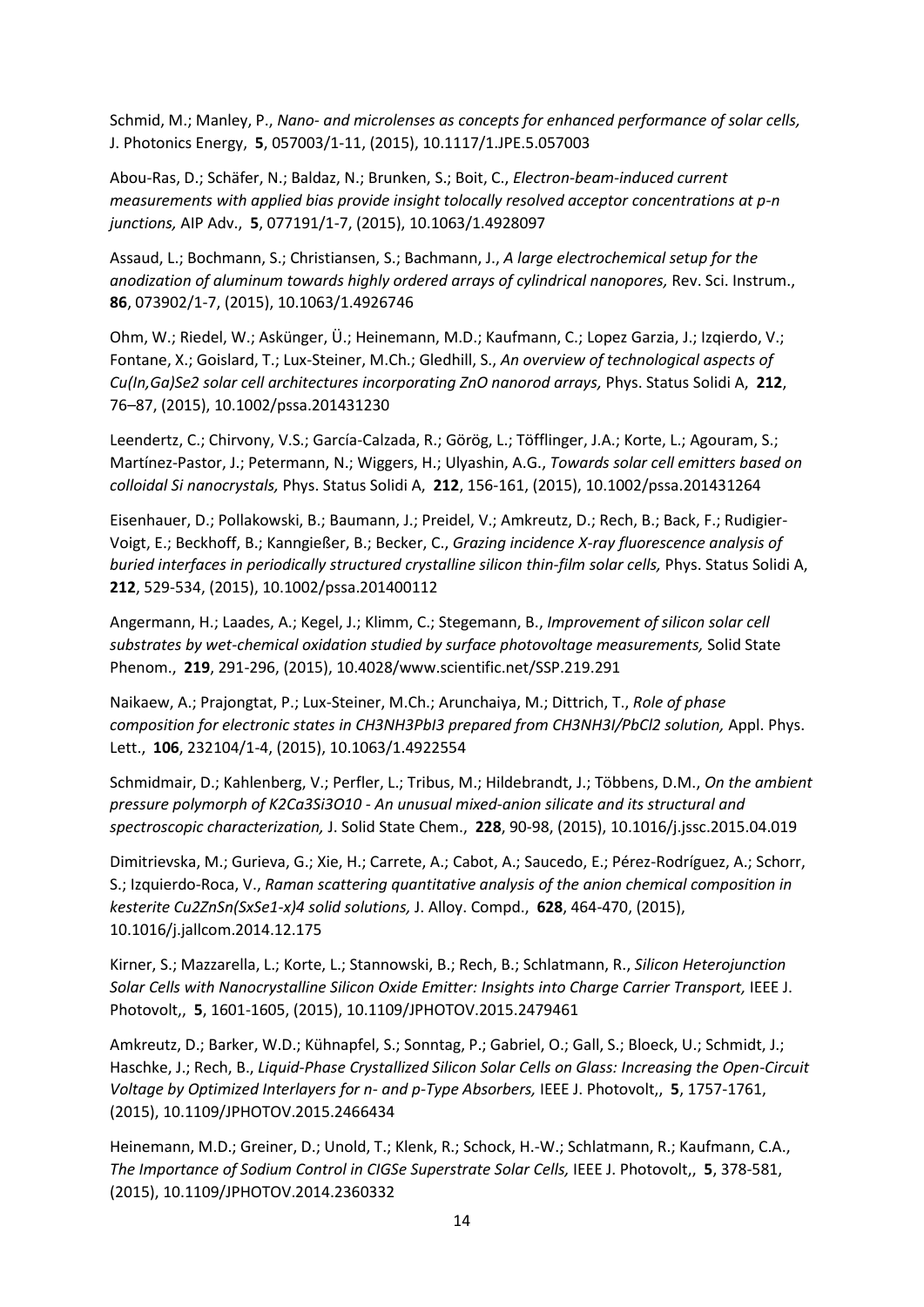Lin, X.; Ennaoui, A.; Levcenko, S.; Dittrich, T.; Kavalakkatt, J.; Kretzschmar, S.; Unold, T.; Lux-Steiner, M.Ch., *Defect study of Cu2ZnSn(SxSe1-x)4 thin film absorbers using photoluminescence and modulated surface photovoltage spectroscopy,* Appl. Phys. Lett., **106**, 013903/1-5, (2015), 10.1063/1.4905311

Pikna, P.; Skoromets, V.; Becker, C.; Fejfar, A.; Kužel, P., *Thin Film Polycrystalline Si Solar Cells Studied in Transient Regime by Optical Pump – Terahertz Probe Spectroscopy,* Appl. Phys. Lett., **107**, 233901/1-5, (2015), 10.1063/1.4937388

Zellmeier, M.; Rappich, J.; Klaus, M.; Genzel, C.; Janietz, S.; Frisch, J.; Koch, N.; Nickel, N., *Side chain*  engineering of poly-thiophene and its impact on crystalline silicon based hybrid solar cells, Appl. Phys. Lett., **107**, 203301/1-4, (2015), 10.1063/1.4935751

Mews, M.; Liebhaber, M.; Rech, B.; Korte, L., *Valence band alignment and hole transport in amorphous/crystalline silicon heterojunction solar cells,* Appl. Phys. Lett., **107**, 013902/1-4, (2015), 10.1063/1.4926402

Bikowski, A.; Rengachari, M.; Nie, M.; Wanderka, N.; Stender, P.; Schmitz, G.; Ellmer, K., *Research Update: Inhomogeneous aluminium dopant distribution in magnetron sputtered ZnO:Al thin films and its influence on their electrical properties,* APL Mater., **3**, 060701/1-12, (2015), 10.1063/1.4922152

Yin, G.; Steigert, A.; Manley, P.; Klenk, R.; Schmid, M., *Enhanced absorption in tandem solar cells by applying hydrogenated In2O3 as electrode,* Appl. Phys. Lett., **107**, 211901/1-5, (2015), 10.1063/1.4936328

Supplie, O.; May, M.M.; Kleinschmidt, P.; Naegelein, A.; Paszuk, A.; Brückner, S.; Hannappel, T., *In situ controlled heteroepitaxy of single-domain GaP on As-modified Si(100),* APL Mater., **3**, 126110/1-6, (2015), 10.1063/1.4939005

Yu, S.; Frisch, J.; Opitz, A.; Cohen, E.; Bendikov, M.; Koch, N.; Salzmann, I., *Effect of molecular electrical doping on polyfuran based photovoltaic cells,* Appl. Phys. Lett., **106**, 203301/1-5, (2015), 10.1063/1.4921484

Santala, M.K.; Raoux, S.; Campbell, G.H., *Kinetics of liquid-mediated crystallization of amorphous Ge from multi-frame dynamic transmission electron microscopy,* Appl. Phys. Lett., **107**, 252106/1-5, (2015), 10.1063/1.4938751

Gor, G.Y.; Bertinetti, L.; Bernstein, N.; Hofmann, T.; Fratzl, P.; Huber, P., *Elastic response of mesoporous silicon to capillary pressures in the pores,* Appl. Phys. Lett., **106**, 261901/1-5, (2015), 10.1063/1.4923240

Fang, H.; Caballero, B.; Akinoglu, E.M.; Papaioannou, E. Th.; García-Martín, A.; Cuevas, J.C.; Giersig, M.; Fumagalli, P., *Observation of a hole-size-dependent energy shift of the surface-plasmon resonance in Ni antidot thin films,* Appl. Phys. Lett., **106**, 153104/1-4, (2015), 10.1063/1.4917513

Stange, H.; Brunken, S.; Hempel, H.; Rodriguez Alvarez, H.; Schäfer, N.; Greiner, D.; Scheu, A.; Lauche, J.; Kaufmann, C.A.; Unold, T.; Abou-Ras, D.; Mainz, R., *Effect of Na presence during CuInSe2 growth on stacking fault annihilation and electronic properties,* Appl. Phys. Lett., **107**, 152103/1-5, (2015), 10.1063/1.4933305

Paszuk, A.; Brueckner, S.; Steidl, M.; Zhao, W.; Dobrich, A.; Supplie, O.; Kleinschmidt, P.; Prost, W.; Hannappel, T., *Controlling the polarity of metalorganic vapor phase epitaxy-grown GaP on Si(111) for subsequent III-V nanowire growth,* Appl. Phys. Lett., **106**, 231601/1-4, (2015), 10.1063/1.4922275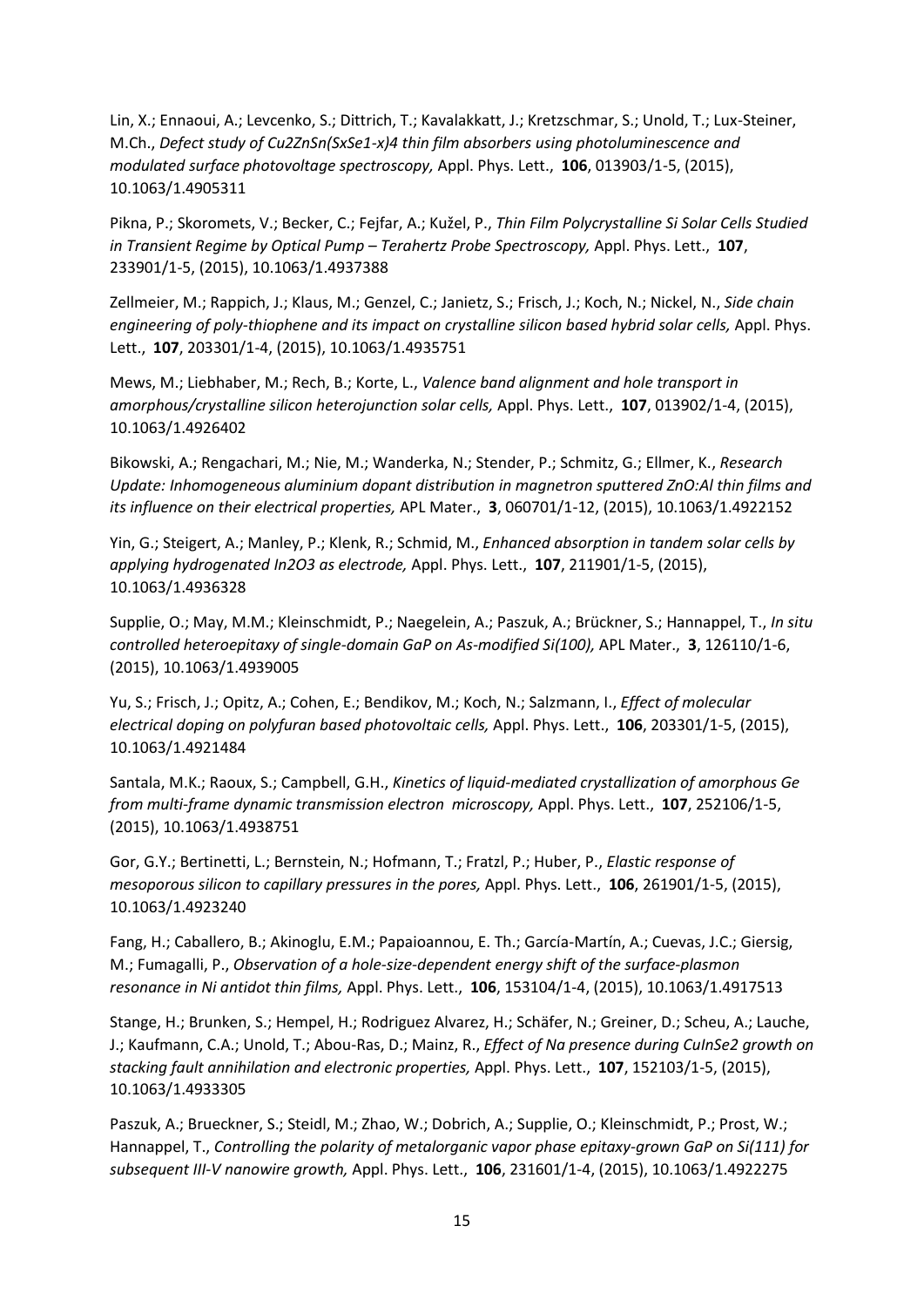Mazzarella, L.; Kirner, S.; Stannowski, B.; Korte, L.; Rech, B.; Schlatmann, R., *p-type microcrystalline silicon oxide emitter for silicon heterojunction solar cells allowing current densities above 40 mA/cm2,*  Appl. Phys. Lett., **106**, 023902/1-5, (2015), 10.1063/1.4905906

Liebhaber, M.; Mews, M.; Schulze, T.F.; Korte, L.; Rech, B.; Lips, K., *Valence band offset in heterojunctions between crystalline silicon and amorphous silicon (sub)oxides (a-SiOx:H, 0<x<2),* Appl. Phys. Lett., **106**, 031601/1-5, (2015), 10.1063/1.4906195

Ligorio, G.; Nardi, M.V.; Christodoulou, C.; Koch, N., *Organic Semiconductor/Gold Interface Interactions: From Physisorption on Planar Surfaces to Chemical Reactions with Metal Nanoparticles,*  ChemPhysChem, **16**, 2602-2608, (2015), 10.1002/cphc.201500337

Brus, V.V.; Maryanchuk, P.D.; Ilashchuk, M.I.; Rappich, J; Babichuk, I.S.; Kovalyuk, Z.D., *Graphitic carbon/n-CdTe Schottky-type heterojunction solar cells prepared by electron-beam evaporation,* Sol. Energy, **112**, 78-84, (2015), 10.1016/j.solener.2014.11.023

Siah, S.C.; Brandt, R.E.; Lim, K.; Schelhas, L.T.; Jaramillo, R.; Heinemann, M.D.; Chua, D.; Wright, J.; Perkins, J.D.; Segre, C.U.; Gordon, R.G.; Toney, M.F.; Buonassisi, T., *Dopant activation in Sn-doped Ga2O3 investigated by X-ray absorption spectroscopy,* Appl. Phys. Lett., **107**, 252103/1-5, (2015), 10.1063/1.4938123

Manzoni, A.; Daoud, H.M.; Voelkl, R.; Glatzel, U.; Wanderka, N., *Influence of W, Mo and Ti trace elements on the phase separation in Al8Co17Cr17Cu8Fe17Ni33 based high entropy alloy,*  Ultramicroscopy, **159**, 265-271, (2015), 10.1016/j.ultramic.2015.06.009

Steigert, A.; Lauermann, I.; Niesen, T.; Dalibor, T.; Palm, J.; Körner, S.; Scherg-Kurmes, H.; Muydinov, R.; Szyszka, B.; Klenk, R., *Sputtered Zn(O,S)/In2O3:H window layers for enhanced blue response of chalcopyrite solar cells,* Phys. Status Solidi RRL, **9**, 627-360, (2015), 10.1002/pssr.201510318

Kühnapfel, S.; Huang, J.; Teal, A.; Kampwerth, H.; Amkreutz, D.; Gall, S.; Varlamov, S., *Lifetime analysis of laser crystallized silicon films on glass,* J. Appl. Phys., **118**, 055304/1-5, (2015), 10.1063/1.4928156

Preidel, V.; Haschke, J.; Amkreutz, D.; Wollgarten, M.; Rech, B.; Becker, C., *Balance of optical, structural, and electrical properties of textured liquid phase crystallized Si solar cells,* J. Appl. Phys., **117**, 225306/1-7, (2015), 10.1063/1.4922138

Fengler, S.; Dittrich, T.; Rusu, M., *Electronic transitions and band offsets in C60:SubPc and C60:MgPc on MoO3 studied by modulated surface photovoltage spectroscopy,* J. Appl. Phys., **118**, 035501/1-7, (2015), 10.1063/1.4926765

Borgwardt, M.; Sippel, P.; Eichberger, R.; Semtsiv, M.P.; Masselink, W.T.; Schwarzburg, K., *Excitation correlation photoluminescence in the presence of Shockley-Read-Hall recombination, J. Appl. Phys.,* **117**, 215702/1-7, (2015), 10.1063/1.4921704

Larsen, J.K.; Li, S-Y.; Scragg, J.J.S.; Ren, Y.; Hägglund, C.; Heinemann, M.D.; Kretzschmar, S.; Unold, T.; Platzer-Björkman, C., *Interference effects in photoluminescence spectra of Cu2ZnSnS4 and Cu(In,Ga)Se2 thin films,* J. Appl. Phys., **118**, 035307/1-9, (2015), 10.1063/1.4926857

Rapp, S.; Heinrich, G.; Wollgarten, M.; Huber, H.P.; Schmidt, M., *Physical mechanisms of SiNx layer structuring with ultrafast lasers by direct and confined laser ablation,* J. Appl. Phys., **117**, 105304/1-8, (2015), 10.1063/1.4914457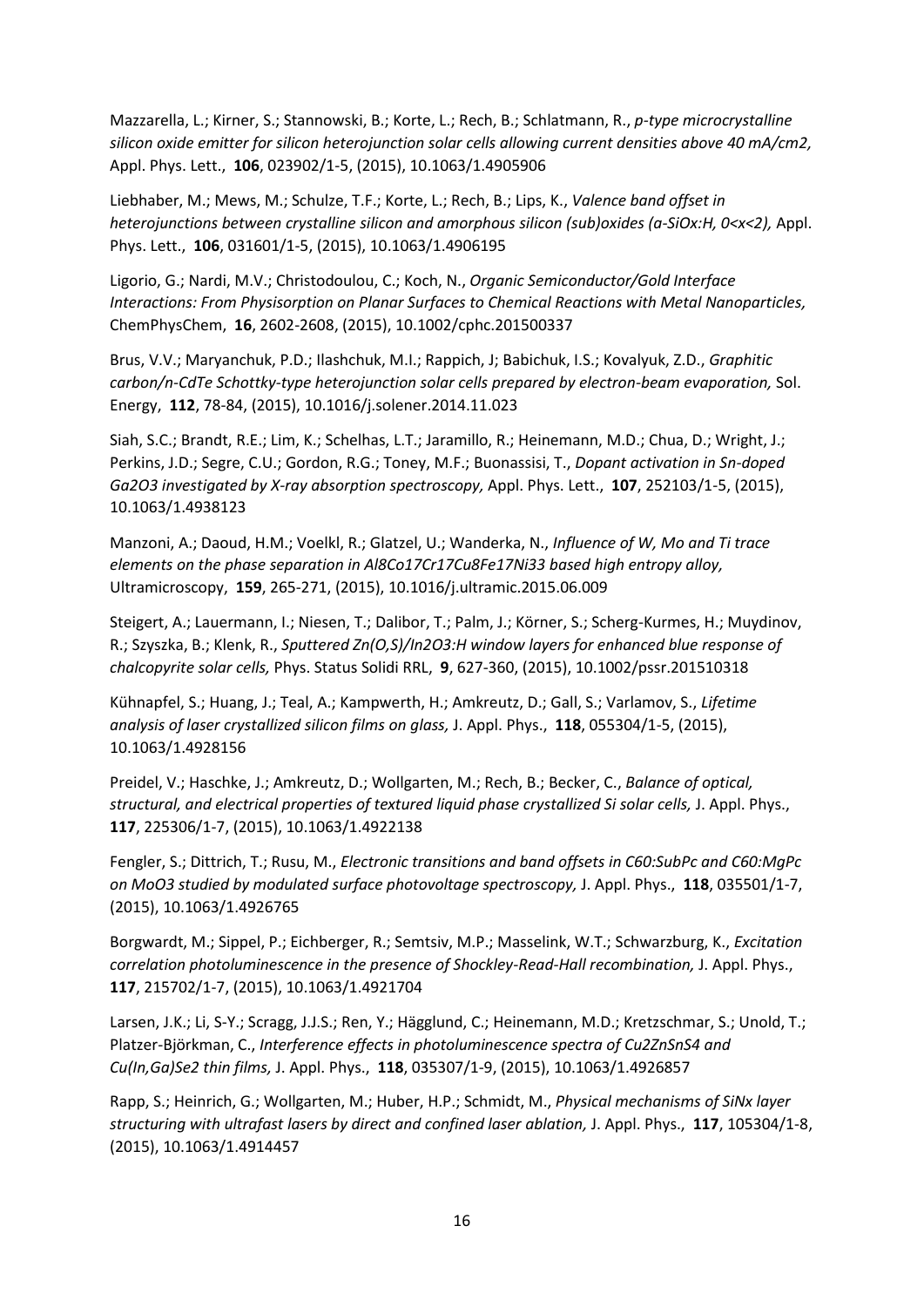Jordanovic, J.; Beleggia, M.; Schiotz, J.; Frandsen, C., *Simulations of super-structure domain walls in two dimensional assemblies of magnetic nanoparticles,* J. Appl. Phys., **118**, 043901/1-8, (2015), 10.1063/1.4926730

Man, N.; Bikowski, A.; Ellmer, K., *Microstructure evolution of Al-doped zinc oxide and Sn-doped indium oxide deposited by radio-frequency magnetron sputtering: A comparison, J. Appl. Phys., 117,* 155301/1-9, (2015), 10.1063/1.4916725

Latzel, M.; Göbelt, M.; Brönstrup, G.; Venzago, C.; Schmitt, S.; Sarau, G.; Christiansen, S.H., *Modeling the dielectric function of degenerately doped ZnO:Al thin films grown by ALD using physical parameters,* Opt. Mat. Expr., **5**, 1979-1990, (2015), 10.1364/OME.5.001979

Jia, L.; Harbauer, K.; Bogdanoff, P.; Ellmer, K.; Fiechter, S., *Sputtering Deposition of Ultra-thin alpha-Fe2O3 Films for Solar Water Splitting,* J. Mater. Sci., **31**, 655-659, (2015), 10.1016/j.jmst.2014.10.007

Akaike, K.; Koch, N.; Heimel, G.; Oehzelt, M., *The Impact of Disorder on the Energy Level Alignment at Molecular Donor-Acceptor Interfaces,* Adv. Mater. Interfaces, **2**, 1500232/1-6, (2015), 10.1002/admi.201500232

Gabriel, O.; Kirner, S.; Klingsporn, M.; Friedrich, F.; Stannowski, B.; Schlatmann, R., *On the Plasma Chemistry During Plasma Enhanced Chemical Vapor Deposition of Microcrystalline Silicon Oxides,*  PLASMA PROCESS POLYM, **12**, 82-91, (2015), 10.1002/ppap.201400114

Paulisch, M.C.; Wanderka, N.; Haupt, M.; Selve, S.; Reimers, W., *The influence of heat Treatments on the microstructure and the mechanical properties in Commercial 7020 alloys,* Mater. Sci. Eng. A, **626**, 254-262, (2015), 10.1016/j.msea.2014.12.040

Sun, G.; Zhang, X.; Rappich, J.; Hinrichs, K., *In situ infrared ellipsometric monitoring of the growth process of polyaniline thin films and doping with poly(4-styrenesulfonate),* Appl. Surf. Sci., **344**, 181- 187, (2015), 10.1016/j.apsusc.2015.03.083

Gad, K.; Vössing, D.; Balamou, P.; Hiller, D.; Stegemann, B.; Angermann, H.; Kasemann, M., *Improved Si/SiOx interface passivation by ultra-thin tunneling oxide layers prepared by rapid thermal oxidation,*  Appl. Surf. Sci., **353**, 1269-1276, (2015), 10.1016/j.apsusc.2015.07.060

Karydas, A.G.; Streeck, C.; Bogdanovic Radovic, I.; Kaufmann, C.A.; Rissom, T.; Beckhoff, B.; Jaksic, M.; Barradas, N.P., *Ion beam analysis of Cu(In,Ga)Se2 thin film solar cells,* Appl. Surf. Sci., **356**, 631-638, (2015), 10.1016/j.apsusc.2015.08.133

Yin, G.; Steigert, A.; Andrä, P.; Goebelt, M.; Latzel, M.; Manley, P.; Lauermann, I.; Christiansen, S.; Schmid, M., *Integration of plasmonic Ag nanoparticles as back reflector in ultra-thin Cu(In,Ga)Se2 solar cells,* Appl. Surf. Sci., **355**, 800-804, (2015), 10.1016/j.apsusc.2015.07.195

Mu, R.; Steigert, A.; Lin, N.; Wilks, R.; Baer, M.; Zhang, Y., *The chemical structure of the ZnO/SiC heterointerface as revealed by electron spectroscopies,* J. Phys. D. Appl. Phys., **48**, 305304/1-7, (2015), 10.1088/0022-3727/48/30/305304

Georgieva, J.; Valova, E.; Mintsouli, I.; Sotiropoulos, S.; Tatchev, D.; Armyanov, S.; Hubin, A.; Dille, J.; Hoell, A.; Raghuwanshi, V.-S.; Karanasios, N.; Malet, L., *Pt(Ni) electrocatalysts for methanol oxidation prepared by galvanic replacement on TiO2 and TiO2-C powder supports,* J. Electroanal. Chem., **754**, 65-74, (2015), 10.1016/j.jelechem.2015.07.001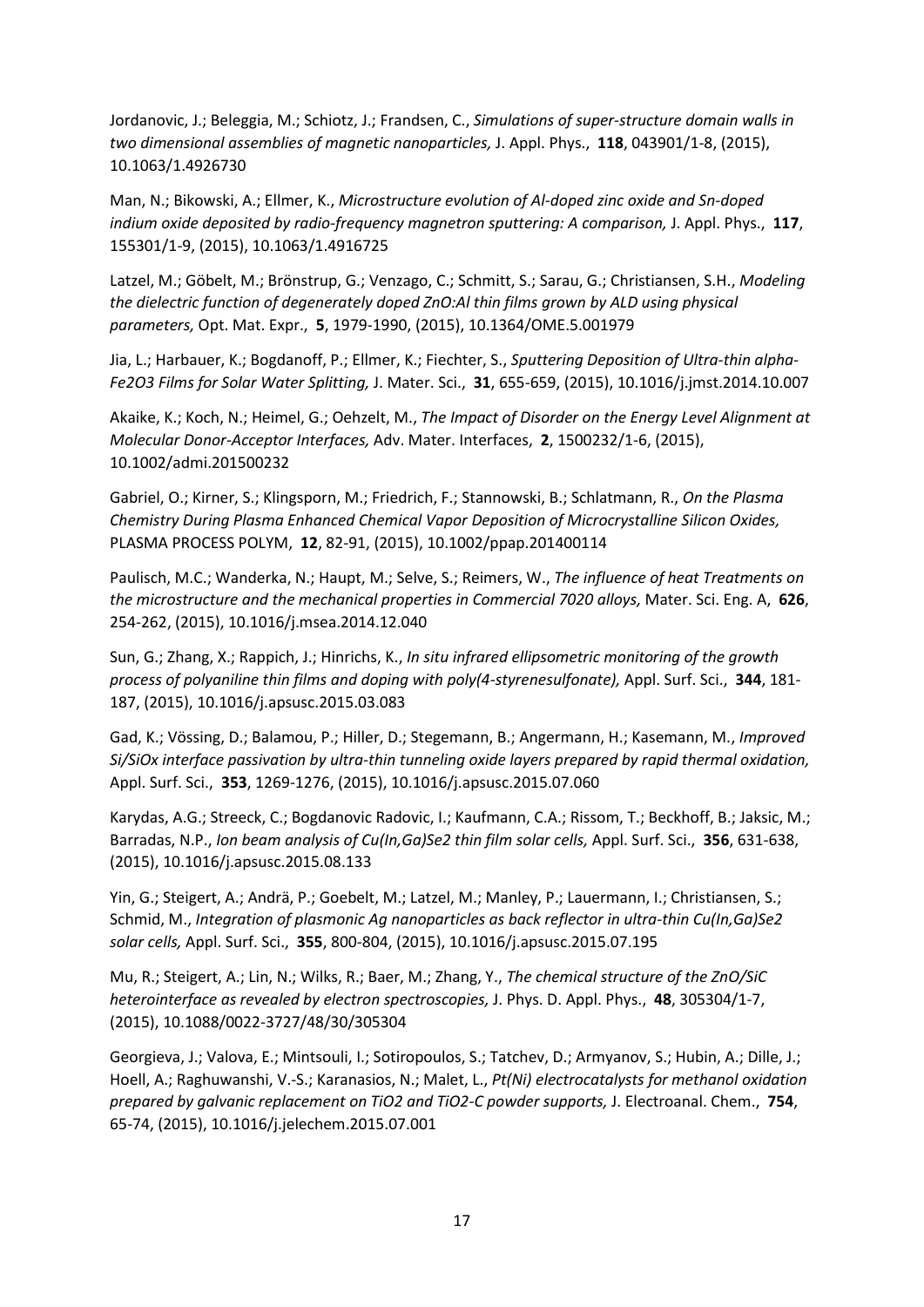Garcia-Moreno, F.; Siegel, B.; Heim, K.; Meagher, A.; Banhart, J., *Sub-mm sized bubbles injected into metallic melts,* Colloids Surf A: Physicochem Eng. Aspects, **473**, 60-67, (2015), 10.1016/j.colsurfa.2014.12.038

Meagher, A.; Garcia-Moreno, F.; Banhart, J.; Mughal, A.; Hutzler, S., *An experimental study of columnar crystals using monodisperse microbubbles,* Colloids Surf A: Physicochem Eng. Aspects, **473**, 55-59, (2015), 10.1016/j.colsurfa.2014.12.020

Lazaro, J.; Solórzano, E.; Rodriguez Pérez, M.A.; Garcia-Moreno, F., *Pore connectivity of aluminium foams: effect of production Parameters,* J. Mater. Sci., **50**, 3149-3163, (2015), 10.1007/s10853-015- 8876-5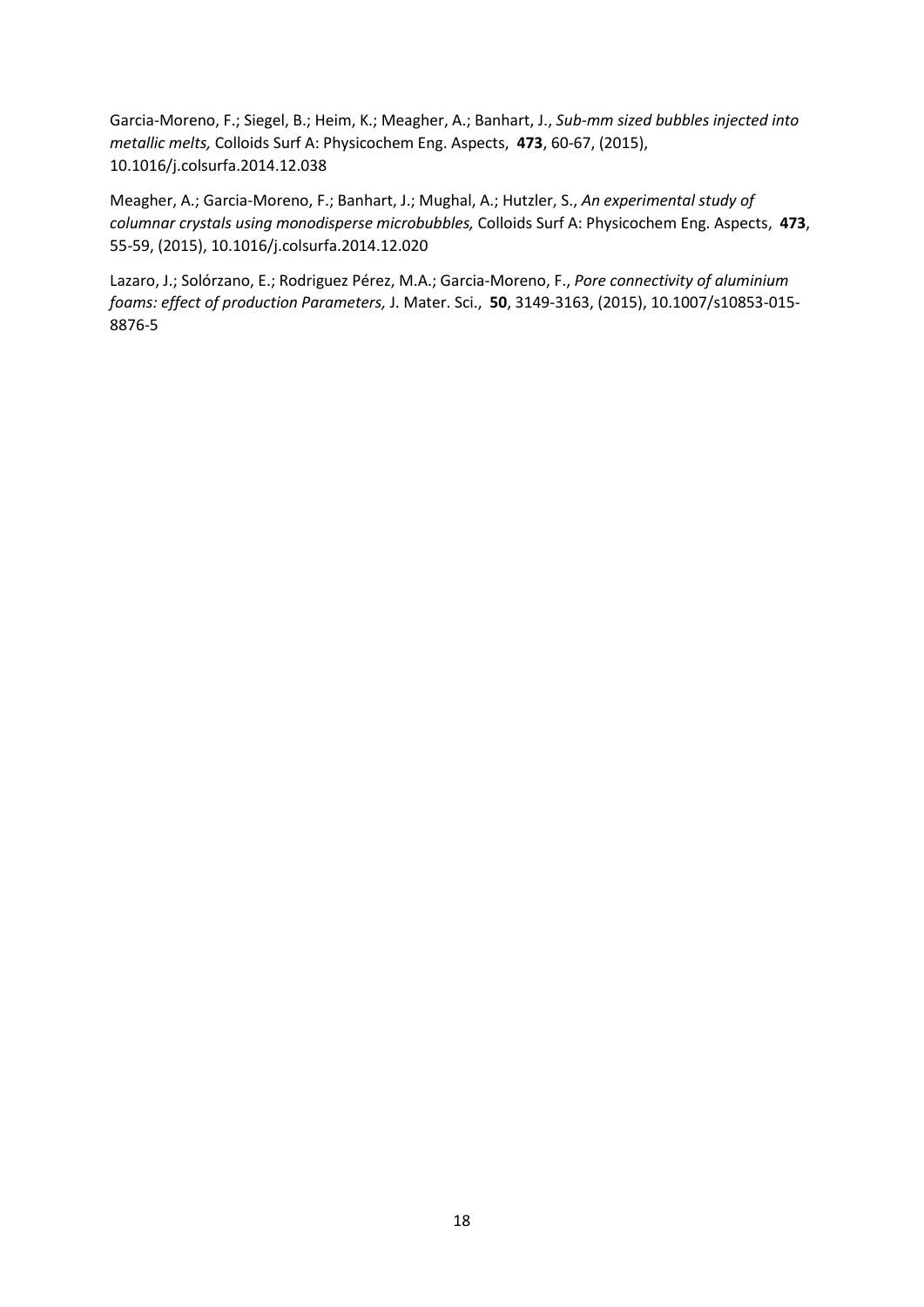## <span id="page-18-0"></span>Forschungsbereich Materie

Landsgesell, S.; Prokes, K.; Colin, C.V.; Abou-Ras, D.; Schäfer, N., *Neutron Diffraction Studies: Structure and Physical Properties of La2O3-xFxFe2Se2,* J. Supercond. Nov. Magn., **28**, 1111-1116, (2015), 10.1007/s10948-014-2760-4

Troyanchuk, I.O.; Bushinsky, M.V.; Tereshko, N.V.; Dobryanskii, V.M.; Sikolenko, V.; Többens, D.M., *Magnetic properties of manganites doped with gallium, iron, and chromium ions,* J. Exp. Theor. Phys., **120**, 838-843, (2015), 10.1134/S1063776115040160

Troyanchuk, I.O.; Bushinsky, M.V.; Karpinsky, D.V.; Sikolenko, V.V.; Frontzek, M.; Efimov, V.V., *Magnetic ordering in Ln 0.7Sr0.3Mn0.85Sb0.15O3 (Ln = La, Nd, Sm, Eu),* Phys. Solid State, **57**, 1128- 1133, (2015), 10.1134/S1063783415060323

Shmatko, V.A.; Yalovega, G.E.; Myasoedova, T.N.; Brzhezinskaya, M.M.; Shtekhin, I.E.; Petrov, V.V., *Influence of the surface morphology and structure on the gas-sorption properties of SiO2CuOx nanocomposite materials: X-ray spectroscopy investigations,* Phys. Solid State, **57**, 399-406, (2015), 10.1134/S1063783415020328

Karpinsky, D.; Troyanchuk, I.; Silibin, M.; Gavrilov, S.; Bushunsky, M.; Sikolenko, V.; Sirenko, V.; Tebbens, D., *Crystal structure and magnetic exchange in La1-2xSr2xMn1-xSbxO3 (x≤0.2)*, Low Temp. Phys., **41**, 1006-1010, (2015), 10.1063/1.4937365

Lagotzky, S.; Barday, R.; Jankowiak, A.; Kamps, T.; Klimm, C.; Knobloch, J.; Müller, G.; Senkovskiy, B.; Siewert, F., *Prevention of electron emission from molybdenum substrates for photocathodes by the native oxide layer,* EPJ AP, **70**, 21301/1-8, (2015), 10.1051/epjap/2015150167

Troyanchuk, I.O.; Bushinsky, M.; Efimov, V.; Schorr, S.; Ritter, C.; Sikolenko, V., *Ferromagnetic ordering in La0.7Sr0.3Mn3+*

*0.85Nb5+0.15O3 manganite,* Powder Diffr., **30**, S97-S100, (2015), 10.1017/S0885715615000032

Hunter, W. N.; Weiss, M.S., *Macromolecular crystallography and what it can contribute to antiparasite drug discovery,* Acta Crystallogr. F, **71**, 483-484, (2015), 10.1107/S2053230X1500789X

Kardjilov, N.; Hilger, A.; Manke, I.; Benfante, V.; Lo Celso, F.; Ruffo, I.; Tusa, S.; Triolo, R., *Neutron tomography in archaeology,* Mater. Test., **57**, 324-328, (2015), 10.3139/120.110708

Herppich, W.B.; Matsushima, U.; Graf, W.; Zabler, S.; Dawson, M.; Choinka, G.; Manke, I., *Synchrotron X-ray CT of rose peduncles - evaluation of tissue damage by radiation,* Mater. Test., **57**, 59-63, (2015), 10.3139/120.110675

Nestler, P.; Passvogel, M.; Ahrens, H.; Soltwedel, O.; Köhler, R.; Helm, C.A., *Branched*  Poly(ethylenimine) as Barrier Layer for Polyelectrolyte Diffusion in Multilayer Films, Macromolecules, **48**, 8546-8556, (2015), 10.1021/acs.macromol.5b01065

Bryson, J.F.J.; Nichols, C.I.O.; Herrero-Albillos, J.; Kronast, F.; Kasama, T.; Alimadadi, H.; van der Laan, G.; Nimmo, F.; Harrison, R.J., *Long-lived magnetism from solidification-driven convection on the pallasite parent body,* Nat., **517**, 472-475, (2015), 10.1038/nature14114

Wernet, Ph.; Kunnus, K.; Josefsson, I.; Rajkovic, I.; Quevedo, W.; Beye, M.; Schreck, S.; Grübel, S.; Scholz, M.; Nordlund, D.; Zhang, W.; Hartsock, R.W.; Schlotter, W.F.; Turner, J.J.; Kennedy, B.; Hennies, F.; de Groot, F.M.F.; Gaffney, K.J.; Techert, S.; Odelius, M.; Föhlisch, A., *Orbital-specific*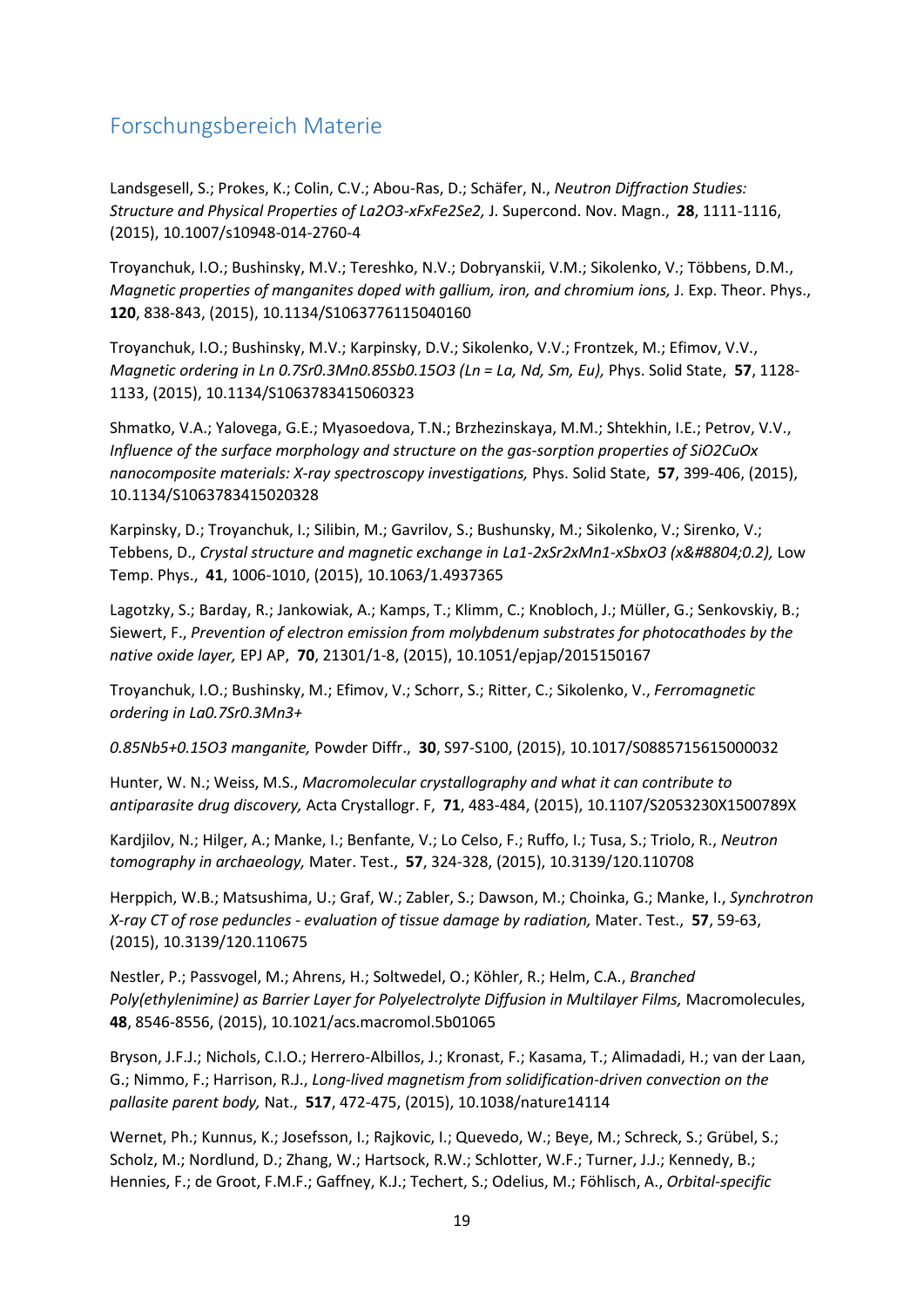*mapping of the ligand exchange dynamics of Fe(CO)(5) in solution,* Nat., **520**, 78-81, (2015), 10.1038/nature14296

Troyanchuk, I.; Bushinsky, M.; Karpinsky, D.; Tereshko, N.; Dobryansyky, V.; Többens, D.M.; Sikolenko, V.; Efimov, V., *Magnetic interactions in La0.7Sr0.3Mn1-xMexO3 (Me = Ga, Fe, Cr) manganites,* J. Magn. Magn. Mater., **394**, 212-216, (2015), 10.1016/j.jmmm.2015.06.046

Öström, H.; Öberg, H.; Xin, H.; Larue, J.; Beye, M.; Dell'Angela, M.; Gladh, J.; Ng, M. L.; Sellberg, J.A.; Kaya, S.; Mercurio, G.; Nordlund, D.; Hantschmann, M.; Hieke, F.; Kühn, D.; Schlotter, W.F.; Dakovski, G.L.; Turner, J.J.; Minitti, M.P.; Mitra, A.; Moeller, S.P.; Föhlisch, A.; Wolf, M.; Wurth, W.; Persson, M.; Norskov, J.K.; Abild-Pedersen, F.; Ogasawara, H.; Pettersson, L.G.M.; Nilsson, A., *Probing the transition state region in catalytic CO oxidation on Ru,* Science, **347**, 978-982, (2015), 10.1126/science.1261747

Bittencourt, C.; Rutar, M.; Umek, P.; Mrzel, A.; Vozel, K.; Arcon, D.; Henzler, K.; Krüger, P.; Guttmann, P., *Molecular nitrogen in N-doped TiO2 nanoribbons,* RSC Adv., **5**, 23350-23356, (2015), 10.1039/c4ra14410d

Stribeck, A.; Jokari-Sheshdeh, F.; Poeselt, E.; Eling, B.; in't Veld, P.J.; Goerigk, G.J.; Hoell, A., *Machine Prepared Thermoplastic Polyurethanes of Varying Hard Segment Content: Morphology and Its Evolution in Tensile Tests,* J. Poly. Sci. B, **53**, 1213–1223, (2015), 10.1002/polb.23742

Winter, B., *Scientists strike wet gold,* Nat. Chem., **7**, 192-194, (2015), 10.1038/nchem.2189

Gorgel, M.; Boggild, A.; Jensen Ulstrup, J.; Weiss, M.S.; Mueller, U.; Nissen, P.; Boesen, T., *Against the odds? De novo structure determination of a pilin with two cysteine residues by sulfur SAD,* Acta Crystallogr. D, **71**, 1095-1101, (2015), 10.1107/S1399004715003272

Guttmann, P.; Bittencourt, C., *Overview of nanoscale NEXAFS performed with soft X-ray microscopes,*  Beilstein J. Nanotechnol., **6**, 595-604, (2015), 10.3762/bjnano.6.61

Starr, D.E.; Sadoughi, G.; Handick, E.; Wilks, R.G.; Alsmeier, J.H.; Köhler, L.; Gorgoi, M.; Snaith, H.J.; Baer, M., *Direct observation of an inhomogeneous chlorine distribution in CH3NH3PbI3-xClx layers: surface depletion and interface enrichment,* En. Envir. Science, **8**, 1609-1615, (2015), 10.1039/c5ee00403a

Büttner, F.; Moutafis, C.; Schneider, M.; Krüger, B.; Günther, C.M.; Geilhufe, J.; von Korff Schmising, C.; Mohanty, J.; Pfau, B.; Schaffert, S.; Bisig, A.; Foerster, M.; Schulz, T.; Vaz, C.A.F.; Franken, J.H.; Swagten, H.J.M.; Kläui, M.; Eisebitt, S., *Dynamics and inertia of skyrmionic spin structures,* Nat. Phys., **11**, 225-228, (2015), 10.1038/NPHYS3234

Varykhalov, A.; Sanchez-Barriga, J.; Marchenko, D.; Hlawenka, P.; Mandal, P.S.; Rader, O., *Tunable Fermi level and hedgehog spin texture in gapped graphene,* Nat. Commun., **6**, 2085542, (2015), 10.1038/ncomms8610

Guidi, T.; Gillon, B.; Mason, S.A.; Garlatti, E.; Carretta, S.; Santini, P.; Stunault, A.; Caciuffo, R.; van Slageren, J.; Klemke, B.; Cousson, A.; Timco, G.A.; Winpenny, R.E.P., *Direct observation of finite size effects in chains of antiferromagnetically coupled spins,* Nat. Commun., **6**, 1885024, (2015), 10.1038/ncomms8061

Schlesinger, R.; Bianchi, F.; Blumstengel, S.; Christodoulou, C.; Ovsyannikov, R.; Kobin, B.; Moudgil, K.; Barlow, S.; Hecht, S.; Marder, S.R.; Henneberger, F.; Koch, N., *Efficient light emission from inorganic and organic semiconductor hybrid structures by energy-level tuning,* Nat. Commun., **6**, 1772895, (2015), 10.1038/ncomms7754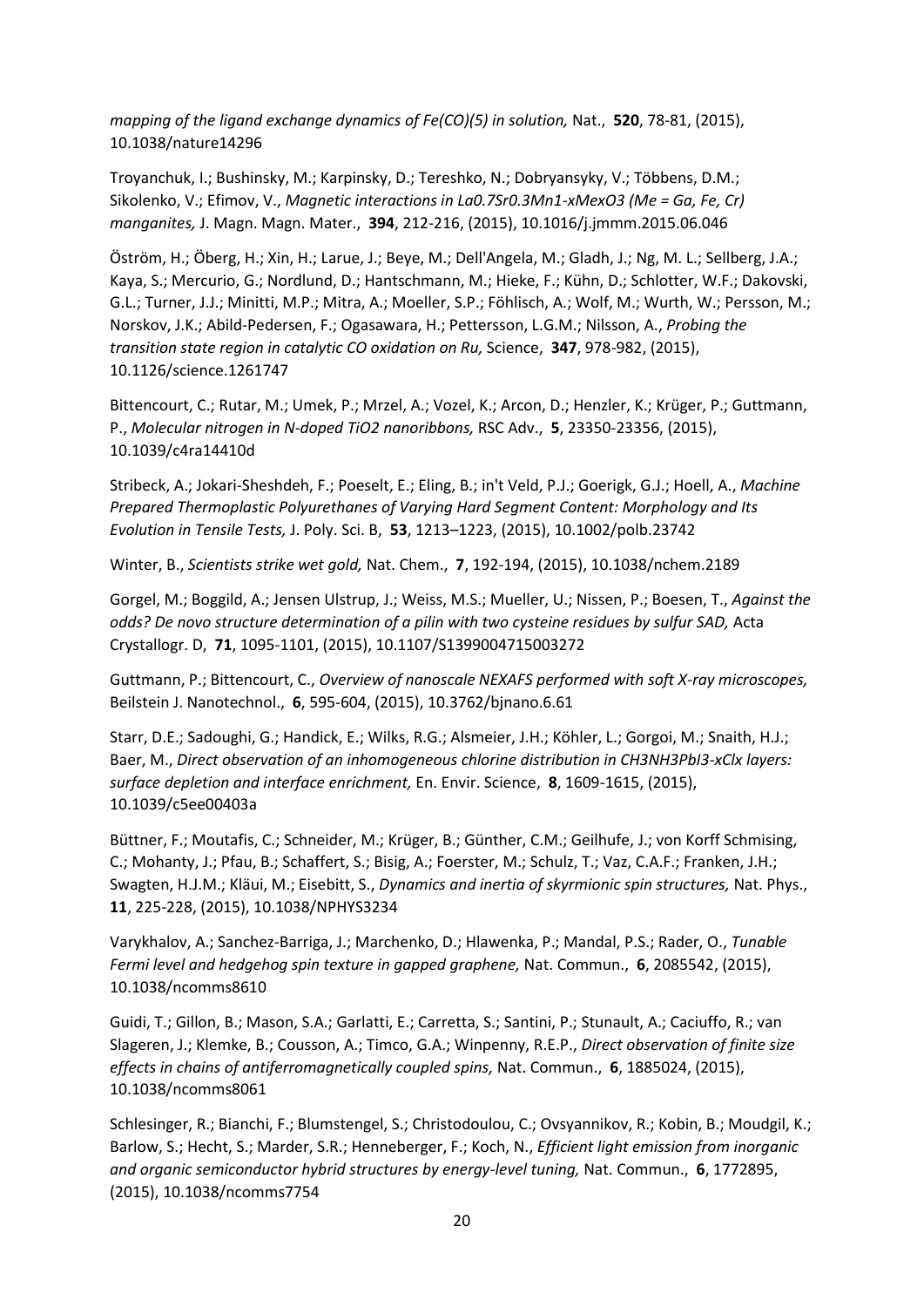Méndez, H.; Heimel, G.; Winkler, S.; Frisch, J.; Opitz, A.; Sauer, K.; Wegner, B.; Oehzelt, M.; Röthel, C.; Duhm, S.; Többens, D.; Koch, N.; Salzmann, I., *Charge-transfer crystallites as molecular electrical dopants,* Nat. Commun., **6**, 2432527, (2015), 10.1038/ncomms9560

Bruno, F.Y.; Grisolia, M.N.; Visani, C.; Valencia, S.; Varela, M.; Abrudan, R.; Tornos, J.; Rivera-Calzada, A.; Ünal, A.A.; Pennycook, S.J.; Sefrioui, Z.; Leon, C.; Villegas, J.E.; Santamaria, J.; Barthelemy, A.; Bibes, M., *Insight into spin transport in oxide heterostructures from interface-resolved magnetic mapping,* Nat. Commun., **6**, 1609268, (2015), 10.1038/ncomms7306

Streubel, R.; Kronast, F.; Fischer, P.; Parkinson, D.; Schmidt, O.G.; Makarov, D., *Retrieving spin textures on curved magnetic thin films with full-field soft X-ray microscopies,* Nat. Commun., **6**, 2086277, (2015), 10.1038/ncomms8612

Bauer, H.G.; Majchrak, P.; Kachel, T.; Back, C.H.; Woltersdorf, G., *Nonlinear spin-wave excitations at low magnetic bias fields,* Nat. Commun., **6**, 2328064, (2015), 10.1038/ncomms9274

Zielke, L.; Hutzenlaub, T.; Wheeler, D.R.; Chao, C.W.; Manke, I.; Hilger, A.; Paust, N.; Zengerle, R.; Thiele, S., *Three-Phase Multiscale Modeling of a LiCoO2 Cathode: Combining the Advantages of FIB– SEM Imaging and X-Ray Tomography,* Adv. Energy Mater., **5**, 1401612/1-8, (2015), 10.1002/aenm.201401612

Wu, H.-C.; Chaika, A.N.; Huang, T.-W.; Syrlybekov, A.; Abid, M.; Aristov, V.Yu.; Molodtsova, O.V.; Babenkov, S.V.; Marchenko, D.; Sanchez-Barriga, J.; Mandal, P.S.; Varykhalov, A.Yu.; Niu, Y.; Murphy, B.E.; Krasnikov, S..A.; Luebben, O.; Wang, J.J.; Liu, H.; Yang, L.; Zhang, H.; Abid, M.; Janabi, Y.T.; Molotkov, S.N.; Chang, C.-R.; Shvets, I., *Transport Gap Opening and High On-Off Current Ratio in Trilayer Graphene with Self-Aligned Nanodomain Boundaries,* ACS Nano, **9**, 8967-8975, (2015), 10.1021/acsnano.5b02877

Bernien, M.; Naggert, H.; Arruda, L.M.; Kipgen, L.; Nickel, F.; Miguel, J.; Hermanns, C.F.; Krüger, A.; Krüger, D.; Schierle, E.; Weschke, E.; Tuczek, F.; Kuch, W., *Highly Efficient Thermal and Light-Induced Spin-State Switching of an Fe(II) Complex in Direct Contact with a Solid Surface,* ACS Nano, **9**, 8960- 8966, (2015), 10.1021/acsnano.5b02840

Sluban, M.; Umek, P.; Jaglicic, Z.; Buh, J.; Smitek, P.; Mrzel, A.; Bittencourt, C.; Guttmann, P.; Delville, M.-H.; Mihailovic, D.; Arcon, D., *Controlling Disorder and Superconductivity in Titanium Oxynitride Nanoribbons with Anion Exchange,* ACS Nano, **9**, 10133-10141, (2015), 10.1021/acsnano.5b03742

Schroeder, C.A.; Pluharova, E.; Seidel, E.; Schroeder, W.P.; Faubel, M.; Slavicek, P.; Winter, B.; Jungwirth, P.; Bradforth, S.E., *Oxidation Half-Reaction of Aqueous Nucleosides and Nucleotides via Photoelectron Spectroscopy Augmented by ab Initio Calculations,* J. Am. Chem. Soc., **137**, 201–209, (2015), 10.1021/ja508149e

Weatherup, R.S.; D'Arsie, L.; Cabrero-Vilatela, A.; Caneva, S.; Blume, R.; Robertson, J.; Schloegl, R.; Hofmann, S., *Long-Term Passivation of Strongly Interacting Metals with Single-Layer Graphene,* J. Am. Chem. Soc., **137**, 14358-14366, (2015), 10.1021/jacs.5b08729

Pinkowicz, D.; Southerland, H.I.; Avendano, C.; Prosvirin, A.; Sanders, C.; Wernsdorfer, W.; Pedersen, K.S.; Dreiser, J.; Clerac, R.; Nehrkorn, J.; Simeoni, G.; Schnegg, A.; Holldack, K.; Dunbar, K.R., *Cyanide Single-Molecule Magnets Exhibiting Solvent Dependent Reversible On" and "Off" Exchange Bias Behavior",* J. Am. Chem. Soc., **137**, 14406-14422, (2015), 10.1021/jacs.5b09378

Zamudio-Bayer, V.; Hirsch, K.; Langenberg, A.; Niemeyer, M.; Vogel, M.; Lawicki, A.; Terasaki, A.; Lau, J.T.; Von Issendorff, B., *Maximum Spin Polarization in Chromium Dimer Cations as Demonstrated by*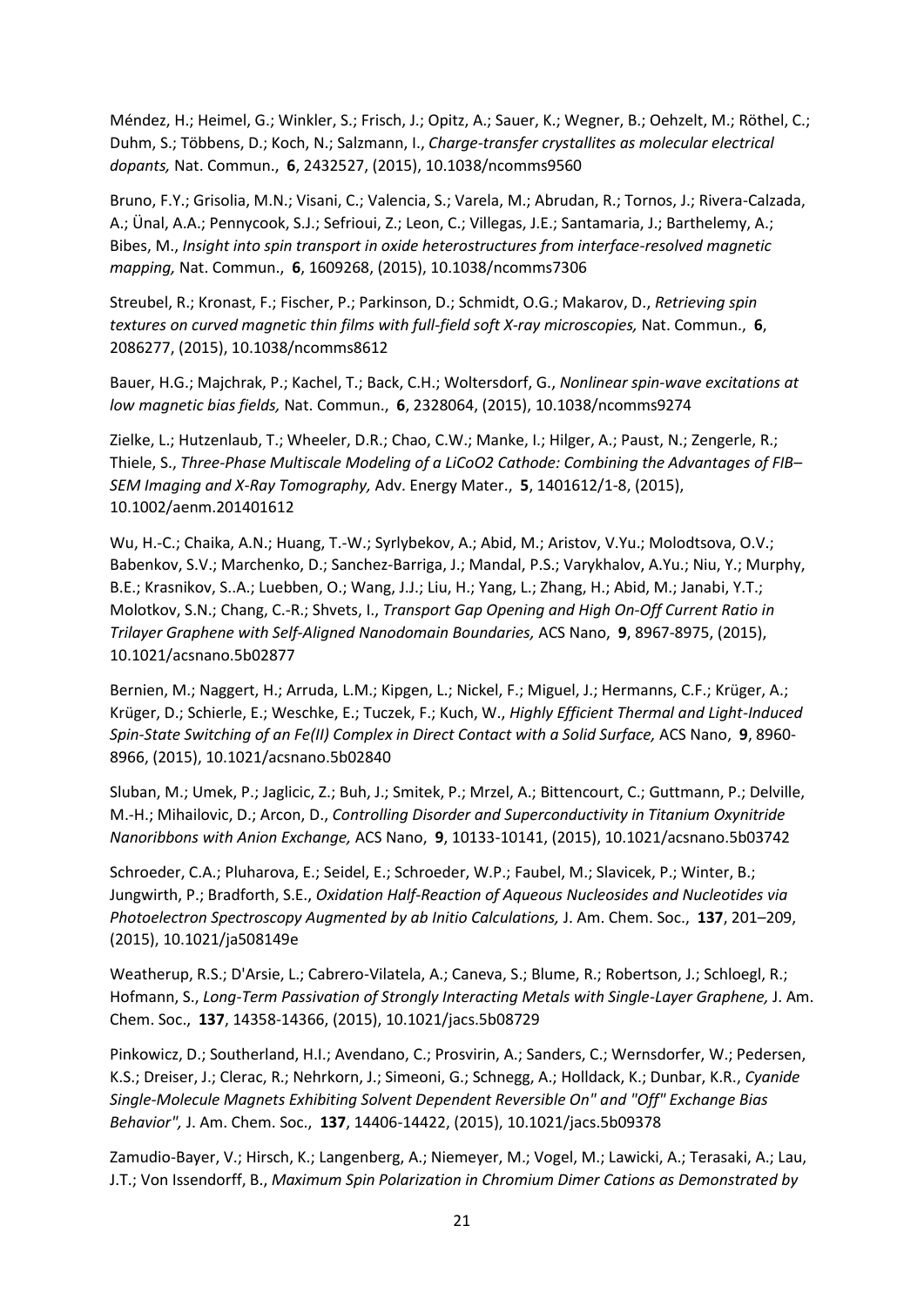*X-ray Magnetic Circular Dichroism Spectroscopy,* Angew. Chem. Int. Ed., **54**, 4498-4501, (2015), 10.1002/anie.201411018

Opitz, A.K.; Nenning, A.; Rameshan, C.; Rameshan, R.; Blume, R.; Hävecker, M.; Knop-Gericke, A.; Rupprechter, G.; Fleig, J.; Klötzer, B., *Enhancing Electrochemical Water-Splitting Kinetics by Polarization-Driven Formation of Near-Surface Iron(0): An In Situ XPS Study on Perovskite-Type Electrodes,* Angew. Chem. Int. Ed., **54**, 2628-2632, (2015), 10.1002/anie.201409527

Velasco-Velez, J.J.; Pfeifer, V.; Hävecker, M.; Weatherup, R.S.; Arrigo, R.; Chuang, C.-H.; Stotz, E.; Weinberg, G.; Salmeron, M.; Schlögl, R.; Knop-Gericke, A., *Photoelectron Spectroscopy at the Graphene-Liquid Interface Reveals the Electronic Structure of an Electrodeposited Cobalt/Graphene Electrocatalyst,* Angew. Chem. Int. Ed., **54**, 14554 –14558, (2015), 10.1002/anie.201506044

Arrigo, R.; Schuster, M.E.; Xie, Z.; Yi, Y.; Wowsnick, G.; Sun, Li.L.; Hermann, K.E.; Friedrich, M.; Kast, P.; Hävecker, M.; Knop-Gericke, A.; Schloegl, R., *Nature of the N-Pd Interaction in Nitrogen-Doped Carbon Nanotube Catalysts,* ACS Catal., **5**, 2740-2753, (2015), 10.1021/acscatal.5b00094

Xiao, J.; Khan, M.; Singh, A.; Suljoti, E.; Spiccia, L.; Aziz, E.F., *Enhancing Catalytic Activity by Narrowing Local Energy Gaps—X-Ray Studies of a Manganese Water Oxidation Catalyst,* ChemSusChem, **8**, 872- 877, (2015), 10.1002/cssc.201403219

Hirsch, K.; Zamudio-Bayer, V.; Langenberg, A.; Niemeyer, M.; Langbehn, B.; Möller, T.; Terasaki, A.; von Issendorff, B.; Lau, J. T., *Magnetic Moments of Chromium-Doped Gold Clusters: The Anderson Impurity Model in Finite Systems,* Phys. Rev. Lett., **114**, 087202/1-6, (2015), 10.1103/PhysRevLett.114.087202

Rachel, S.; Laubach, M.; Reuther, J.; Thomale, R., *Quantum paramagnet in a pi flux triangular lattice Hubbard model,* Phys. Rev. Lett., **114**, 167201/1-5, (2015), 10.1103/PhysRevLett.114.167201

Xin, H.; LaRue, J.; Öberg, H.; Beye, M.; Dell'Angela, M.; Turner, J.J.; Gladh, J.; Ng, M.L.; Sellberg, J. A.; Kaya, S.; Mercurio, G.; Hieke, F.; Nordlund, D.; Schlotter, W. F.; Dakovski, G. L.; Minitti, M. P.; Föhlisch, A.; Wolf, M.; Wurth, W.; Ogasawara, H.; Norskov, J.K.; Öström, H.; Pettersson, L.G.M.; Nilsson, A.; Abild-Pedersen, E., *Strong Influence of Coadsorbate Interaction on CO Desorption Dynamics on Ru(0001) Probed by Ultrafast X-Ray Spectroscopy and Ab Initio Simulations, Phys. Rev.* Lett., **114**, 156101/1-6, (2015), 10.1103/PhysRevLett.114.156101

Maerten, L.; Bojahr, A.; Gohlke, M.; Roessle, M.; Bargheer, M., *Coupling of GHz Phonons to Ferroelastic Domain Walls in SrTiO3,* Phys. Rev. Lett., **114**, 047401/1-5, (2015), 10.1103/PhysRevLett.114.047401

Bojahr, A.; Gohlke, M.; Leitenberger, W.; Pudell, J.; Reinhardt, M.; von Reppert, A.; Roessle, M.; Sander, M.; Gaal, P.; Bargheer, M., *Second Harmonic Generation of Nanoscale Phonon Wave Packets,*  Phys. Rev. Lett., **115**, 195502/1-5, (2015), 10.1103/PhysRevLett.115.195502

Cimino, R.; Baglin, V.; Schäfers, F., *Potential remedies against the high Synchrotron Radiation induced heat load for future highest energy proton circular colliders,* Phys. Rev. Lett., **115**, 264804/1-5, (2015), 10.1103/PhysRevLett.115.264804

Pietzsch, A.; Hennies, F.; Miedema, P. S.; Kennedy, B.; Schlappa, J.; Schmitt, T.; Strocov, V.N.; Foehlisch, A., *Snapshots of the Fluctuating Hydrogen Bond Network in Liquid Water on the Sub-Femtosecond Timescale with Vibrational Resonant Inelastic x-ray Scattering,* Phys. Rev. Lett., **114**, 088302/1-5, (2015), 10.1103/PhysRevLett.114.088302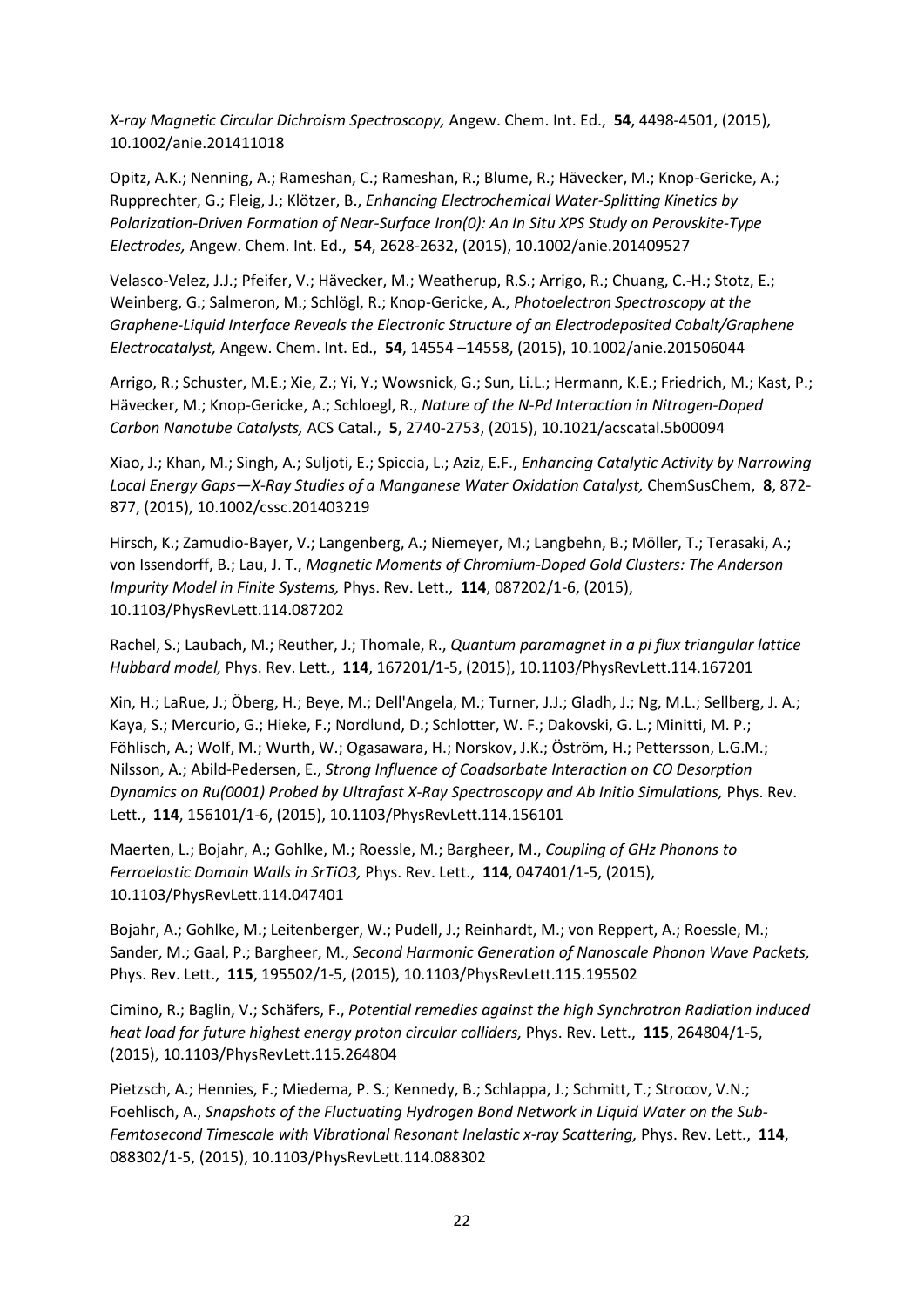Rubensson, J.-E.; Söderström, J.; Binggeli, C.; Grasjö, J.; Andersson, J.; Sathe, C.; Hennies, F.; Bisogni, V.; Huang, Y.; Olalde, P.; Schmitt, T.; Strocov, V. N.; Föhlisch, A.; Kennedy, B.; Pietzsch, A., *Rydberg-Resolved Resonant Inelastic Soft X-Ray Scattering: Dynamics at Core Ionization Thresholds,* Phys. Rev. Lett., **114**, 133001/1-5, (2015), 10.1103/PhysRevLett.114.133001

Kosub, T.; Kopte, M.; Radu, F.; Schmidt, O.G.; Makarov, D., *All-Electric Access to the Magnetic-Field-Invariant Magnetization of Antifer-romagnets,* Phys. Rev. Lett., **115**, 097201/1-5, (2015), 10.1103/PhysRevLett.115.097201

Matsuda, T.; Partzsch, S.; Tsuyama, T.; Schierle, E.; Weschke, E.; Geck, J.; Saito, T.; Ishiwata, S.; Tokura, Y.; Wadati, H., *Observation of a Devil's Staircase in the Novel Spin-Valve System SrCo6O11,*  Phys. Rev. Lett., **114**, 236403/1-5, (2015), 10.1103/PhysRevLett.114.236403

Laksmono, H.; McQueen, T.A.; Sellberg, J.A.; Loh, N.D.; Huang, C.; Schlesinger, D.; Sierra, R.G.; Hampton, C.Y.; Nordlund, D.; Beye, M.; Martin, A.V.; Barty, A.; Seibert, M.M.; Messerschmidt, M.; Williams, G.J.; Boutet, S.; Arnann-Winkel, K.; Loerting, T.; Pettersson, L.G.M.; Bogan, M.J.; Nilsson, A., Anomalous Behavior of the Homogeneous Ice Nucleation Rate in No-Man's Land"", J. Phys. Chem. Lett., **6**, 2826-2832, (2015), 10.1021/acs.jpclett.5b01164

Petit, T.; Yuzawa, H.; Nagasaka, M.; Yamanoi, R.; Osawa, E.; Kosugi, N.; Aziz, E.F., *Probing Interfacial Water on Nanodiamonds in Colloidal Dispersion,* J. Phys. Chem. Lett., **6**, 2909-2912, (2015), 10.1021/acs.jpclett.5b00820

Mei, S.; Cao, J.; Lu, Y., *Controllable assembly of two types of metal nanoparticles onto block copolymer nanospheres with ordered spatial distribution,* J. Mater. Chem. A, **3**, 3382-3389, (2015), 10.1039/C4TA05827E

Jia, H.; Schmitz, D.; Ott, A.; Pich, A.; Lu, Y., *Cyclodextrin modified microgels as "nanoreactor" for the generation of Au nanoparticles with enhanced catalytic activity,* J. Mater. Chem. A, **3**, 6187-6195, (2015), 10.1039/c5ta00197h

Noechel, U.; Reddy, C.S.; Wang, K.; Cui, J.; Zizak, I.; Behl, M.; Kratz, K.; Lendlein, A., *Nanostructural changes in crystallizable controlling units determine the temperature-memory of polymers,* J. Mater. Chem. A, **3**, 8284-8293, (2015), 10.1039/c4ta06586g

Petit, T.; Pflüger, M.; Tolksdorf, D.; Xiao, J.; Aziz, E.F., *Valence holes observed in nanodiamonds dispersed in water,* Nanoscale, **7**, 2987-2991, (2015), 10.1039/c4nr06639a

Annanouch, F.E.; Haddi, Z.; Vallejos, S.; Umek, P.; Guttmann, P.; Bittencourt, C.; Llobet, E., *Aerosol-Assisted CVD-Grown WO3 Nanoneedles Decorated with Copper Oxide Nanoparticles for the Selective and Humidity-Resilient Detection of H2S,* ACS Appl. Mater. Interfaces, **7**, 6842-6851, (2015), 10.1021/acsami.5b00411

Timpel, M.; Nardi, M.V.; Ligorio, G.; Wegner, B.; Paetzel, M.; Kobin, B.; Hecht, S.; Koch, N., *Energy-Level Engineering at ZnO/Oligophenylene Interfaces with Phosphonate-Based Self-Assembled Monolayers,* ACS Appl. Mater. Interfaces, **7**, 11900-11907, (2015), 10.1021/acsami.5b01669

Christodoulou, C.; Giannakopoulos, A.; Ligorio, G.; Oehzelt, M.; Tirnpel, M.; Niederhausen, J.; Pasquali, L.; Giglia, A.; Parvez, K.; Müllen, M.; Beljonne, D.; Koch, N.; Nardi, M.V., *Tuning the Electronic Structure of Graphene by Molecular Dopants: Impact of the Substrate,* ACS Appl. Mater. Interfaces, **7**, 19134-19144, (2015), 10.1021/acsami.5b04777

Pohlmann, C.; Herbrig, K.; Gondek, L.; Kardjilov, N.; Hilger, A.; Figiel, H.; Banhart, J.; Kieback, B.; Manke, I.; Röntzsch, L., *In operando visualization of hydride-graphite composites during cyclic*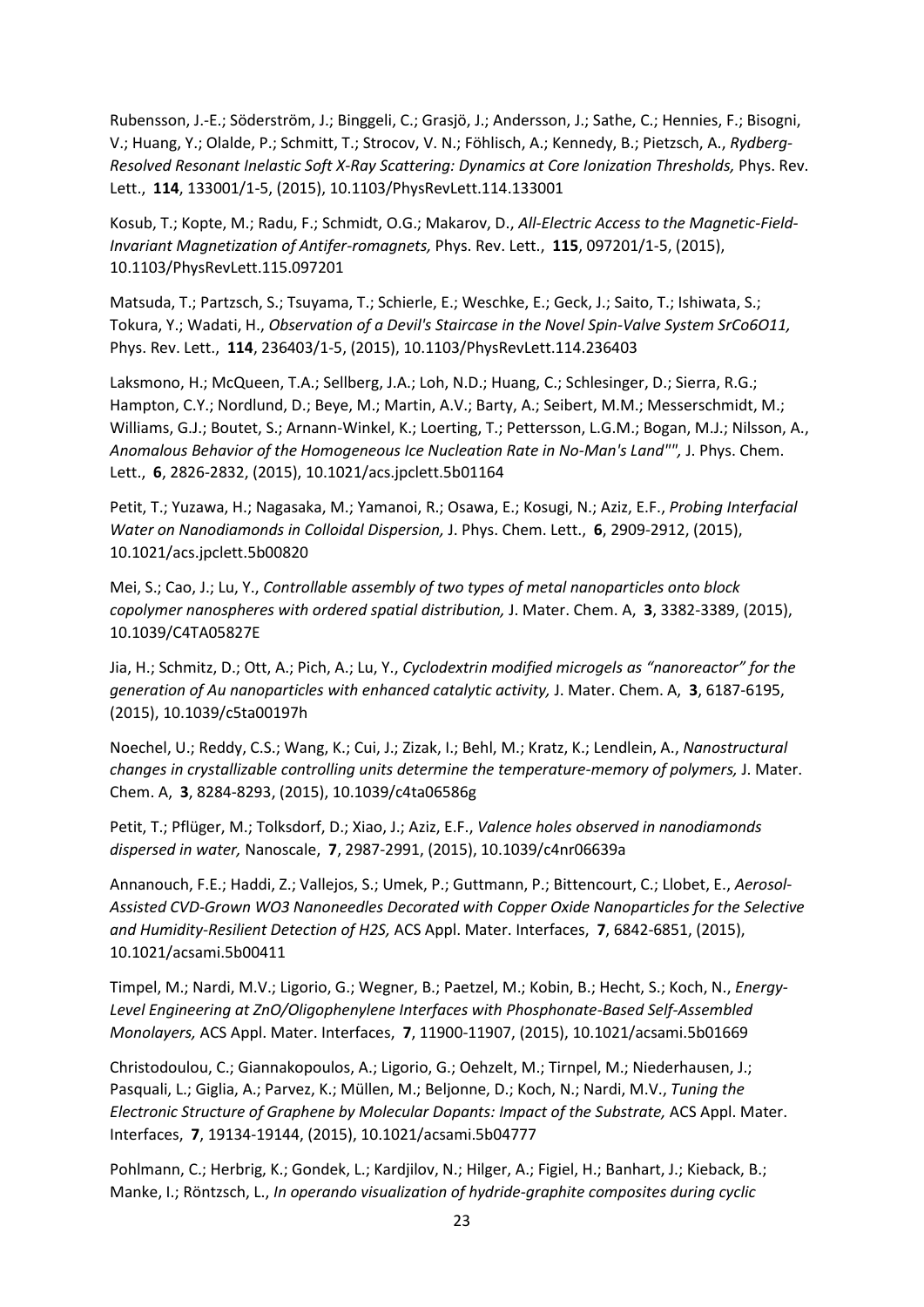*hydrogenation by high-resolution neutron imaging,* J. Power Sourc., **277**, 360-369, (2015), 10.1016/j.jpowsour.2014.12.011

Herbrig, K.; Pohlmann, C.; Gondek, L.; Figiel, H.; Kardjilov, N.; Hilger, A.; Manke, I.; Banhart, J.; Kieback, B.; Röntzsch, L., *Investigations of the structural stability of metal hydride Composites by insitu neutron Imaging,* J. Power Sourc., **293**, 109-118, (2015), 10.1016/j.jpowsour.2015.05.039

Arlt, T.; Schröder, A.; Heyne, K.; Riesemeier, H.; Wippermann, K.; Lehnert, W.; Manke, I., *In-operando investigation of the humidity condition and the swelling of a Nafion-based membrane in a DMFC with synchrotron X-ray imaging,* J. Power Sourc., **297**, 83-89, (2015), 10.1016/j.jpowsour.2015.07.064

Arlt, T.; Lüke, W.; Kardjilov, N.; Banhart, J.; Lehnert, W.; Manke, I., *Monitoring the hydrogen distribution in poly(2,5-benzimidazole)-based (ABPBI) membranes in operating high-temperature polymer electrolyte fuel cells by using H-D contrast neutron Imaging,* J. Power Sourc., **299**, 125-129, (2015), 10.1016/j.jpowsour.2015.08.094

Mascotto, S.; Kuzmicz, D.; Wallacher, D.; Siebenbürger, M.; Clemens, D.; Risse, S.; Yuan, J.; Antonietti, M.; Ballauff, M., *Poly(ionic liquid)-derived nanoporous carbon analyzed by combination of gas physisorption and small-angle neutron scattering,* Carbon, **82**, 425-435, (2015), 10.1016/j.carbon.2014.10.086

Zhizhin, E.V.; Varykhalov, A.; Rybkin, A.G.; Rybkina, A.A.; Pudikov, D.A.; Marchenko, D.; Sanchez-Barriga, J.; Klimovskikh, I.I.; Vladimirov, G.G.; Rader, O.; Shikin, A.M., *Spin splitting of Dirac fermions in graphene on Ni intercalated with alloy of Bi and Au,* Carbon, **93**, 984–996, (2015), 10.1016/j.carbon.2015.05.104

Isaac, A.; Barboza, V.; Ivan, F.; Roberto, J.; Andrey, L.; Hilger, A.; Manke, I., *Towards a deeper understanding of structural biomass recalcitrance using phase-contrast tomography, Biotechn. for* Biof., **8**, 40/1-7, (2015), 10.1186/s13068-015-0229-8

Stevens, J.S.; Gainar, A.; Suljoti, E.; Xiao, J.; Golnak, R.; Aziz, E.F.; Schroeder, S.L.M., *Chemical Speciation and Bond Lengths of Organic Solutes by Core Level Spectroscopy: pH- and Solvent-Influence on p-Aminobenzoic Acid,* Chem. - a Eur. J., **21**, 7256–7263, (2015), 10.1002/chem.201405635

Chen, K.; Lott, D.; Radu, F.; Choueikani, F.; Otero, E.; Ohresser, P., *Observation of an atomic exchange bias effect in DyCo4 film,* Sci. Rep., **5**, 10377/1-8, (2015), 10.1038/srep18377

Strobl, M.; Sales, M.; Plomp, J.; Bowman, W.; Tremsin, A.; Kaestner, A.; Pappas, C.; Habicht, K., *Quantitative Neutron Darkfield Imaging through Spin-Echo Interferometry,* Sci. Rep., **5**, 16576/1-6, (2015), 10.1038/srep16576

Benetti, A.R.; Jacobsen, J.; Lehnhoff, B.; Monsen, N.C.R.; Okhrimenko, D.V.; Telling, M.T.F.; Kardjilov, N.; Strobl, M.; Seydel, T.; Manke, I.; Bordallo, H.N., *How mobile are protons in the structure of dental glass ionomer cements?,* Sci. Rep., **5**, 08972/1-8, (2015), 10.1038/srep08972

Shiozawa, H.; Briones-Leon, A.; Domanov, O.; Zechner, G.; Sato, Y.; Suenaga, K.; Saito, T.; Eisterer, M.; Weschke, E.; Lang, W.; Peterlik, H.; Pichler, T., *Nickel clusters embedded in carbon nanotubes as high performance magnets,* Sci. Rep., **5**, 15033/1-9, (2015), 10.1038/srep15033

Streubel, R.; Han, L.; Im, M.-Y.; Kronast, F.; Roessler, U.K.; Radu, F.; Abrudan, R.; Lin, G.; Schmidt, O.G.; Fischer, P.; Makarov, D., *Manipulating Topological States by Imprinting Non-Collinear Spin Textures,* Sci. Rep., **5**, 2515433, (2015), 10.1038/srep08787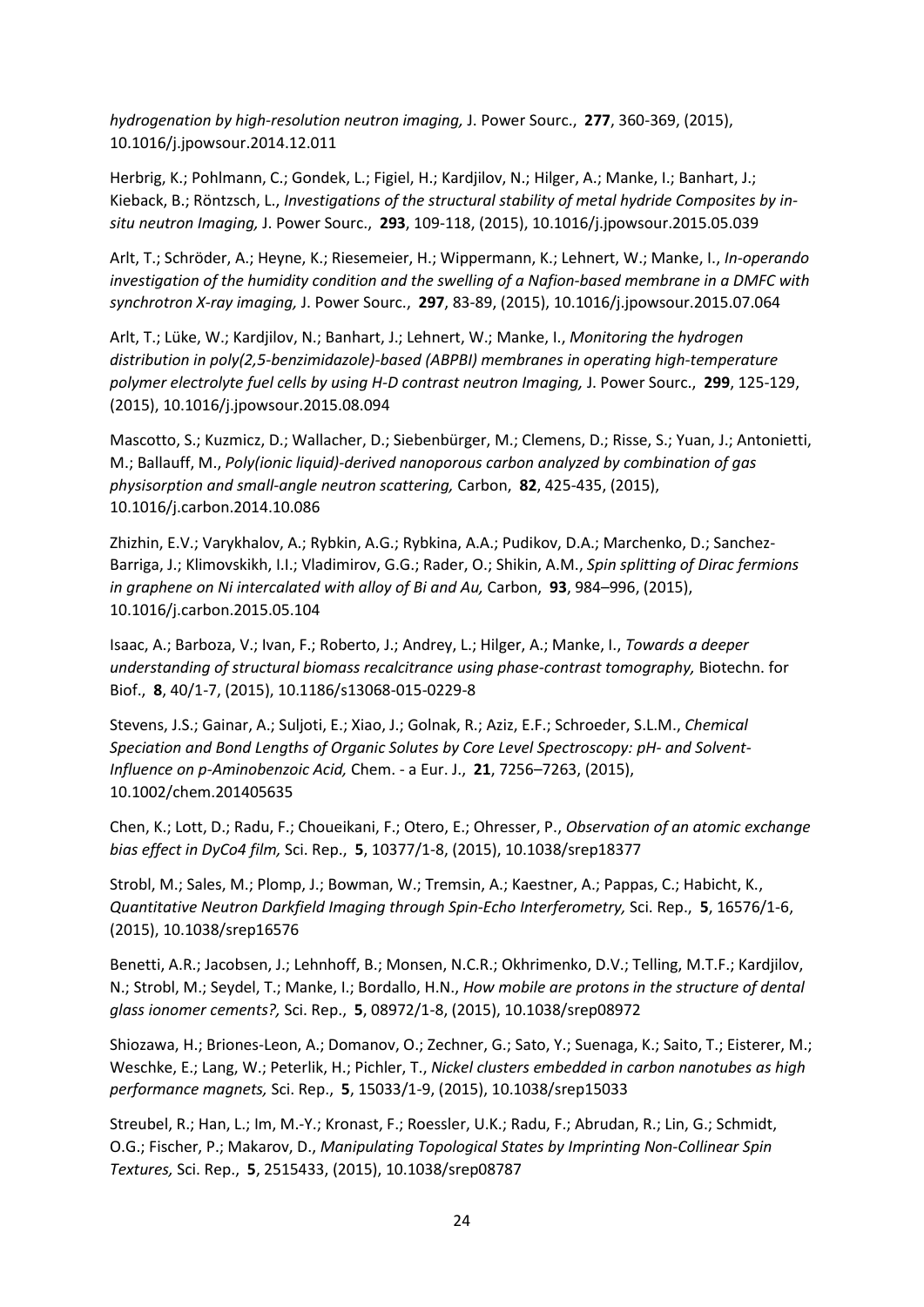Phillips, L.C.; Cherifi, R.O.; Ivanovskaya, V.; Zobelli, A.; Infante, I.C.; Jacquet, E.; Guiblin, N.; Uenal, A.A.; Kronast, F.; Dkhil, B.; Barthelemy, A.; Bibes, M.; Valencia, S., *Local electrical control of magnetic order and orientation by ferroelastic domain arrangements just above room temperature,* Sci. Rep., **5**, 10026/1-8, (2015), 10.1038/srep10026

Sundermann, M.; Strigari, F.; Willers, T.; Winkler, H.; Prokofiev, A.; Ablett, J.M.; Rueff, J.-P.; Schmitz, D.; Weschke, E.; Moretti, M.; Al-Zein, A.; Tanaka, A.; Haverkort, M.W.; Kasinathan, D.; Tjeng, L.H.; Paschen, S.; Severing, A., *CeRu4Sn6: a strongly correlated material with nontrivial topology,* Sci. Rep., **5**, 17937/1-9, (2015), 10.1038/srep17937

Zielke, L.; Barchasz, C.; Walus, S.; Alloin, F.; Leprêtre, J.-C.; Spettl, A.; Schmidt, V.; Hilger, A.; Manke, I.; Banhart, J.; Zengerle, R.; Thiele, S., *Degradation of Li/S battery electrodes on 3D current collectors studied using x-ray phase contrast tomography,* Sci. Rep., **5**, 10921 /1-12, (2015), 10.1038/srep10921

Henzler, K.; Heilemann, A.; Kneer, J.; Guttmann, P.; Jia, H.; Bartsch, E.; Lu, Y.; Palzer, S., *Investigation of reactions between trace gases and functional CuO nanospheres and octahedrons using NEXAFS-TXM imaging,* Sci. Rep., **5**, 17729/1-12, (2015), 10.1038/srep17729

Bowler, M.W.; Mueller, U.; Weiss, M.S.; Sanchez-Weatherby, J.; Sorensen, T.L.-M.; Thunnissen, M.M.G.M.; Ursby, T.; Gobbo, A.; Russi, S.; Bowler, M.G.; Brockhauser, S.; Svensson, O.; Cipriani, F., *Automation and Experience of Controlled Crystal Dehydration: Results from the European Synchrotron HC1 Collaboration,* Cryst. Growth Design, **15**, 1043-1054, (2015), 10.1021/cg500890r

Roqueta, J.; Pomar, A.; Balcells, L.; Frontera, C.; Valencia, S.; Abrudan, R.; Bozzo, B.; Konstantinovic, Z.; Santiso, J.; Martinez, B., *Strain-Engineered Ferromagnetism in LaMnO3 Thin Films,* Cryst. Growth Design, **15**, 5332-5337, (2015), 10.1021/acs.cgd.5b00884

Markötter, H.; Dittmann, K.; Haußmann, J.; Alink, R.; Gerteisen, D.; Riesemeier, H.; Scholta, J.; Banhart, J.; Manke, I., *Influence of local carbon fibre orientation on the water transport in the gas diffusion layer of polymer electrolyte membrane fuel cells,* Electrochem. Commun., **51**, 133-136, (2015), 10.1016/j.elecom.2014.12.013

Hoeh, M.A.; Arlt, T.; Manke, I.; Banhart, J.; Fritz, D.L.; Maier, W.; Lehnert, W., *In operando synchrotron X-ray radiography studies of polymer electrolyte membrane water electrolyzers,*  Electrochem. Commun., **55**, 55-59, (2015), 10.1016/j.elecom.2015.03.009

Kasigkeit, C.; Hirsch, K.; Langenberg, A.; Möller, T.; Probst, J.; Rittmann, J.; Vogel, M.; Wittich, J.; Zamudio-Bayer, V.; von Issendorff, B.; Lau, J.T., *Higher Ionization Energies from Sequential Vacuum Ultraviolet Multiphoton Ionization of Size-Selected Silicon Cluster Cations,* J. Phys. Chem. C, **119**, 11148-11152, (2015), 10.1021/jp511928m

Adler, H.; Paszkiewicz, M.; Uihlein, J.; Polek, M.; Ovsyannikov, R.; Basova, T.V.; Chasse, T.; Peisert, H., *Interface Properties of VOPc on Ni(111) and Graphene/Ni(111): Orientation-Dependent Charge Transfer,* J. Phys. Chem. C, **119**, 8755-8762, (2015), 10.1021/acs.jpcc.5b01485

Bokarev, S.I.; Khan, M.; Abdel-Latif, M.K.; Xiao, J.; Hila, R.; Aziz, S.G.; Aziz, E.F.; Kühn, O., *Unraveling the Electronic Structure of Photocatalytic Manganese Complexes by L-Edge X-ray Spectroscopy,* J. Phys. Chem. C, **119**, 19192-19200, (2015), 10.1021/acs.jpcc.5b05169

Angioletti-Uberti, S.; Lu, Y.; Ballauff, M.; Dzubiella, J., *Theory of Solvation-Controlled Reactions in Stimuli-Responsive Nanoreactors,* J. Phys. Chem. C, **119**, 15723-15730, (2015), 10.1021/acs.jpcc.5b03830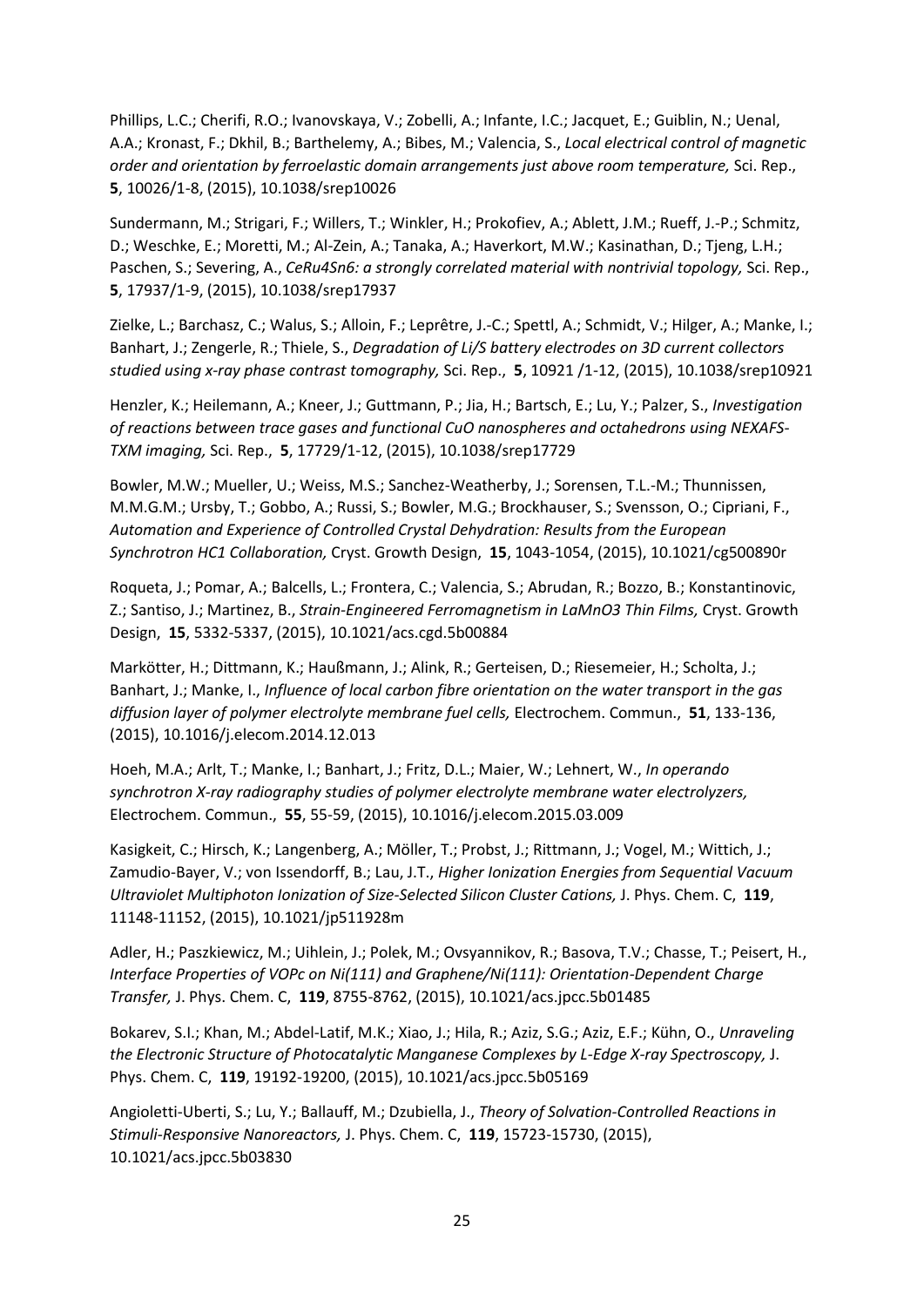Anger, F.; Glowatzki, H.; Franco-Cañellas, A.; Bürker, C.; Gerlach, A.; Scholz, R.; Sakamoto, Y.; Suzuki, T.; Koch, N.; Schreiber, F., *Interface dipole and growth mode of partially and fully fluorinated rubrene on Au(111) and Ag(111),* J. Phys. Chem. C, **119**, 6769–6776, (2015), 10.1021/jp511822g

Graf, C.; Goroncy, C.; Stumpf, P.; Weschke, E.; Boeglin, C.; Ronneburg, H.; Rühl, E., *Local Magnetic and Electronic Structure of the Surface Region of Postsynthesis Oxidized Iron Oxide Nanoparticles for Magnetic Resonance Imaging,* J. Phys. Chem. C, **119**, 19404-19414, (2015), 10.1021/jp512023z

Pryadchenko, V.V.; Srabionyan, V.V.; Mikheykina, E.B.; Avakyan, L.A.; Murzin, V.Yu.; Zubavichus, Ya.V.; Zizak, I.; Guterman, V.E.; Bugaev, L.A., *Atomic Structure of Bimetallic Nanoparticles in PtAg/C Catalysts: Determination of Components Distribution in the Range from Disordered Alloys to "Core– Shell" Structures,* J. Phys. Chem. C, **119**, 3217-3227, (2015), 10.1021/jp512248y

Vogel, Ch.; Radtke, M.; Reinholz, U.; Schäfers, F.; Adam, Ch., *Chemical State of Chromium, Sulfur and Iron in Sewage Sludge Ash based Phosphorus Fertilizers,* ACS Sust. Chem. Eng., **3**, 2376–2380, (2015), 10.1021/acssuschemeng.5b00678

Blume, R.; Rosenthal, D.; Tessonnier, J.-P.; Li, H.; Knop-Gericke, A.; Schlögl, R., *Characterizing Graphitic Carbon with X-ray Photoelectron Spectroscopy: A Step-by-Step Approach,* ChemCatChem, **7**, 2871-2881, (2015), 10.1002/cctc.201500344

Marion, J.; Trovaslet, M.; Martinez, N.; Masson, P.; Schweins, R.; Nachon, F.; Trapp, M.; Peters, J., *Pressure-induced molten globule state of human acetylcholinesterase: structural and dynamical changes monitored by neutron scattering,* Phys. Chem. Chem. Phys., **17**, 3157-3163, (2015), 10.1039/c4cp02992e

Miglierini, M.; Pavlovic, M.; Prochazka, V.; Hatala, T.; Schumacher, G.; Rüffer, R., *Evolution of structure and local magnetic fields during crystallization of HITPERM glassy alloys studied by in situ diffraction and nuclear forward scattering of synchrotron radiation,* Phys. Chem. Chem. Phys., **17**, 28239-28249, (2015), 10.1039/c5cp00245a

Gu, S.; Lu, Y.; Kaiser, J.; Albrecht, M.; Ballauff, M., *Kinetic analysis of the reduction of 4-nitrophenol*  catalyzed by Au/Pd nanoalloys immobilized in spherical polyelectrolyte brushes, Phys. Chem. Chem. Phys., **17**, 28137-28143, (2015), 10.1039/C5CP00519A

Mitzscherling, S.; Cui, Q.; Koopman, W.; Bargheer, M., *Dielectric function of two-phase colloidpolymer nanocomposite,* Phys. Chem. Chem. Phys., **17**, 29465-29474, (2015), 10.1039/c5cp04326c

Kothe, A.; Wilke, M.; Moguilevski, A.; Engel, N.; Winter, B.; Kiyan, I.Yu.; Aziz, E.F., *Charge transfer to solvent dynamics in iodide aqueous solution studied at ionization threshold,* Phys. Chem. Chem. Phys., **17**, 1918-1924, (2015), 10.1039/C4CP02482F

Kothe, A.; Wilke, M.; Moguilevski, A.; Engel, N.; Winter, B.; Kiyan, I.Yu.; Aziz, E.F., *Reply to the 'Comment on Charge Transfer to Solvent Dynamics in Iodide Aqueous Solution Studied at Ionization Threshold"'",* Phys. Chem. Chem. Phys., **17**, 18195-18196, (2015), 10.1039/c5cp01804h

Golnak, R.; Xiao, J.; Atak, K.; Stevens, J.S.; Gainar, A.; Schroeder, S.L.M.; Aziz, E.F., *Intermolecular bonding of hemin in solution and in solid state probed by N K-edge X-ray spectroscopies, Phys. Chem.* Chem. Phys., **17**, 29000-29006, (2015), 10.1039/c5cp04529k

Atak, K.; Golnak, R.; Xiao, J.; Pflüger, M.; Brandenburg, T.; Winter, B.; Aziz, E.F., *Co(III) protoporphyrin IX chloride in solution: spin-state and metal coordination revealed from resonant inelastic X-ray scattering and electronic structure calculations,* Phys. Chem. Chem. Phys., **17**, 3409-3414, (2015), 10.1039/c4cp04703f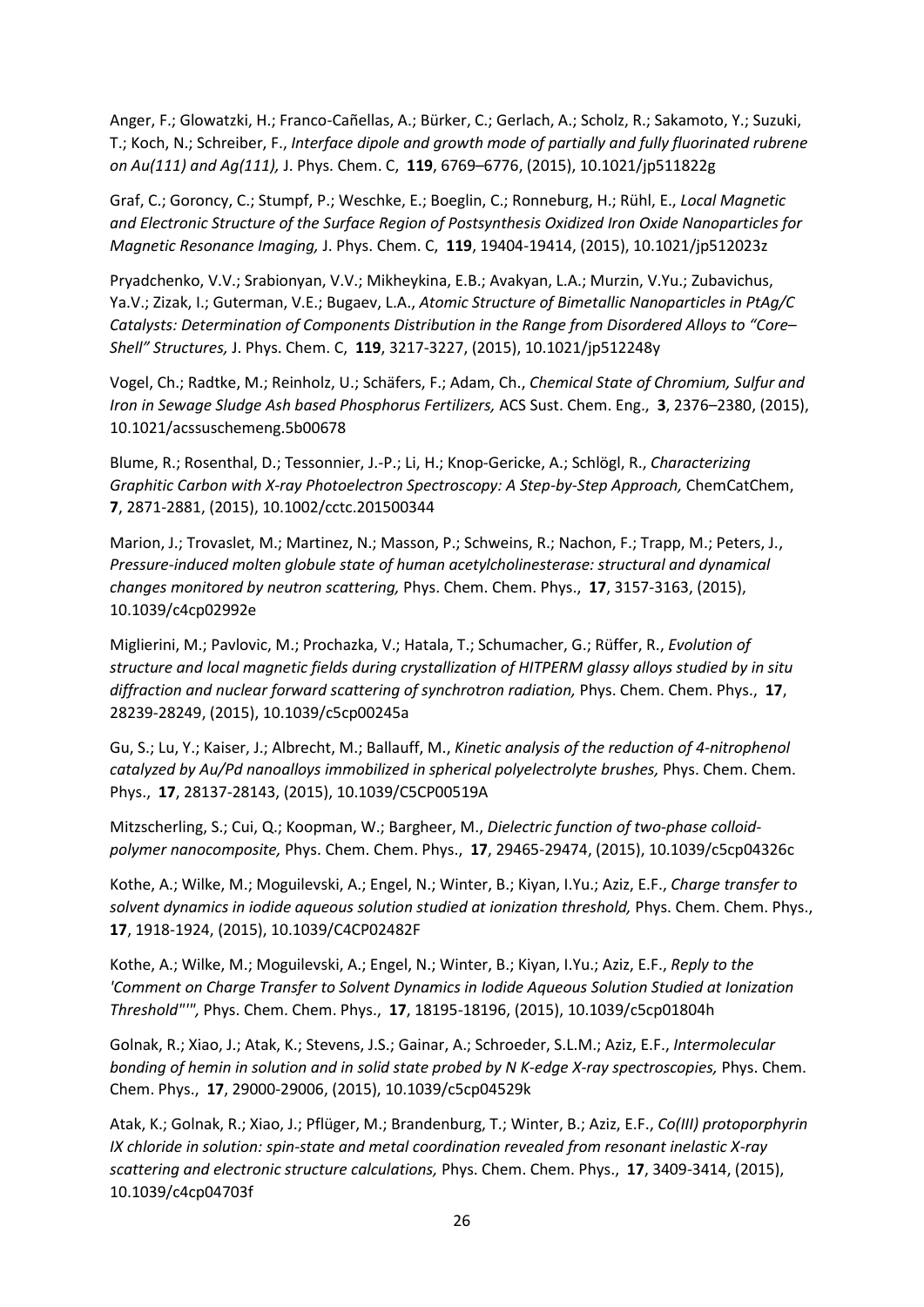Bon, V.; Klein, N.; Senkovska, I.; Heerwig, A.; Getzschmann, J.; Wallacher, D.; Zizak, I.; Brzhezinskaya, M.; Müller, U.; Kaskel, S., *Exceptional adsorption-induced cluster and network deformation in the flexible metal–organic framework DUT-8(Ni) observed by in situ X-ray diffraction and EXAFS,* Phys. Chem. Chem. Phys., **17**, 17471-17479, (2015), 10.1039/C5CP02180D

Lentz, M.; Klaus, M.; Beyerlein, I.J.; Zecevic, M.; Reimers, W.; Knecevic, M., *In Situ X-Ray Diffraction and Crystal Plasticity Modeling of the Deformation Behavior of Extruded Mg-Li-(Al) Alloys: An Uncommon Tension-Compression Asymmetry,* Acta Mater., **86**, 254-268, (2015), 10.1016/j.actamat.2014.12.003

Parditka, B.; Toman, J.; Cserhati, C.; Janosfalvi, Zs.; Csik, A.; Zizak, I.; Feyerherm, R.; Schmitz, G.; Erdelyi, Z., *The earliest stage of phase growth in sharp concentration gradients,* Acta Mater., **87**, 111- 120, (2015), 10.1016/j.actamat.2014.11.048

Stoeckel, D.; Wallacher, D.; Zickler, G.; Thommes, M.; Smarsly, B., *Elucidating the Sorption Mechanism of Dibromomethane in Disordered Mesoporous Silica Adsorbents, Langmuir, 31, 6332-*6342, (2015), 10.1021/acs.langmuir.5b00705

Geisel, K.; Henzler, K.; Guttmann, P.; Richtering, W., *New Insight into Microgel-Stabilized Emulsions Using Transmission X-ray Microscopy: Nonuniform Deformation and Arrangement of Microgels at Liquid Interfaces,* Langmuir, **31**, 83-89, (2015), 10.1021/la503959n

Cao, J.; Mei, S.; Jia, H.; Ott, A.; Ballauff, M.; Lu, Y., *In Situ Synthesis of Catalytic Active Au Nanoparticles onto Gibbsite-Polydopamine Core-Shell Nanoplates,* Langmuir, **31**, 9483-9491, (2015), 10.1021/acs.langmuir.5b02279

Chu, F.; Heptner, N.; Lu, Y.; Siebenbürger, M.; Lindner, P.; Dzubiella, J.; Ballauff, M., *Colloidal Plastic Crystals in a Shear Field,* Langmuir, **31**, 5992-6000, (2015), 10.1021/la504932p

Schwörer, F.; Trapp, M.; Ballauff, M.; Dahint, R.; Steitz, R., *Surface-Active Lipid Linings under Shear Load - a Combined in-Situ Neutron Reflectivity and ATR-FTIR Study,* Langmuir, **31**, 11539-11548, (2015), 10.1021/acs.langmuir.5b01678

Kent, B.; Hauss, T.; Deme, B.; Cristiglio, V.; Darwish, T.; Hunt, T.; Bryant, G.; Garvey, C.J., *Direct Comparison of Disaccharide Interaction with Lipid Membranes at Reduced Hydrations,* Langmuir, **31**, 9134-9141, (2015), 10.1021/acs.langmuir.5b02127

Li, W.; Li, D.; Gao, X.; Gurlo, A.; Zander, S.; Jones, P.; Navrotsky, A.; Shen, Z.; Riedel, R.; Ionescu, E., *A study on the thermal conversion of scheelite-type ABO(4) into perovskite-type AB(O,N)(3),* Dalton Trans., **44**, 8238-8246, (2015), 10.1039/C5DT00711A

Könnecke, M.; Akeroyd, F.A.; Bernstein, H.J.; Brewster, A.S.; Campbell, S.I.; Clausen, B.; Cottrell, S.; Hoffmann, J.U.; Jemian, P.R.; Männicke, D.; Osborn, R.; Peterson, P.F.; Richter, T.; Suzuki, J.; Watts, B.; Wintersberger, E.; Wuttke, J., *The NeXus data format,* J. Appl. Crystallogr., **48**, 301-305, (2015), 10.1107/S1600576714027575

Radulescu, A.; Goerigk, G.; Fetters, L.; Richter, D., *Morphology of crystalline-amorphous olefin block copolymers in solution characterized by small-angle neutron scattering and microscopy,* J. Appl. Crystallogr., **48**, 1860-1869, (2015), 10.1107/S1600576715019226

Sales, M.; Plomp, J.; Habicht, K.; Strobl, M., *Investigating time-of-flight spin-echo modulation for small-angle neutron scattering through experiments and simulation,* J. Appl. Crystallogr., **48**, 92–96, (2015), 10.1107/S1600576714025916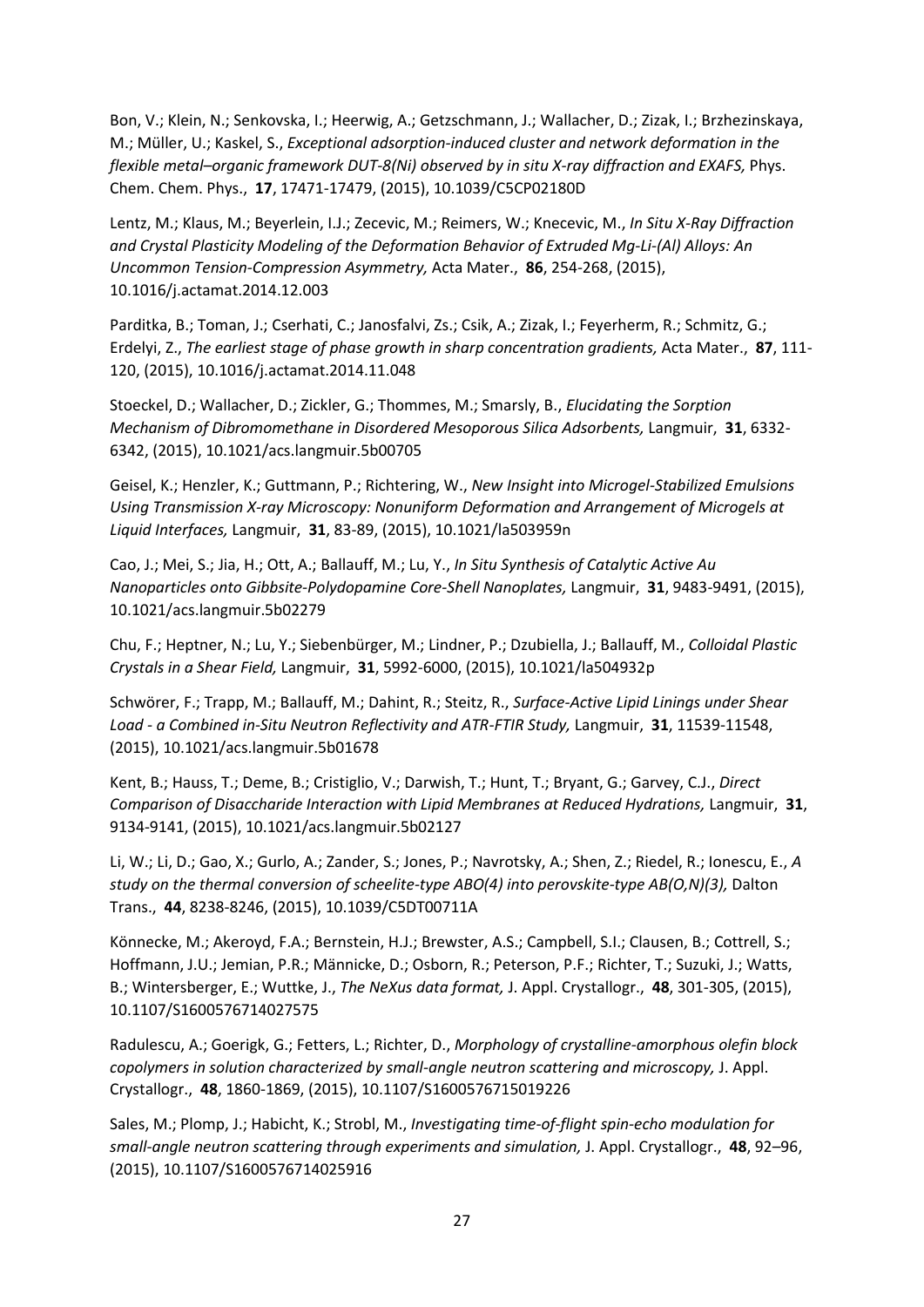Makowska, M.G.; Strobl, M.; Lauridsen, E.M.; Frandsen, H.I.; Tremsin, A.S.; Kardjilov, N.; Manke, I.; Kelleher, J.F.; Theil Kuhn, L., *Effect of stress on NiO reduction in solid oxide fuel cells: a new application of energy-resolved neutron imaging,* J. Appl. Crystallogr., **48**, 401-408, (2015), 10.1107/S1600576715002794

Paul, A.; Teichert, A.; Krist, T.; Steitz, R., *Substrate-stress-induced magnetic and nonmagnetic structural correlations in Fe/Si multilayers,* J. Appl. Crystallogr., **48**, 1023-1033, (2015), 10.1107/S1600576715009942

Treimer, W.; Feye-Treimer, U., *Corrigendum: Calculation of scattering patterns from phase-shifting objects using the Radon transform,* J. Appl. Crystallogr., **48**, 975-975, (2015), 10.1107/S1600576715006111

Seibel, I.; Cordini, D.; Rehak, M.; Hager, A.; Riechardt, A.; Böker, A.; Heufelder, J.; Weber, A.; Gollrad, J.; Besserer, A.; Joussen, A.M., *Local Recurrence After Primary Proton Beam Therapy in Uveal Melanoma: Risk Factors, Retreatment Approaches, and Outcome,* Am. J. of Opht., **160**, 628–636, (2015), 10.1016/j.ajo.2015.06.017

Marchenko, D.; Varykhalov, A.; Sanchez-Barriga, J.; Rader, O.; Carbone, C.; Bihlmayer, G., *Highly spinpolarized Dirac fermions at the graphene/Co interface,* Phys. Rev. B, **91**, 235431/1-5, (2015), 10.1103/PhysRevB.91.235431

Toft-Petersen, R.; Reehuis, M.; Jensen, T.B.S.; Andersen, N.H.; Li, J.; Le, M.D.; Laver, M.; Niedermayer, C.; Klemke, B.; Lefmann, K.; Vaknin, D., *Anomalous magnetic structure and spin dynamics in magnetoelectric LiFePO4,* Phys. Rev. B, **92**, 024404/1-9, (2015), 10.1103/PhysRevB.92.024404

Reehuis, M.; Tovar, M.; Többens, D.M.; Pattison, P.; Hoser, A.; Lake, B., *Competing Jahn-Teller distortions and ferrimagnetic ordering in the geometrically frustrated system Ni1-xCuxCr2O4,* Phys. Rev. B, **91**, 024407/1-12, (2015), 10.1103/PhysRevB.91.024407

Kuznetsov, M.V.; Yashina, L.V.; Sánchez-Barriga, J.; Ogorodnikov, I.I.; Vorokh, A.S.; Volykhov, A.A.; Koch, R.J.; Neudachina, V.S.; Tamm, M.E.; Sirotina, A.P.; Varykhalov, A.; Springholz, G.; Bauer, G.; Riley, J.D.; Rader, O., *Atomic structure of Bi2Se3 and Bi2Te3 (111) surfaces probed by photoelectron diffraction and holography,* Phys. Rev. B, **91**, 085402/1-7, (2015), 10.1103/PhysRevB.91.085402

Anand, V.K.; Bera, A.K.; Xu, J.; Herrmannsdörfer, T.; Ritter, C.; Lake, B., *Observation of long-range magnetic ordering in pyrohafnate Nd2Hf2O7: A neutron diffraction study, Phys. Rev. B, 92,* 184418/1-10, (2015), 10.1103/PhysRevB.92.184418

Xu, J.; Anand, V.K.; Bera, A.K.; Frontzek, M.; Abernathy, D.L.; Casati, N.; Siemensmeyer, K.; Lake, B., *Magnetic structure and crystal-field states of the pyrochlore antiferromagnet Nd2Zr2O7, Phys. Rev. B,* **92**, 224430/1-12, (2015), 10.1103/PhysRevB.92.224430

Moras, P.; Bihlmayer, G.; Sheverdyaeva, P.M.; Mahatha, S.K.; Papagno, M.; Sanchez-Barriga, J.; Rader, O.; Novinec, L.; Gardonio, S.; Carbone, C., *Magnetization-dependent Rashba splitting of quantum well states at the Co/W interface,* Phys. Rev. B, **91**, 195410/1-8, (2015), 10.1103/PhysRevB.91.195410

Hartwig, S.; Prokes, K.; Hansen, T.; Ritter, C.; Gerke, B.; Poettgen, R.; Mydosh, J.A.; Foerster, T., *Complex antiferromagnetic structure in the intermediate-valence intermetallic Ce2RuZn4, Phys. Rev.* B, **92**, 024420/1-8, (2015), 10.1103/PhysRevB.92.024420

Wang, Z.; Schmidt, M.; Bera, A.K.; Islam, A.T.M.N.; Lake, B.; Loidl, A.; Deisenhofer, J., *Spinon confinement in the one-dimensional Ising-like antiferromagnet SrCo2V2O8,* Phys. Rev. B, **91**, 140404/1-4, (2015), 10.1103/PhysRevB.91.140404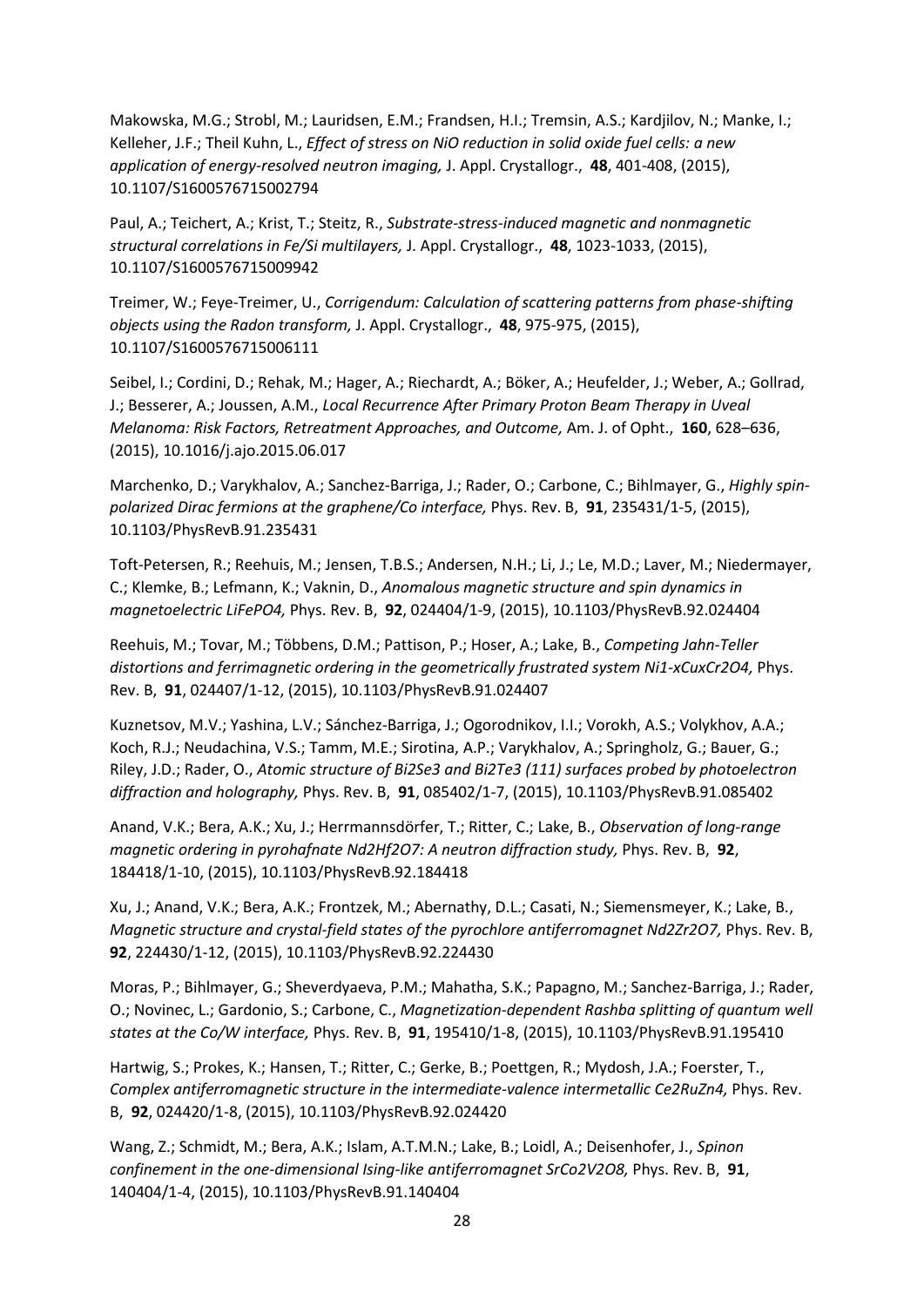Bera, A.K.; Lake, B.; Islam, A.T.M.N.; Schneidewind, A., *Critical properties of coupled anisotropic Haldane spin chains in a magnetic field,* Phys. Rev. B, **92**, 060412/1-11, (2015), 10.1103/PhysRevB.92.060412

Bergeard, N.; Schaffert, S.; Lopez-Flores, V.; Jaouen, N.; Geilhufe, J.; Günther, C.M.; Schneider, M.; Graves, C.; Wang, T.; Wu, B.; Scherz, A.; Baumier, C.; Delaunay, R.; Fortuna, F.; Tortarolo, M.; Tudu, B.; Krupin, O.; Minitti, M.P.; Robinson, J.; Schlotter, W.F.; Turner, J.J.; Lüning, J.; Eisebitt, S.; Boeglin, C., *Irreversible transformation of ferromagnetic ordered stripe domains in single-shot infraredpump/resonant-x-ray-scattering-probe experiments,* Phys. Rev. B, **91**, 054416/1-8, (2015), 10.1103/PhysRevB.91.054416

Buettner, F.; Krueger, B.; Eisebitt, S.; Kläui, M., *Accurate calculation of the transverse anisotropy of a magnetic domain wall in perpendicularly magnetized multilayers,* Phys. Rev. B, **92**, 054408/1-7, (2015), 10.1103/PhysRevB.92.054408

Chen, K.; Lott, D.; Radu, F.; Choueikani, F.; Otero, E.; Ohresser, P., *Temperature-dependent magnetic properties of ferrimagnetic DyCo3 alloy films,* Phys. Rev. B, **91**, 024409/1-8, (2015), 10.1103/PhysRevB.91.024409

Skoulatos, M.; Toth, S.; Roessli, B.; Enderle, M.; Habicht, K.; Sheptyakov, D.; Cervellino, A.; Freeman, P. G.; Reehuis, M.; Stunault, A.; McIntyre, G. J.; Tung, L. D.; Marjerrison, C.; Pomjakushina, E.; Brown, P. J.; Khomskii, D. I.; Rueegg, Ch.; Kreyssig, A.; Goldman, A. I.; Goff, J. P., *Jahn-Teller versus quantum effects in the spin-orbital material LuVO3,* Phys. Rev. B, **91**, 161104/1-5, (2015), 10.1103/PhysRevB.91.161104

Fritsch, K.; Ehlers, G.; Rule, K.C.; Habicht, K.; Ramazanoglu, M.; Dabkowska, H.A.; Gaulin, B.D., *Quantum phase transitions and decoupling of magnetic sublattices in the quasi-two-dimensional Ising magnet Co3V2O8 in a transverse magnetic field,* Phys. Rev. B, **92**, 180404/1-5, (2015), 10.1103/PhysRevB.92.180404

Hälg, M.; Hüvonen, D.; Guidi, T.; Quintero Castro, D. L.; Boehm, M.; Regnault, L. P.; Hagiwara, M.; Zheludev, A., *Finite-temperature scaling of spin correlations in an experimental realization of the onedimensional Ising quantum critical point,* Phys. Rev. B, **92**, 014412/1-7, (2015), 10.1103/PhysRevB.92.014412

Wulf, E.; Huevonen, D.; Schoenemann, R.; Kuehne, H.; Herrmannsdoerfer, T.; Glavatskyy, I.; Gerischer, S.; Kiefer, K.; Gvasaliya, S.; Zheludev, A., *Critical exponents and intrinsic broadening of the field-induced transition in NiCl2 center dot 4SC(NH2)(2),* Phys. Rev. B, **91**, 014406/1-7, (2015), 10.1103/PhysRevB.91.014406

Cermak, P.; Prokes, K.; Ouladdiaf, B.; Boehm, M.; Kratochvilova, M.; Javorsky, P., *Magnetic structures in the magnetic phase diagram of Ho2RhIn8,* Phys. Rev. B, **91**, 144404/1-9, (2015), 10.1103/PhysRevB.91.144404

Bera, A.K.; Lake, B.; Islam, A.T.M.N.; Janson, O.; Rosner, H.; Schneidewind, A.; Park, J.T.; Wheeler, E.; Zander, S., *Consequences of critical interchain couplings and anisotropy on a Haldane chain,* Phys. Rev. B, **91**, 144414/1-11, (2015), 10.1103/PhysRevB.91.144414

Swainson, I.P.; Stock, C.; Parker, S.F.; Van Eijck, L.; Russina, M.; Taylor, J.W., *Soft phonons and fast continuum scattering in CH3NH3PbBr3,* Phys. Rev. B, **92**, 100303(R)/1-5, (2015), 10.1103/PhysRevB.92.100303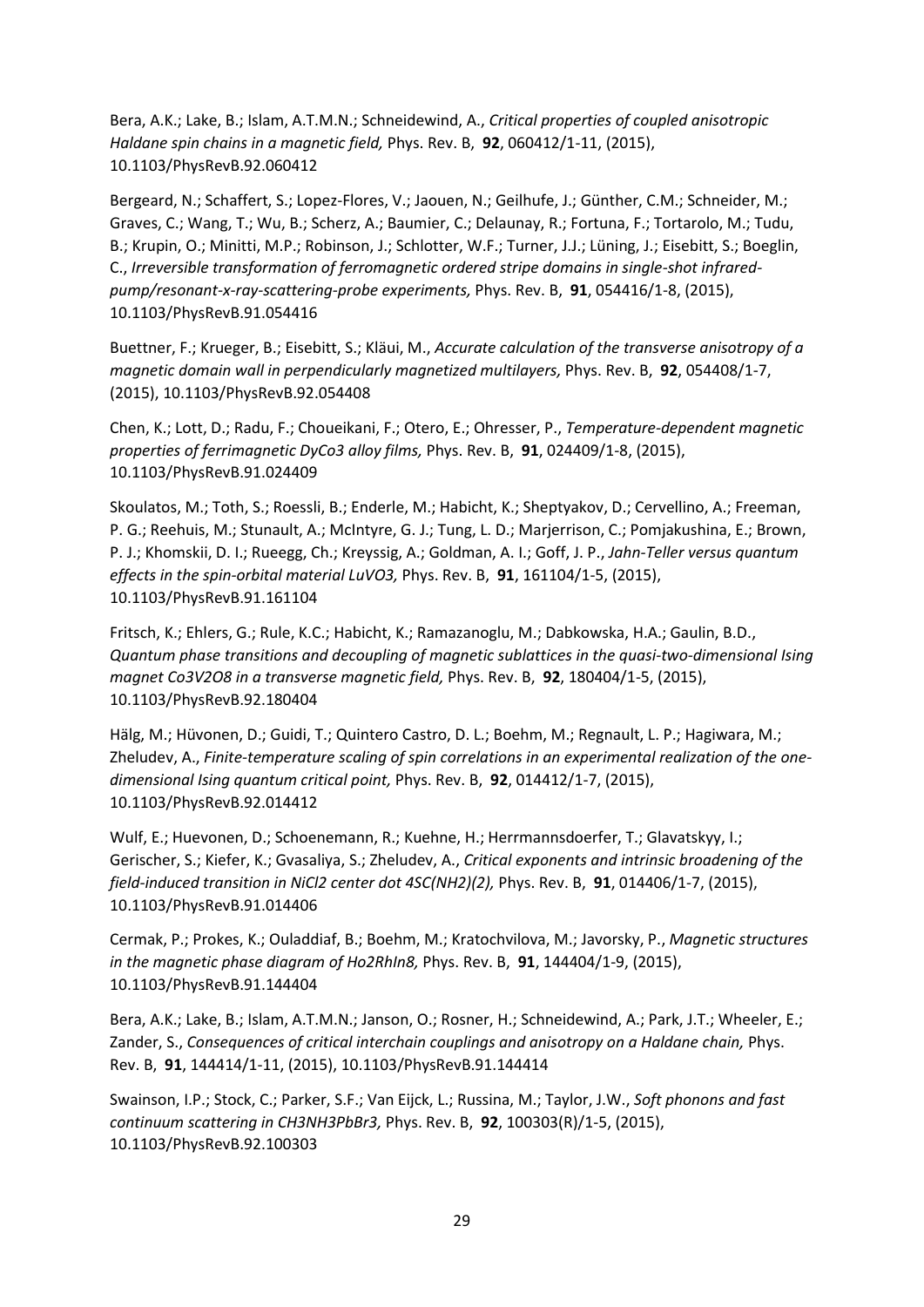Skaugen, A.; Schierle, E.; van der Laan, G.; Shukla, D. K.; Walker, H. C.; Weschke, E.; Strempfer, J., *Long-range antiferromagnetic order of formally nonmagnetic Eu3+ Van Vleck ions observed in multiferroic Eu1-xYxMnO3,* Phys. Rev. B, **91**, 180409/1-5, (2015), 10.1103/PhysRevB.91.180409

Frantzeskakis, E.; de Jong, N.; Zwartsenberg, B.; Bay, T.V.; Huang, Y.K.; Ramankutty, S.V.; Tytarenko, A.; Wu, D.; Pan, Y.; Hollanders, S.; Radovic, M.; Plumb, N.C.; Xu, N.; Shi, M.; Lupulescu, C.; Arion, T.; Ovsyannikov, R.; Varykhalov, A.; Eberhardt, W.; de Visser, A; van Heumen, E; Golden, M S, *Dirac states with knobs on: Interplay of external parameters and the surface electronic properties of threedimensional topological insulators,* Phys. Rev. B, **91**, 205134/1-15, (2015), 10.1103/PhysRevB.91.205134

de Jong, N.; Frantzeskakis, E.; Zwartsenberg, B.; Huang, Y.K.; Wu, D.; Hlawenka, P.; Sanchez-Barriga, J.; Varykhalov, A.; van Heumen, E.; Golden, M.S., *Angle-resolved and core-level photoemission study of interfacing the topological insulator Bi1.5Sb0.5Te1.7Se1.3 with Ag, Nb, and Fe,* Phys. Rev. B, **92**, 075127/1-10, (2015), 10.1103/PhysRevB.92.075127

Fink, J.; Charnukha, A.; Rienks, E.D.L.; Liu, Z.H.; Thirupathaiah, S.; Avigo, I.; Roth, F.; Jeevan, H.S.; Gegenwart, P.; Roslova, M.; Morozov, I.; Wurmehl, S.; Bovensiepen, U.; Borisenko, S.; Vojta, M.; Buechner, B., *Non-Fermi-liquid scattering rates and anomalous band dispersion in ferropnictides,*  Phys. Rev. B, **92**, 201106/1-6, (2015), 10.1103/PhysRevB.92.201106

de Jong, N.; Frantzeskakis, E.; Zwartsenberg, B.; Huang, Y. K.; Wu, D.; Hlawenka, P.; Sanchez-Barriga, J.; Varykhalov, A.; van Heumen, E.; Golden, M. S., *Erratum: Angle-resolved and core-level photoemission study of interfacing the topological insulator Bi1.5Sb0.5Te1.7Se1.3 with Ag, Nb, and Fe (vol 92, 075127, 2015),* Phys. Rev. B, **92**, 119903/1, (2015), 10.1103/PhysRevB.92.119903

Streubel, R.; Kronast, F.; Roessler, U.K.; Schmidt, O.G.; Makarov, D., *Reconfigurable large-area magnetic vortex circulation patterns,* Phys. Rev. B, **92**, 104431/1-8, (2015), 10.1103/PhysRevB.92.104431

Cuartero, V.; Lafuerza, S.; Subias, G.; Garcia, J.; Schierle, E.; Blasco, J.; Herrero-Albillos, J., *X-ray magnetic circular dichroism study of the magnetic anisotropy on TbMnO3,* Phys. Rev. B, **91**, 165111/1-8, (2015), 10.1103/PhysRevB.91.165111

Praetorius, C.; Zinner, M.; Köhl, A.; Kießling, H.; Brück, S.; Muenzing, B.; Kamp, M.; Kachel, T.; Choueikani, F.; Ohresser, P.; Wilhelm, F.; Rogalev, A.; Fauth, K., *Electronic tuneability of a structurally rigid surface intermetallic and Kondo lattice: CePt5/Pt(111),* Phys. Rev. B, **92**, 045116/1-13, (2015), 10.1103/PhysRevB.92.045116

Prokes, K.; Hartwig, S.; Gukasov, A.; Mydosh, J. A.; Huang, Y. -K.; Niehaus, O.; Poettgen, R., *Coexistence of different magnetic moments in CeRuSn probed by polarized neutrons,* Phys. Rev. B, **91**, 014424/1-6, (2015), 10.1103/PhysRevB.91.014424

Tan, N.P.B.; Lee, C.H.; Chen, L.; Ho, K M.; Lu, Y.; Ballauff, M.; Li, P., *Facile synthesis of gold/polymer nanocomposite particles using polymeric amine-based particles as dual reductants and templates,*  Polymer, **76**, 271-279, (2015), 10.1016/j.polymer.2015.09.015

Bihlmayer, G.; Rader, O.; Winkler, R., *Focus on the Rashba effect,* New J. Phys., **17**, 050202/1-8, (2015), 10.1088/1367-2630/17/5/050202

von Korff Schmising, C.; Giovannella, M.; Weder, D.; Schaffert, S.; Webb, J. L.; Eisebitt, S., *Nonlocal ultrafast demagnetization dynamics of Co/Pt multilayers by optical field enhancement,* New J. Phys., **17**, 033047/1-8, (2015), 10.1088/1367-2630/17/3/033047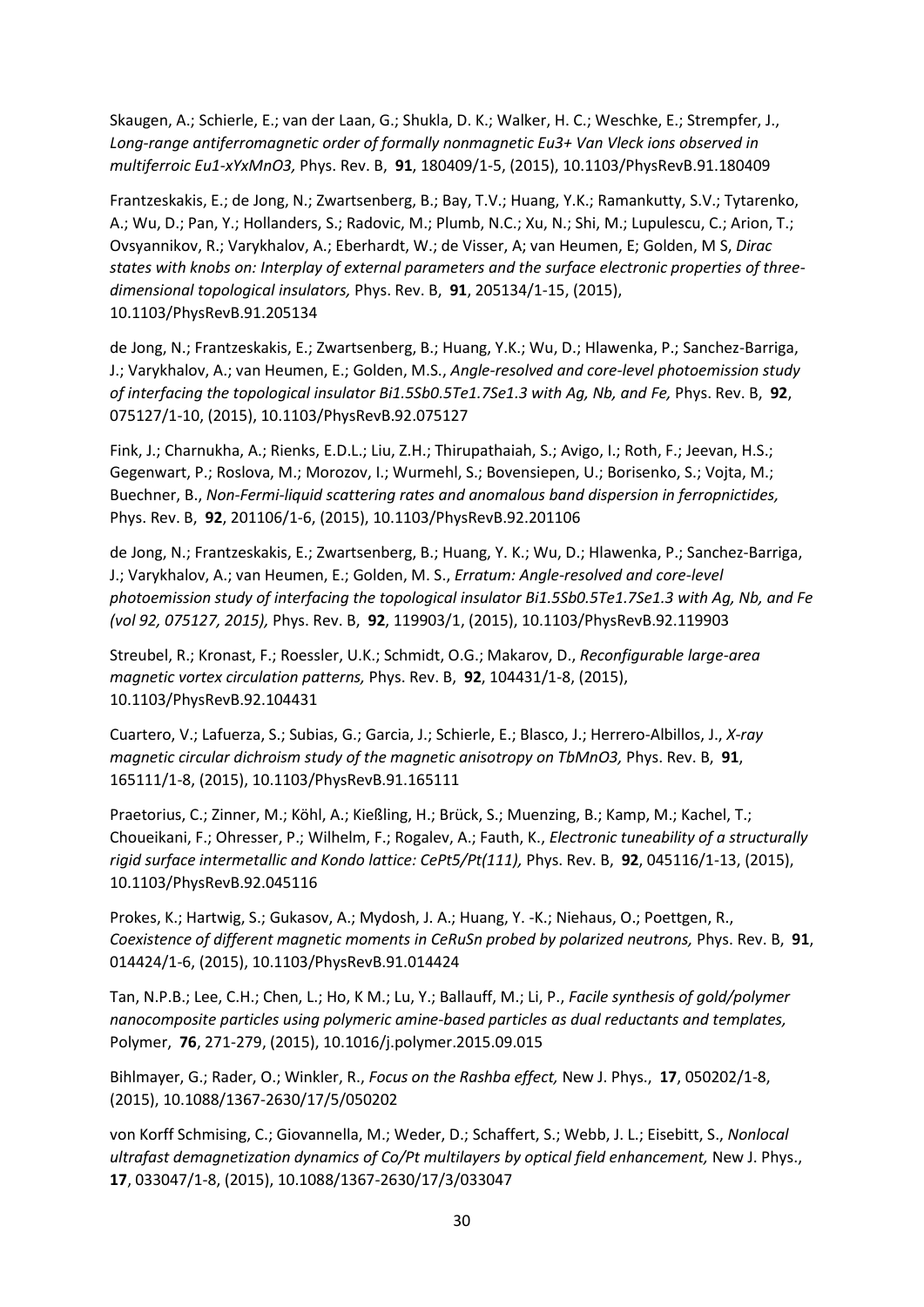Guehrs, E.; Fohler, M.; Frömmel, S.; Günther, C.M.; Hessing, P.; Schneider, M.; Shemilt, L.; Eisebitt, S., *Mask-based dual-axes tomoholography using soft x-rays,* New J. Phys., **17**, 103042/1-7, (2015), 10.1088/1367-2630/17/10/103042

Tremsin, A.S.; Kardjilov, N.; Strobl, M.; Manke, I.; Dawson, M.; McPhate, J.B.; Vallerga, J.V.; Siegmund, O.H.W.; Feller, W.B., *Imaging of dynamic magnetic fields with spin-polarized neutron beams,* New J. Phys., **17**, 2-18, (2015), 10.1088/1367-2630/17/4/043047

Rehbein, S.; Lyon, A.; Leung, R.; Feser, M.; Schneider, G., *Near field stacking of zone plates for reduction of their effective zone period,* Opt. Express, **23**, 11063-11072, (2015), 10.1364/OE.23.011063

Hafner, A.; Anklamm, L.; Firsov, A.; Firsov, A.; Löchel, H.; Sokolov, A.; Gubzokov, R.; Erko, A., *Reflection zone plate wavelength-dispersive spectrometer for ultra-light elements measurements,*  Opt. Express, **23**, 29476-29483, (2015), 10.1364/OE.23.029476

Hilger, A.; Kardjilov, N.; Manke, I.; Zendler, C.; Lieutenant, K.; Habicht, K.; Banhart, J.; Strobl, M., *Neutron guide optimisation for a time-of-flight neutron imaging instrument at the European Spallation Source,* Opt. Express, **23**, 301–311, (2015), 10.1364/OE.23.000301

Barth, C.; Wolters, J.; Schell, A.W.; Probst, J.; Schoengen, M.; Löchel, B.; Kowarik, S.; Benson, O., *Miniaturized Bragg-grating couplers for SiN-photonic crystal slabs,* Opt. Express, **23**, 9803-9811, (2015), 10.1364/OE.23.009803

Löchel, H.; Braig, C.; Brzhezinskaya, M.; Siewert, F.; Baumgärtel, P.; Firsov, A.; Erko, A., *Femtosecond high-resolution hard X-ray spectroscopy using reflection zone plates,* Opt. Express, **23**, 8788-8799, (2015), 10.1364/OE.23.008788

Agresti, J.; Osticioli, J.; Guidotti, M.C.; Capriotti, G.; Kardjilov, N.; Scherillo, A:; Siano, S., *Combined neutron and laser techniques for technological and compositional investigations of hollow bronze figurines,* J. Anal. At. Spectr., **30**, 713-720, (2015), 10.1039/C4JA00447G

Bon, V.; Pallmann, J.; Eisbein, E.; Hoffmann, H.C.; Senkovska, I.; Schwedler, I.; Schneemann, A.; Henke, S.; Wallacher, D.; Fischer, R.A.; Seifert, G.; Brunner, E.; Kaskel, S., *Characteristics of flexibility in metal-organic framework solid solutions of composition [Zn2(BME-bdc)x(DB-bdc)2-xdabco]n: In situ powder X-ray diffraction,* Microporous Mesoporous Mater., **216**, 64–74, (2015), 10.1016/j.micromeso.2015.02.042

Baglioni, M.; Benavides, Y.J.; Berti, D.; Giorgi, R.; Keiderling, U.; Baglioni, P., *An amine-oxide surfactant-based microemulsion for the cleaning of works of art,* J. Colloid Interface Sci., **440**, 204- 210, (2015), 10.1016/j.jcis.2014.10.003

Zywczak, A.; Rusinek, D.; Czub, J.; Sikora, M.; Stepien, J.; Gondek, L.; Takasaki, A.; Hoser, A., *Amorphous hydrides of the Ti45Zr38Ni17-xCox nano-powders,* Int. J. Hydrogen Energ., **40**, 15534- 15539, (2015), 10.1016/j.ijhydene.2015.09.136

Eckert, S.; Beye, M.; Pietzsch, A.; Quevedo, W.; Hantschmann, M.; Ochmann, M.; Ross, M.; Minitti, M. P.; Turner, J. J.; Moeller, S. P.; Schlotter, W. F.; Dakovski, G. L.; Khalil, M.; Huse, N.; Föhlisch, A., *Principles of femtosecond X-ray/optical cross-correlation with X-ray induced transient optical reflectivity in solids,* Appl. Phys. Lett., **106**, 061104/1-4, (2015), 10.1063/1.4907949

Seidel, R.; Atak, K.; Stephan, T.; Aziz, E.F.; Winter, B., *Ti3+ Aqueous Solution: Hybridization and Electronic Relaxation Probed by State-Dependent Electron Spectroscopy,* J. Phys. Chem. B, **119**, 10607-10615, (2015), 10.1021/acs.jpcb.5b03337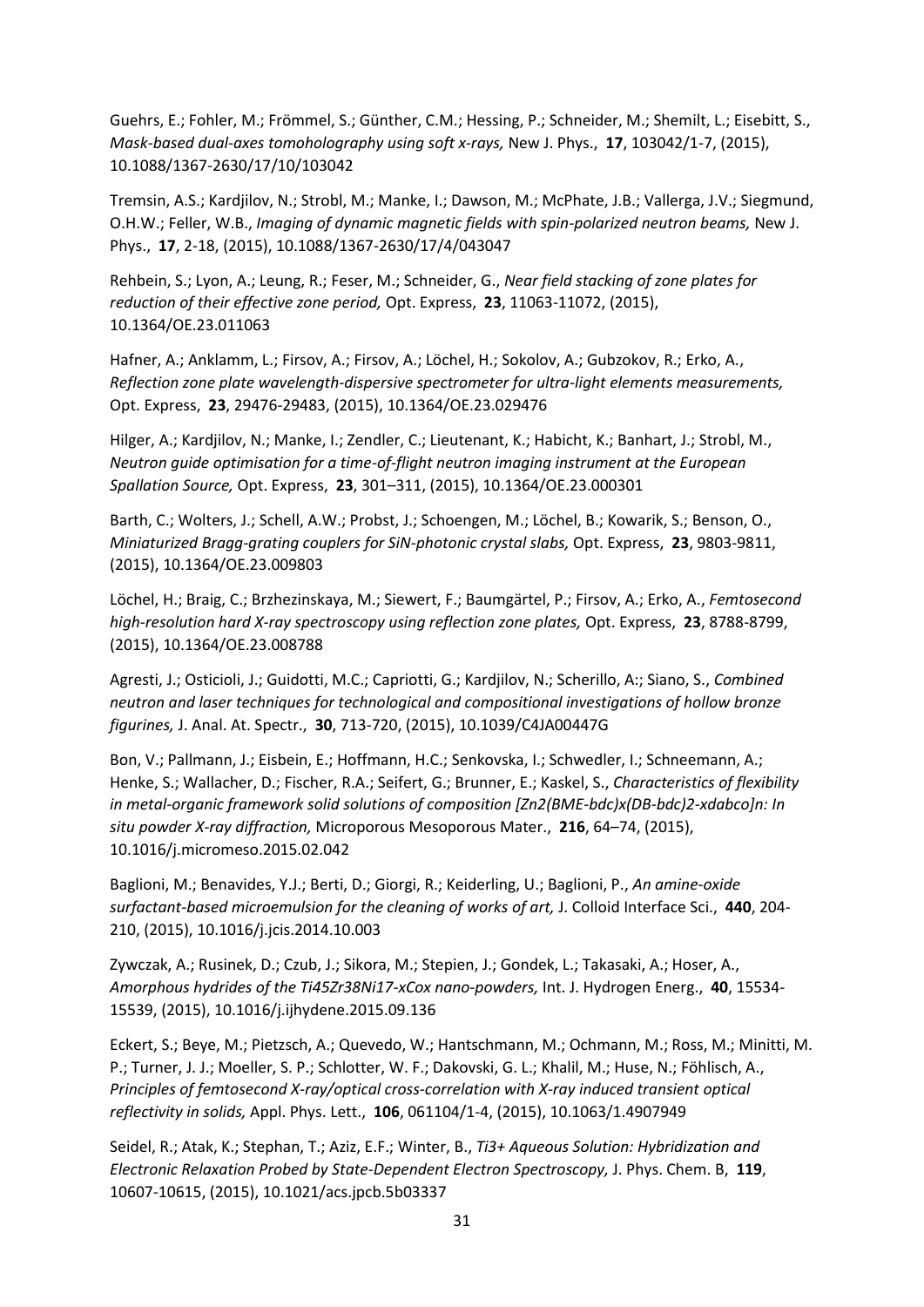Unger, I.; Hollas, D.; Seidel, R.; Thuermer, S.; Aziz, E.F.; Slavicek, P.; Winter, B., *Control of X-ray Induced Electron and Nuclear Dynamics in Ammonia and Glycine Aqueous Solution via Hydrogen Bonding,* J. Phys. Chem. B, **119**, 10750-10759, (2015), 10.1021/acs.jpcb.5b07283

Martin, M.-B.; Dlubak, B.; Weatherup, R.S.; Piquemal-Banci, M.; Yang, H.; Blume, R.; Schloegl, R.; Collin, S.; Petroff, F.; Hofmann, S.; Robertson, J.; Anane, A.; Fert, A.; Seneor, P., *Protecting nickel with graphene spin-filtering membranes: A single layer is enough,* Appl. Phys. Lett., **107**, 012408/1-4, (2015), 10.1063/1.4923401

Tentscher, P.R.; Seidel, R.; Winter, B.; Guerard, J.J.; Arey, J.S., *Exploring the Aqueous Vertical Ionization of Organic Molecules by Molecular Simulation and Liquid Microjet Photoelectron Spectroscopy,* J. Phys. Chem. B, **119**, 238-256, (2015), 10.1021/jp508053m

Golnak, R.; Xiao, J.; Atak, K.; Khan, M.; Suljoti, E.; Aziz, E.F., *Local Energy Gap Opening Induced by Hemin Dimerization in Aqueous Solution,* J. Phys. Chem. B, **119**, 3058-3062, (2015), 10.1021/jp509966q

Nehrkorn, J.; Telser, J.; Holldack, K.; Stoll, S.; Schnegg, A., *Simulating Frequency-Domain Electron Paramagnetic Resonance: Bridging the Gap between Experiment and Magnetic Parameters for High-Spin Transition-Metal Ion Complexes,* J. Phys. Chem. B, **119**, 13816 - 13824, (2015), 10.1021/acs.jpcb.5b04156

Selin, M.; Fogelqvist, E.; Werner, S.; Hertz, H.M., *Tomographic reconstruction in soft x-ray microscopy using focus-stack back-projection,* Opt. Lett., **40**, 2201-2204, (2015), 10.1364/OL.40.002201

Förster, D.; Lindenau, B.; Leyendecker, M.; Janssen, F.; Winkler, C.; Schumann, F.O.; Kirschner, J.; Holldack, K.; Föhlisch, A., *Phase-locked MHz pulse selector for x-ray sources,* Opt. Lett., **40**, 2265- 2268, (2015), 10.1364/OL.40.002265

Seim, C.; Reineke, K.; Werner, S.; Dehlinger, A.; Legall, H.; Stiel, H.; Kanngießer, B., *High pressure treated Bacillus subtilis spores - Structural analysis by means of synchrotron and laboratory based soft X-ray microscopy,* Inn. Food Science & Eme. Techn., **29**, 134-142, (2015), 10.1016/j.ifset.2015.03.010

Habicht, A.; Schmolke, W.; Goerigk, G.J.; Lange, F.; Saalwächter, K.; Ballauff, M.; Seiffert, S., *Critical Fluctuations and Static Inhomogeneities in Polymer Gel Volume Phase Transitions,* J. Poly. Sci. A, **53**, 1112–1122, (2015), 10.1002/polb.23743

Kittelmann, T.; Boin, M., *Polycrystalline neutron scattering for Geant4: NXSG4,* Comp. Phys. Comm., **189**, 114-118, (2015), 10.1016/j.cpc.2014.11.009

Ivanovski, V.N.; Cekic, B.; Umicevic, A.; Barudzija, T.; Schumacher, G.; Madarevic, I.; Koteski, V., *Site preference of Hf dopant in Ni3Al alloys: A perturbed angular correlation study,* J. Alloy. Compd., **622**, 541-544, (2015), 10.1016/j.jallcom.2014.10.132

Egorova, Y.; Scherb, T.; Schumacher, G.; Bouwmeester, H.; Filatova, E., *Soft x-ray absorption spectroscopy study of (Ba0.5Sr0.5)(Co0.8Fe0.2)1-NbxO3 with different content of Nb (5%-20%),* J. Alloy. Compd., **650**, 848-852, (2015), 10.1016/j.jallcom.2015.08.073

Troyanchuk, I.O.; Bushinsky, M.V.; Sikolenko, V.; Efimov, V.; Volkov, N.V.; Többens, D.M.; Ritter, C.; Raveau, B., *Ferromagnetism in single-valent manganites,* J. Alloy. Compd., **619**, 719-725, (2015), 10.1016/j.jallcom.2014.08.236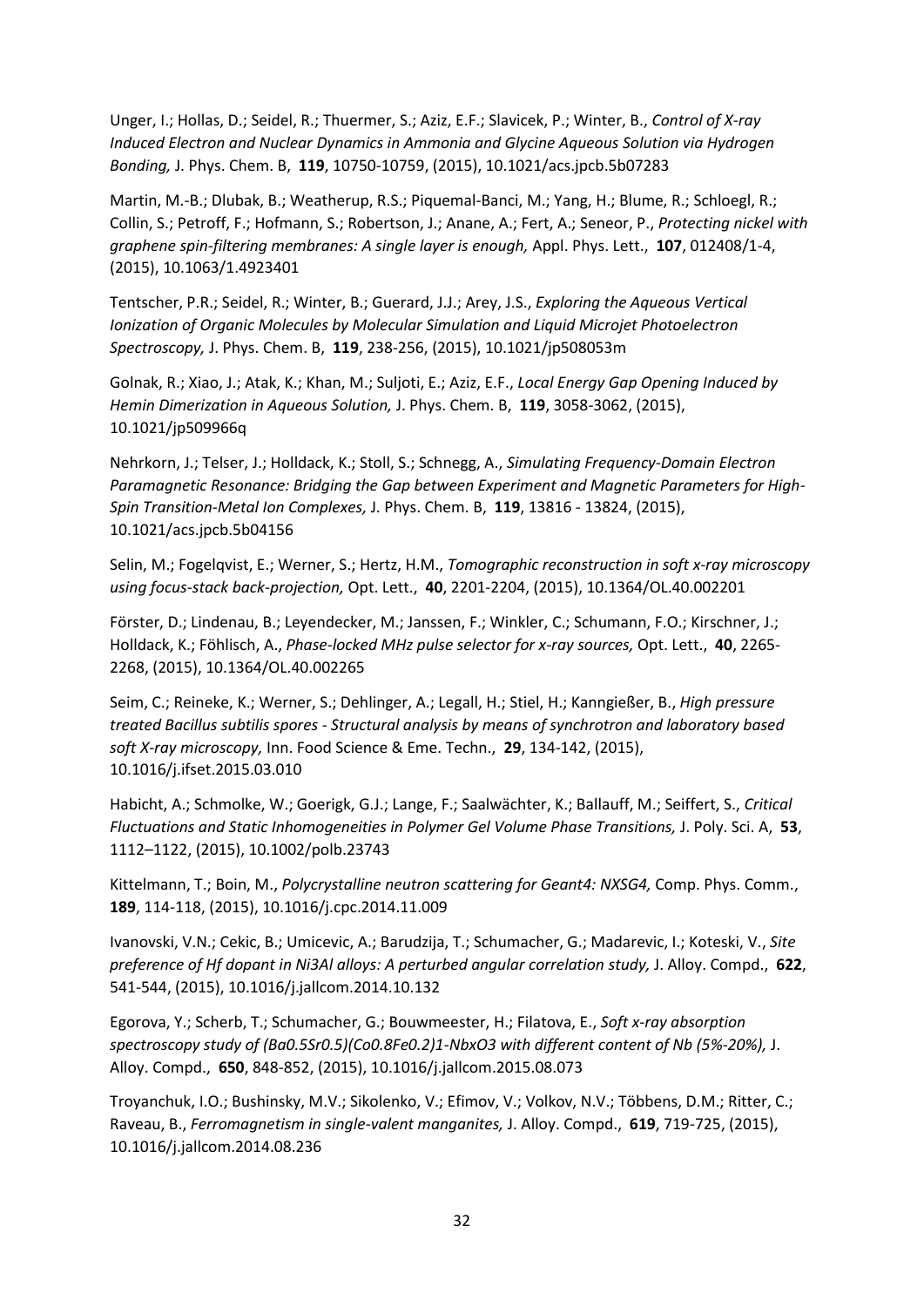Rusinek, D.; Czub, J.; Niewolski, J.; Gondek, L.; Gajewska, M.; Takasaki, A.; Hoser, A.; Zywczak, A., *Structural phase transitions in the Ti45Zr38Ni17-xFex nano-alloys and their deuterides,* J. Alloy. Compd., **646**, 90-95, (2015), 10.1016/j.jallcom.2015.06.023

Zamudio-Bayer, V.; Hirsch, K.; Langenberg, A.; Kossick, M.; Ławicki, A.; Terasaki, A.; v. Issendorff, B.; Lau, J.T., *Direct observation of high-spin states in manganese dimer and trimer cations by x-ray magnetic circular dichroism spectroscopy in an ion trap,* J. Chem. Phys., **142**, 234301/1-6, (2015), 10.1063/1.4922487

Zamudio-Bayer, V.; Hirsch, K.; Langenberg, A.; Lawicki, A.; Terasaki, A.; von Issendorff, B.; Lau, J.T., *Electronic ground states of Fe2+ and Co2+ as determined by x-ray absorption and x-ray magnetic circular dichroism spectroscopy,* J. Chem. Phys., **143**, 244318/1-6, (2015), 10.1063/1.4939078

Sellberg, J.; McQueen, T.; Laksmono, H.; Schreck, S.; Beye, M.; DePonte, D.; Kennedy, B.; Nordlund, D.; Sierra, R.; Schlesinger, D.; Tokushima, T.; Zhovtobriukh, I.; Eckert, S.; Segtnan, V.; Ogasawara, H.; Kubicek, K.; Techert, S.; Bergmann, U.; Dakovski, G.; Schlotter, W.; Harada, Y.; Bogan, M.; Wernet, P.; Föhlisch, A.; Pettersson, L.; Nilsson, A., *X-ray emission spectroscopy of bulk liquid water in "no-man's land",* J. Chem. Phys., **142**, 044505/1-9, (2015), 10.1063/1.4905603

Hoffmann, I.; Farago, B.; Schweins, R.; Falus, P.; Sharp, M.; Prevost, S.; Gradzielski, M., *On the mesoscopic origins of high viscosities in some polyelectrolyte-surfactant mixtures, J. Chem. Phys.,* **143**, 074902/1-11, (2015), 10.1063/1.4928583

Grell, G.; Bokarev, S.I.; Winter, B.; Seidel, R.; Aziz, E.F.; Aziz, S.G.; Kühn, O., *Multi-reference approach to the calculation of photoelectron spectra including spin-orbit coupling,* J. Chem. Phys., **143**, 074104/1-9, (2015), 10.1063/1.4928511

Leitner, T.; Taieb, R.; Meyer, M.; Wernet, P., *Probing photoelectron angular distributions in molecules with polarization-controlled two-color above-threshold ionization,* Phys. Rev. A, **91**, 063411/1-7, (2015), 10.1103/PhysRevA.91.063411

Kozhevnikov, I.V.; Filatova, E.O.; Sokolov, A.A.; Konashuk, A.S.; Siewert, F.; Störmer, M.; Gaudin, J.; Keitel, B.; Samoylova, L.; Sinn, H., *Comparative study of the X-ray reflectivity and in-depth profile of a-C, B4C and Ni coatings at 0.1–2 keV,* J. Synchrot. Radiat., **22**, 1-6, (2015), 10.1107/S1600577515000430

Savoly, Z.; Buzanich, G.; Pepponi, G.; Streli, C.; Hracs, K.; Nagy, P.I.; Záray, G., *The fate of nano-ZnO and its bulk counterpart in the body of microscopic nematodes: An X-ray spectrometric study,*  Microchem. J., **118**, 80-87, (2015), 10.1016/j.microc.2014.08.011

Stribeck, N.; Li, X.; Kogut, I.; Moritz, H.-U.; Eling, B.; Goerigk, G.; Hoell, A., *Morphological failure mechanisms in tensile tests of crosslinked polyurethanes with poorly developed domain structure,*  Macromol. Mat. Eng., **300**, 699-711, (2015), 10.1002/mame.201500007

Feye-Treimer, U.; Treimer, W., *Erratum: Phase-based x-ray scattering - A possible method to detect cancer cells in a very early stage,* Med. Phys., **42**, 2654, (2015), 10.1118/1.4917220

Lentz, M.; Klaus, M.; Wagner, M.; Fahrenson, Ch.; Beyerlein, I. J.; Zecevic, M.; Reimers, W.; Knezevic, M., *Effect of age hardening on the deformation behavior of an Mg-Y-Nd alloy: In-situ X-ray diffraction and crystal plasticity modeling,* Mater. Sci. Eng. A, **628**, 396-409, (2015), 10.1016/j.msea.2015.01.069

Keller, L.; Hilger, A.; Manke, I., *Impact of sand content on solute diffusion in Opalinus Clay,* App. Clay Sc., **0**, 134-142, (2015), 10.1016/j.clay.2015.04.009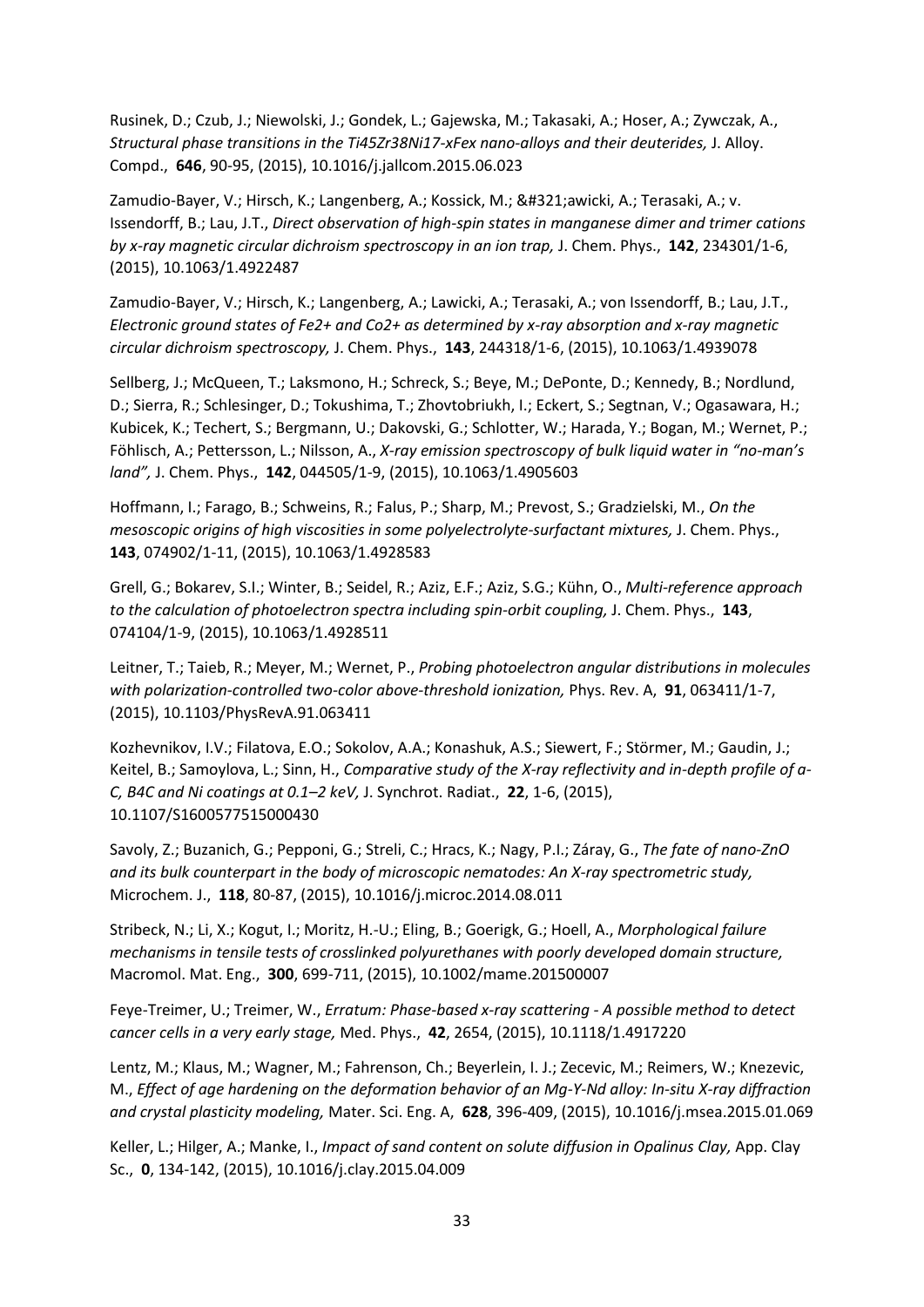Gierster, L.; Ünal, A.A.; Pape, L.; Radu, F.; Kronast, F., *Laser induced magnetization switching in a TbFeCo ferrimagnetic thin film: discerning the impact of dipolar fields, laser heating and laser helicity by XPEEM,* Ultramicroscopy, **159**, 508-512, (2015), 10.1016/j.ultramic.2015.05.016

Schuetz, R.; Fix, D.; Schade, U.; Aziz, E.F.; Timofeeva, N.; Weinkamer, R.; Masic, A., *Anisotropy in Bone Demineralization Revealed by Polarized Far-IR Spectroscopy,* Mol., **20**, 5835-5850, (2015), 10.3390/molecules20045835

Tedesco, J.C.G.; Carvalho, A.M.G.; Christensen, N.B.; Kockelmann, W.; Telling, M.T.F.; Yokaichiya, F.; Többens, D.M.; Simeoni, G.G.; Cardoso, L.P.; Coelho, A.A.; Bordallo, H.N., *Analysis of the crystallographic and magnetic structures of the Tb0.1Pr0.9Al2 and Tb0.25Pr0.75Al2 magnetocaloric compounds by means of neutron scattering,* J. Mater. Sci., **50**, 2884-2892, (2015), 10.1007/s10853- 015-8851-1

Toth, S.; Lake, B., *Linear spin wave theory for single-Q incommensurate magnetic structures,* J. Phys.: Condens. Matter, **27**, 166002/1-10, (2015), 10.1088/0953-8984/27/16/166002

Anand, V.K.; Tennant, D.A.; Lake, B., *Investigations of the effect of nonmagnetic Ca substitution for magnetic Dy on spin-freezing in Dy2Ti2O7,* J. Phys.: Condens. Matter, **27**, 436001/1-9, (2015), 10.1088/0953-8984/27/43/436001

Sikolenko, V.; Troyanchuk, I.; Bushinsky, M.; Efimov, V.; Keller, L.; White, J. S.; Schilling, F. R.; Schorr, S., *High pressure induced spin state crossover in Sr2CaYCo4O10.5,* J. Phys.: Condens. Matter, **27**, 046005/1-5, (2015), 10.1088/0953-8984/27/4/046005

Gu, S.; Kaiser, J.; Marzun, G.; Ott, A.; Lu, Y.; Ballauff, M.; Zaccone, A.; Barcikowski, S.; Wagener, P., *Ligand-free Gold Nanoparticles as a Reference Material for Kinetic Modelling of Catalytic Reduction of 4-Nitrophenol,* Cat. Letters, **145**, 1105-1112, (2015), 10.1007/s10562-015-1514-7

Saito, K.; Ueno, T.; Yano, M.; Harada, M.; Shoji, T.; Sakuma, N.; Manabe, A.; Kato, A.; Keiderling, U.; Ono, K., *Magnetization reversal of a Nd-Cu-infiltrated Nd-Fe-B nanocrystalline magnet observed with small-angle neutron scattering,* J. Appl. Phys., **117**, 17B302/1-4, (2015), 10.1063/1.4908026

Roshchupkin, D.; Ortega, L.; Zizak, I.; Plotitcyna, O.; Matveev, V.; Kononenko, O.; Emelin, E.; Erko, A.; Tynyshtykbayev, K.; Irzhak, D.; Insepov, Z., *Surface acoustic wave propagation in graphene film,* J. Appl. Phys., **118**, 104901/1-5, (2015), 10.1063/1.4930050

Kunkel, N.; Reichert, C.; Springborg, M.; Wallacher, D.; Kohlmann, H., *Hydrogenation properties of LixSr1-xAlSi studied by quantum-chemical methods (0 <= x <= 1) and in-situ neutron powder diffraction (x=1),* J. Solid State Chem., **211**, 318-324, (2015), 10.1016/j.jssc.2014.10.021

Raghuwanshi, V.S.; Harizanova, R.; Tatchev, D.; Hoell, A.; Rüssel, C., *Structural analysis of Fe-Mn-O nanoparticles in glass ceramics by small angle scattering,* J. Solid State Chem., **222**, 103-110, (2015), 10.1016/j.jssc.2014.11.009

Feinauer, J.; Brereton, T.; Spettl, A.; Weber, M.; Manke, I.; Schmidt, V., *Stochastic 3D modeling of the microstructure of lithium-ion battery anodes via Gaussian random fields on the sphere,* Comp Mat Science, **109**, 137-146, (2015), 10.1016/j.commatsci.2015.06.025

Öberg, H.; Gladh, J.; Dell'Angela, M.; Anniyev, T.; Beye, M.; Coffee, R.; Föhlisch, A.; Katayama, T.; Kaya, S.; LaRue, J.; Mogelhoj, A.; Nordlund, D.; Ogasawara, H.; Schlotter, W. F.; Sellberg, J. A.; Sorgenfrei, F.; Turner, J. J.; Wolf, M.; Wurth, W.; Öström, H.; Nilsson, A.; Norskov, J. K.; Pettersson, L.G.M., *Optical laser-induced CO desorption from Ru(0001) monitored with a free-electron X-ray laser:*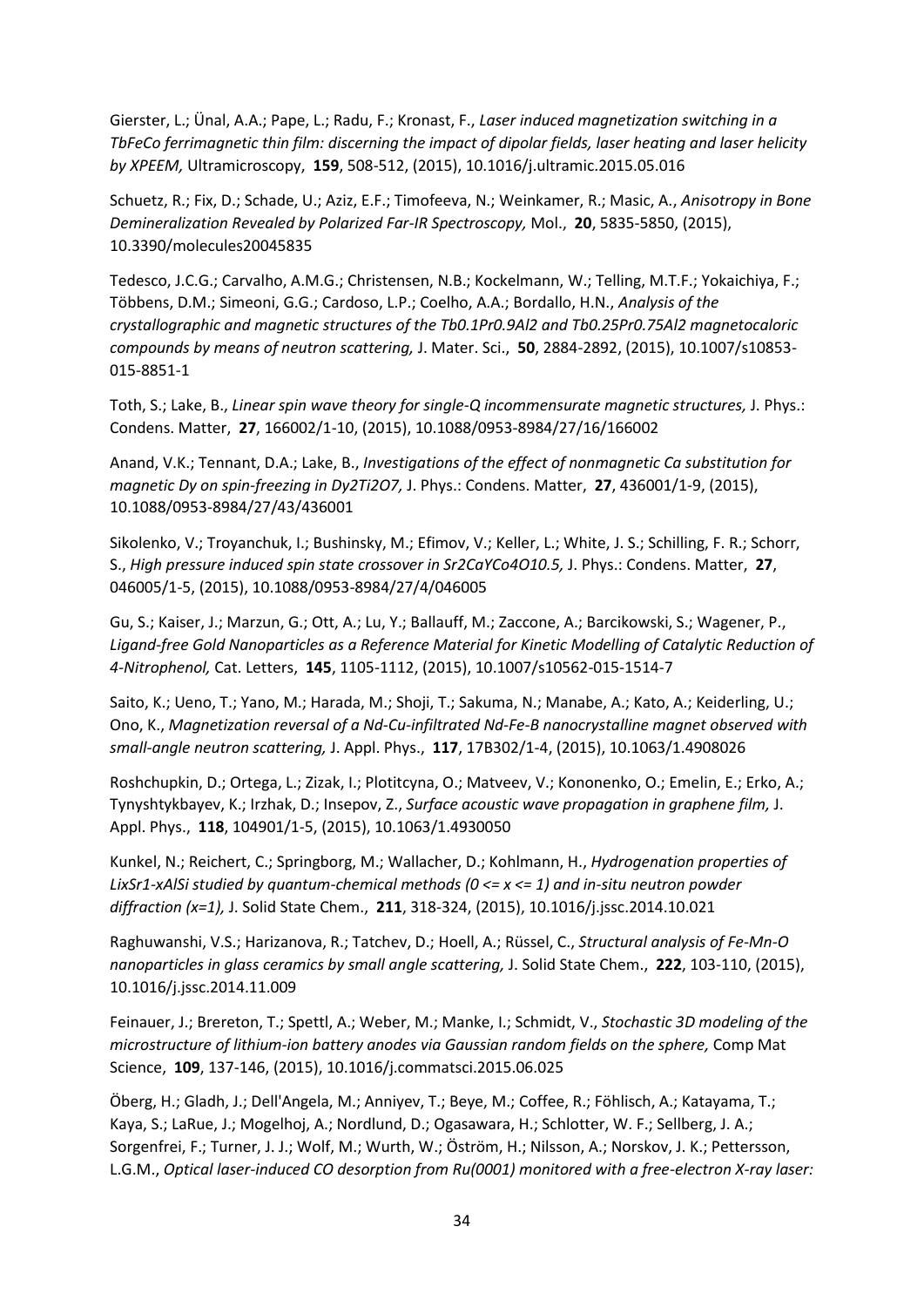*DFT prediction and X-ray confirmation of a precursor state,* Surf. Sci., **640**, 80-88, (2015), 10.1016/j.susc.2015.03.011

Vogel, C.; Stemann, J.; Holldack, K.; Sekine, R.; Lipiec, E.; Adam, C., *Thermal treatment of chromium(III) oxide with carbonates analyzed by far-infrared spectroscopy,* Appl. Spect., **69**, 1210- 1214, (2015), 10.1366/15-07878

Pardo-Alonso, S.; Solórzano, E.; Vincente, J.; Brabant, L.; Dierik, M.; Manke, I.; Hilger, A.; Laguna, E.; Rodriguez-Perez, M.A., *muCT-Based Analysis of the Solid Phase in Foams: Cell Wall Corrugation and other Microscopic Features,* Micro. Microanal., **21**, 1361-1371, (2015), 10.1017/S1431927615014890

Platt, P.; Polatidis, E.; Frankel, P.; Klaus, M.; Gass, M.; Howells, R.; Preuss, M., *A Study into Stress Relaxation in Oxides Formed on Zirconium Alloys,* J. Nuclear Mater., **456**, 415-425, (2015), 10.1016/j.jnucmat.2014.09.072

Feinauer, J.; Spettl, A.; Manke, I.; Strege, S.; Kwade, A.; Pott, A.; Schmidt, V., *Structural Characterization of Particle Systems usingSpherical Harmonics,* Mater. Character., **106**, 123-133, (2015), 10.1016/j.matchar.2015.05.023

Marx, V.M.; Kirchlechner, C.; Zizak, I.; Cordill, M.J.; Dehm, G., *Adhesion measurement of a buried Cr interlayer on polyimide,* Phil. Mag., **95**, 1982-1991, (2015), 10.1080/14786435.2014.920543

Born, Philip; Holldack, Karsten; Sperl, Matthias, *Particle characterization using THz spectroscopy,*  Gran. Matt., **17**, 531-536, (2015), 10.1007/s10035-015-0578-9

Liu, Y.; Schumacher, G.; Bian, X.F.; Banhart, J., *Local constriction around minor elements in Al86Ni7X1Y6 metallic glass (X: Ag, Au, Pt),* J. Non-Cryst. Solids, **422**, 26-31, (2015), doi:10.1016/j.jnoncrysol.2015.05.001

Russina, O.; Macchiagodena, M.; Kirchner, B.; Mariani, A.; Aoun, B.; Russina, M.; Caminiti, R.; Triolo, A., *Association in ethylammonium nitrate-dimethyl sulfoxide mixtures: First structural and dynamical evidences,* J. Non-Cryst. Solids, **407**, 333-338, (2015), 10.1016/j.jnoncrysol.2014.08.051

Hampe, O.; Franke, H.; Hipsley, A.; Kardjilov, N.; Müller, J., *Prenatal cranial ossification of the humpback whale (Megaptera novaeangliae).,* J. of Morph., **276**, 564-582, (2015), 10.1002/jmor.20367

Crumpton, N.; Kardjilov, N.; Asher, R.J., *Convergence vs. Specialization in the Ear Region of Moles (Mammalia),* J. of Morph., **276**, 900-914, (2015), 10.1002/jmor.20391

Alfeld, M.; Laurenze-Landsberg, C.; Denker, A.; Janssens, K.; Noble, P., *Neutron activation autoradiography and scanning macro-XRF of Rembrandt van Rijn's Susanna and the Elders (Gemäldegalerie Berlin): a comparison of two methods for imaging of historical paintings with elemental contrast,* Appl. Phys. A, **119**, 795-805, (2015), 10.1007/s00339-015-9081-8

Dugan, G.F.; Sonnad, K.G.; Cimino, R.; Ishibashi, T.; Schäfers, F., *Measurements of x-ray scattering from accelerator vacuum chamber surfaces, and comparison with an analytical model, Phys. Rev.* Spec. Topics, **18**, 040704/1-20, (2015), 10.1103/PhysRevSTAB.18.040704

Pöplau, G.; van Rienen, U.; Meseck, A., *Numerical studies of the behavior of ionized residual gas in an energy recovering linac,* Phys. Rev. Spec. Topics, **18**, 044401/1-12, (2015), 10.1103/PhysRevSTAB.18.044401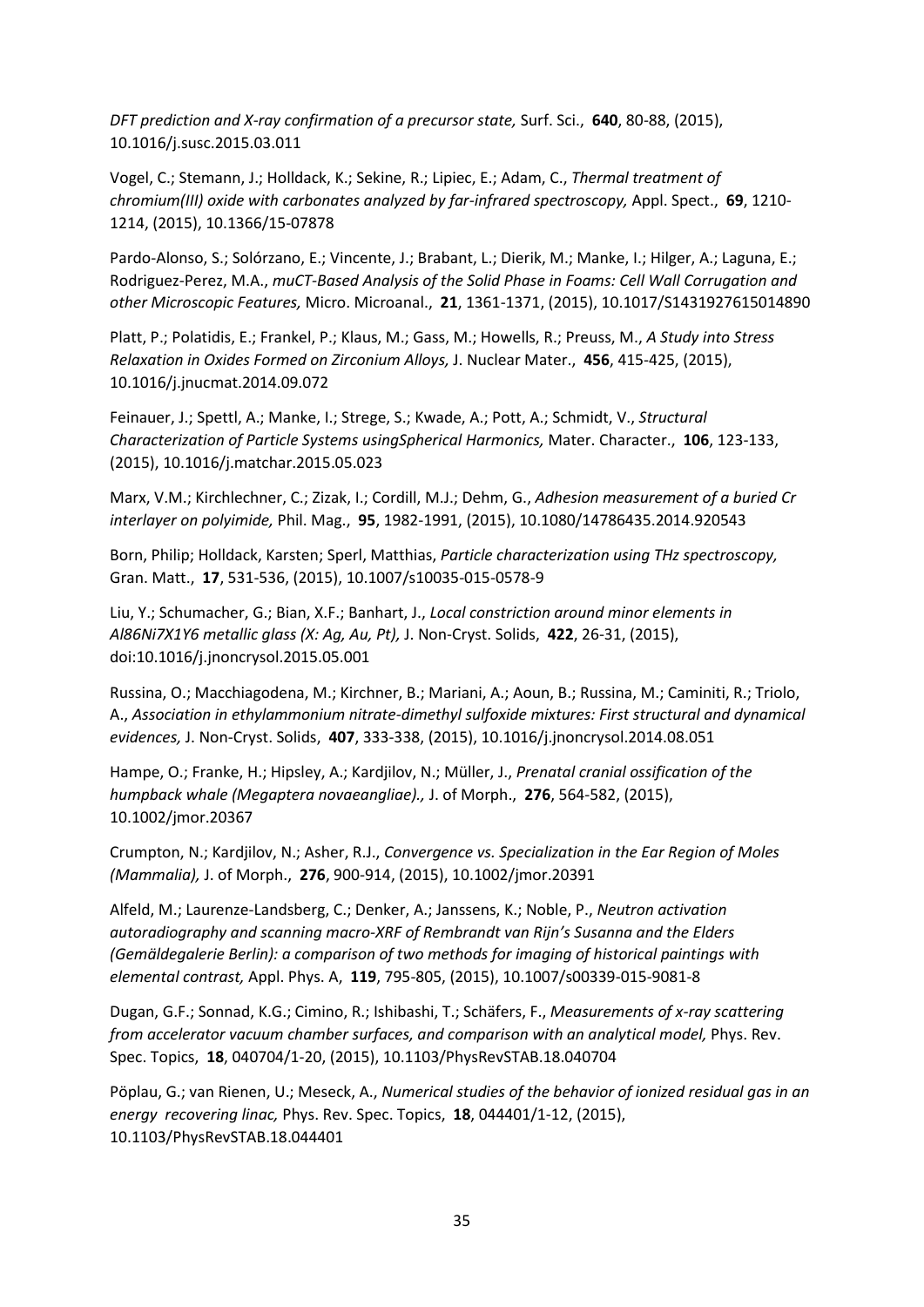Vogt, J.-M.; Kugeler, O.; Knobloch, J., *High-Q operation of superconducting rf cavities: Potential impact of thermocurrents on the rf surface resistance,* Phys. Rev. Spec. Topics, **18**, 042001/1-11, (2015), 10.1103/PhysRevSTAB.18.042001

Gierster, L.; Pape, L.; Uenal, A.A.; Kronast, F., *A sample holder with integrated laser optics for an ELMITEC photoemission electron microscope,* Rev. Sci. Instrum., **86**, 023702/1-4, (2015), 10.1063/1.4907402

Prokhnenko, O.; Stein, W.-D.; Bleif, H.-J.; Fromme, M.; Bartkowiak, M.; Wilpert, T., *Time-of-flight Extreme Environment Diffractometer at the Helmholtz-Zentrum Berlin,* Rev. Sci. Instrum., **86**, 033102/1-9, (2015), 10.1063/1.4913656

Groitl, F.; Keller, T.; Quintero-Castro, D. L.; Habicht, K., *Neutron resonance spin-echo upgrade at the three-axis spectrometer FLEXX,* Rev. Sci. Instrum., **86**, 025110/1-9, (2015), 10.1063/1.4908167

Yin, Z.; Peters, H.B.; Hahn, U.; Agaker, M.; Hage, A.; Reininger, R.; Siewert, F.; Nordgren, J.; Viefhaus, J.; Techert, S., *A new compact soft x-ray spectrometer for resonant inelastic x-ray scattering studies at PETRA III,* Rev. Sci. Instrum., **86**, 093109/1-5, (2015), 10.1063/1.4930968

Abrudan, R.; Bruessing, F.; Salikhov, R.; Meermann, J.; Radu, I.; Ryll, H.; Radu, F.; Zabel, H., *ALICE-An advanced reflectometer for static and dynamic experiments in magnetism at synchrotron radiation facilities,* Rev. Sci. Instrum., **86**, 063902/1-18, (2015), 10.1063/1.4921716

Tötzke, C.; Manke, I.; Gaiselmann, G.; Bohner, J.; Müller, B.R.; Kupsch, A.; Hentschel, M.P.; Schmidt, V.; Banhart, J.; Lehnert, W., *A dedicated compression device for high resolution X-ray tomography of compressed gas diffusion layers,* Rev. Sci. Instrum., **86**, 043702/1-6, (2015), 10.1063/1.4918291

Valiska, M.; Pospisil, J.; Stunault, A.; Takeda, Y.; Gillon, B.; Haga, Y.; Prokes, K.; Abd-Elmeguid, M.M.; Nenert, G.; Okane, T.; Yamagami, H.; Chapon, L.; Gukasov, A.; Cousson, A.; Yamamoto, E.; Sechovsky, V., *Gradual Localization of 5f States in Orthorhombic UTX Ferromagnets: Polarized Neutron Diffraction Study of Ru Substituted UCoGe,* J. the Phys. Soc. Jpn., **84**, 084707/1-8, (2015), 10.7566/JPSJ.84.084707

Pietzsch, A.; Nisar, J.; Jämstorp, E.; Grasjö, J.; Arhammar, C.; Ahuja, R.; Rubensson, J.-E., *Kaolinite: Defect defined material properties - A soft X-ray and first principles study of the band gap,* J. Electr. Spectr., **202**, 11-15, (2015), 10.1016/j.elspec.2015.02.003

Schiwietz, G.; Beye, M.; Kühn, D.; Xiao, G., *The retarding Bessel-Box - an electron-spectrometer designed for pump/probe experiments,* J. Electr. Spectr., **203**, 51-59, (2015), 10.1016/j.elspec.2015.06.011

Zhao, H.; Chen, X.G.; Wei, J.Z.; Du, H.L.; Han, J.Z.; Wang, C.S.; Liu, S.Q.; Zhang, Y.; Yang, Y.C.; Franz, A.; Többens, D.; Yang, J.B., *Competing Magnetic Interactions in Co-Doped La0.7Sr0.3MnO3,* IEEE Trans. Magn., **51**, 1200205/1-5, (2015), 10.1109/TMAG.2015.2443154

Mueller, U.; Förster, R.; Hellmig, M.; Huschmann, F.U.; Kastner, A.; Malecki, P.; Pühringer, S.; Röwer, M.; Sparta, K.; Steffien, M.; Ühlein, M.; Wilk, P.; Weiss, M.S., *The macromolecular crystallography*  beamlines at BESSY II of the Helmholtz-Zentrum Berlin: Current status and perspectives, Europ. Phys. J. Plus, **130**, 141/1-10, (2015), 10.1140/epjp/i2015-15141-2

Reinhardt, M.; Kreuzer, M.; Geue, T.; Dahint, R.; Ballauff, M.; Steitz, R., *Poly-acrylic Acid Brushes and Adsorbed Proteins,* Z. Phys. Chem., **229**, 1119-1139, (2015), 10.1515/zpch-2014-0540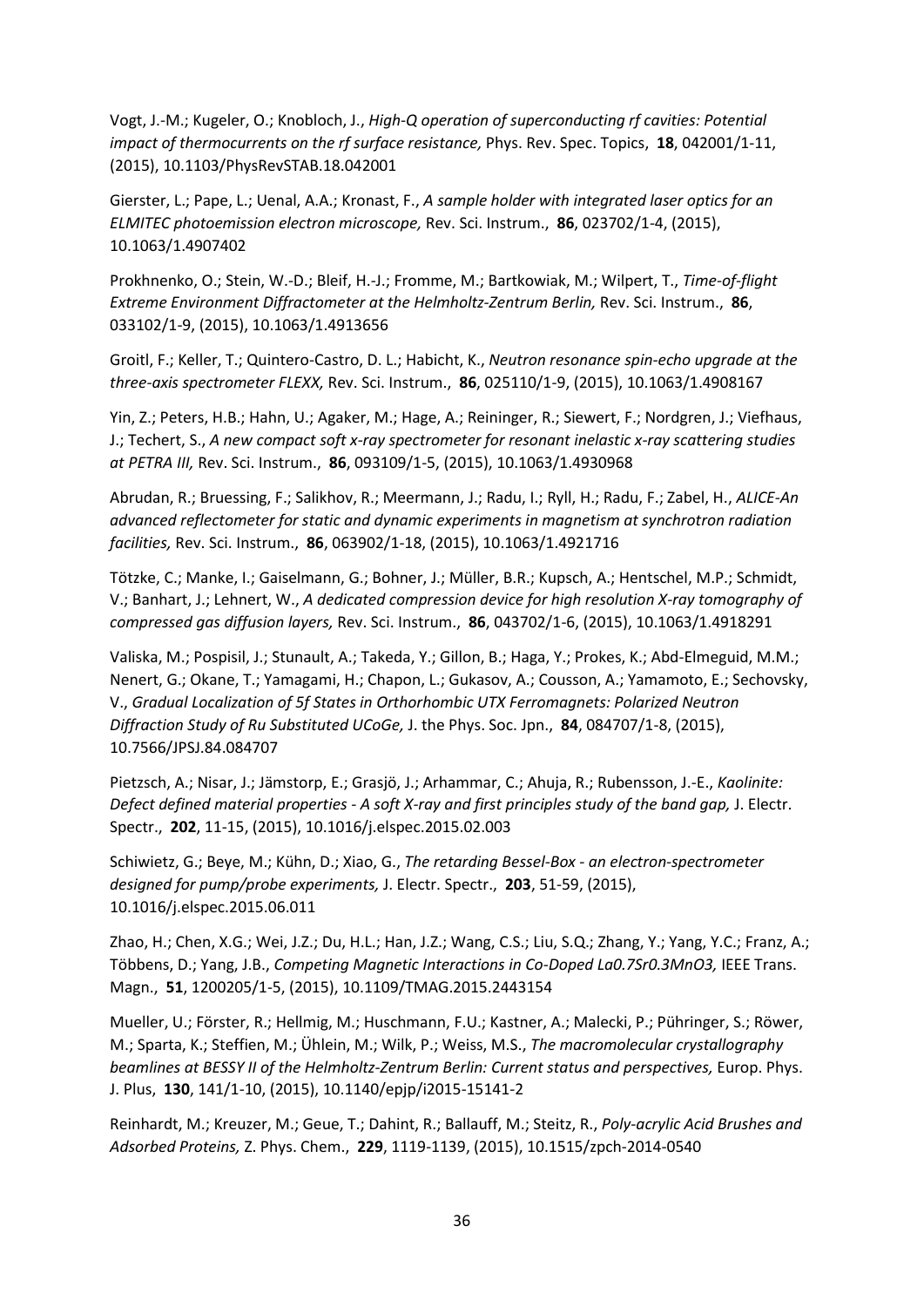Yin, Z.; Rajkovic, I; Thekku Veedu, S.; Deinert, S; Raiser, D.; Jain, R.; Fukuzawa, H.; Wada, S.; Quevedo, W.; Kennedy, B.; Schreck, S.; Pietzsch, A.; Wernet, P.; Ueda, K.; Föhlisch, A.; Techert, S., *Ionic Solutions Probed by Resonant Inelastic X-ray Scattering,* Z. Phys. Chem., **229**, 1855-1867, (2015), 10.1515/zpch-2015-0610

Früh, J.; Rühm, A.; Möhwald, H.; Krastev, R.; Köhler, R., *Reflectometry on curved interfaces,* Physica B, **457**, 202-211, (2015), 10.1016/j.physb.2014.08.030

Kim, F.H.; Penumadu, D.; Gregor, J.; Marsch, M.; Kardjilov, N.; Manke, I., *Characterizing Partially Saturated Compacted-Sand Specimen Using 3D Image Registration of High-Resolution Neutron and X-Ray Tomography,* J. Comp. Civil Eng., **29**, 04014096/1-11, (2015), 10.1061/(ASCE)CP.1943- 5487.0000424

Dixon, I.R.; Adkins, T.A.; Bird, M.D.; Bole, S.; Toth, J.; Ehmler, H.; Hoffmann, M.; Smeibidl, P., *Final Assembly of the Helmholtz-Zentrum Berlin Series-Connected Hybrid Magnet System,* IEEE Trans. Appl. Supercond., **25**, 4300204/1-4, (2015), 10.1109/TASC.2014.2361098

Schmitz, D.; Siewert, F.; Zeschke, T., *Stripe pattern in the intensity profile of collimated soft x-ray beams caused by surface corrugation of the refocusing mirrors,* Nucl. Instrum. Methods Phys. Res. Sect. A, **774**, 89–93, (2015), 10.1016/j.nima.2014.11.094

Bartkowiak, M.; Stüßer, N.; Prokhnenko, O., *The design of the inelastic neutron scattering mode for*  the Extreme Environment Diffractometer with the 26 T High Field Magnet, Nucl. Instrum. Methods Phys. Res. Sect. A, **797**, 121-129, (2015), 10.1016/j.nima.2015.06.028

Gurieva, G.; Dimitrievska, M.; Zander, S.; Pérez-Rodríguez, A.; Izquierdo-Roca, V.; Schorr, S., *Structural characterisation of Cu2.04Zn0.91Sn1.05S2.08Se1.92,* Phys. Status Solidi C, **12**, 588–591, (2015), 10.1002/pssc.201400307

Ishikawa, T.; Watanabe, T.; Hara, S.; Islam, A.T.M.N.; Wheeler, E.M.; Lake, B., *Ultrasound velocity measurements in orbital-degenerate frustrated spinel MgV2O4,* J. Phys. Conf., **592**, 012107/1-4, (2015), 10.1088/1742-6596/592/1/012107

Lim, J.A.; Siemensmeyer, K.; Cermak, P.; Lake, B.; Schneidewind, A.; Inosov, D.S., *Bambus: a new inelastic multiplexed neutron spectrometer for PANDA,* J. Phys. Conf., **592**, 012145/1-6, (2015), 10.1088/1742-6596/592/1/012145

Voigt, J.; Soltner, H.; Babcock, E.; Aldus, R.J.; Salhi, Z.; Gainov, R.R.; Brueckel, T., *Polarization analysis for the thermal chopper spectrometer TOPAS,* EPJ Web Conf, **83**, 03016/1-5, (2015), 10.1051/epjconf/20158303016

Brokmeier, H.-G.; Carradó, A.; Al-hamdany, N.; Pirling, T.; Wimpory, R.; Schell, N.; Palkowski, H., *Texture gradient in a copper tube at maximum and minimum wall thickness,* IOP Conf. Ser., **82**, 012102/1-4, (2015), 10.1088/1757-899X/82/1/012102

Prokes, K.; Hartwig, S.; Stunault, A.; Isikawa, Y.; Stockert, O., *Probing Magnetism in CePdAl under Multi-Extreme Conditions using Polarized Neutrons,* J. Phys. Conf., **592**, 012082/1-6, (2015), 10.1088/1742-6596/592/1/012082

Hartwig, S.; Prokes, K.; Huang, Y.; Pöttgen, R., *Magnetic neutron diffraction and pressure studies on CeRuSn,* J. Phys. Conf., **592**, 012091/1-6, (2015), 10.1088/1742-6596/592/1/012091

Dell'Angela, M.; Anniyev, T.; Beye, M.; Coffee, R.; Föhlisch, A.; Gladh, J.; Kaya, S.; Katayama, T.; Krupin, O.; Nilsson, A.; Nordlund, D.; Schlotter, W. F.; Sellberg, J. A.; Sorgenfrei, F.; Turner, J. J.;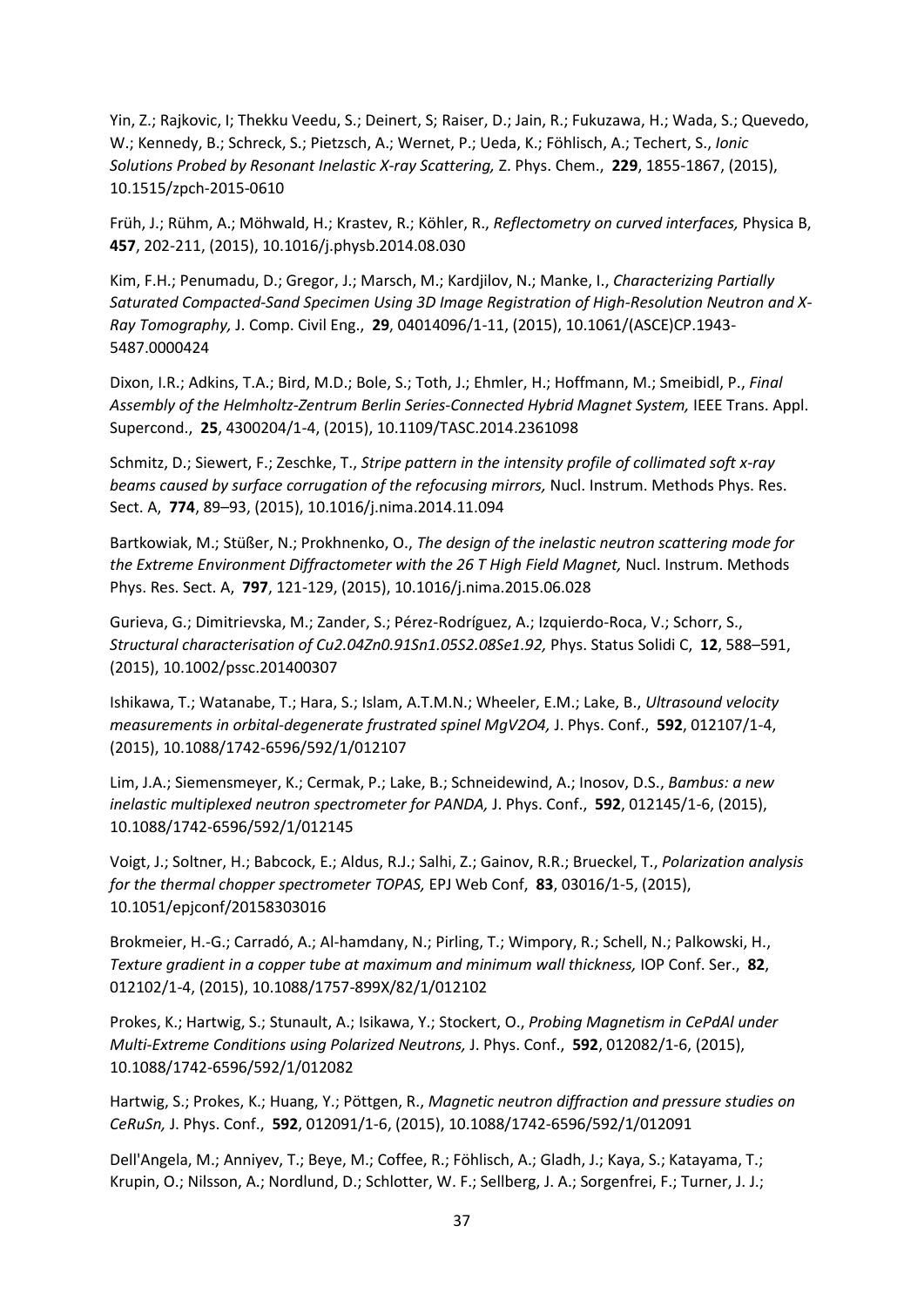Öström, H.; Ogasawara, H.; Wolf, M.; Wurth, W., *Vacuum space charge effects in sub-picosecond soft X-ray photoemission on a molecular adsorbate layer,* Str. Dyn., **2**, 025101/1-10, (2015), 10.1063/1.4914892

Rose, J.P.; Wang, B.-C.; Weiss, M.S., *Native SAD is maturing,* IUCrJ, **2**, 431-440, (2015), 10.1107/S2052252515008337

Höh, M.A.; Arlt, T.; Kardjilov, N.; Manke, I.; Banhart, J.; Fritz, D.L.; Ehlert, J.; Lüke, W.; Lehnert, W., *Inoperando Neutron Radiography Studies of Polymer Electrolyte Membrane Water Electrolyzers,* ECS Trans., **69**, 1135-1140, (2015), 10.1149/06917.1135ecst

Härk, E.; Jäger, R.; Tallo, T.; Thomberg, T.; Kurig, H.; Russina, M.; Kardjilov, N.; Manke, I.; Hilger, A.; Lust, E., Different Carbide Derived Nanoporous Carbon Supports and Electroreduction of Oxygen, ECS Trans., **66**, 69-80, (2015), 10.1149/06624.0069ecst

Habicht, K.; Quintero-Castro, D.L.; Toft-Petersen, R.; Kure, M.; Maede, L.; Groitl, F.; Le, M.D., *The upgraded cold neutron triple-axis spectrometer FLEXX - enhanced capabilities by new instrumental options,* EPJ Web Conf, **83**, 03007/1-5, (2015), 10.1051/epjconf/20158303007

Haußmann, J.; Wilhelm, F.; Enz, S.; Klages, M.; Pournemat, A.; Bergbreiter, Ch.; Clark, J.S.; Duraisamy, K.P.; Seibenberger, K.; Markötter, H.; Manke, I.; Scholta, J., *GDL and MPL Characterization and Their Relevance to Fuel Cell Modelling,* ECS Trans., **69**, 1279-1291, (2015), 10.1149/06917.1279ecst

Winkler, S.; Amsalem, P.; Frisch, J.; Oehzelt, M.; Heimel, G.; Koch, N., *Probing the energy levels in hole-doped molecular semiconductors,* Mater. Horizons, **2**, 427-433, (2015), 10.1039/c5mh00023h

Papaefthimiou, V.; Diebold, M.; Ulhaq-Bouillet, C.; Doh, W.H.; Blume, R.; Zafeiratos, S.; Savinova, E.R., *Potential - induced segregation phenomena in bimetallic PtAu nanoparticles: an in-situ near ambient pressure photoelectron spectroscopy (NAP-XPS) study,* ChemElectroChem, **2**, 1519–1526, (2015), 10.1002/celc.201500188

Opitz, A.K.; Nenning, A.; Kogler, S.; Rameshan, C.; Rameshan, R.; Blume, R.; Hävecker, M.; Knop-Gericke, A.; Rupprechter, G.; Klötzer, B.; Fleig, J., *Water Splitting on Model-Composite La0.6Sr0.4FeO3-d (LSF) Electrodes in H2/H2O Atmosphere,* ECS Trans., **68**, 3333-3343, (2015), 10.1149/06801.3333ecst

Barrett, M.A.; Alsop, R.; Hauß, T.; Rheinstädter, M., *The Position of A beta 22-40 and A beta 1-42 in Anionic Lipid Membranes Containing Cholesterol,* Membr., **5**, 824-843, (2015), 10.3390/membranes5040824

Radu, I.; Stamm, C.; Eschenlohr, A.; Radu, F.; Abrudan, R.; Vahaplar, K.; Kachel, T.; Pontius, N.; Mitzner, R.; Holldack, K.; Föhlisch, A.; Evans, R. F. L.; Ostler, T. A.; Mentink, J.; Chantrell, R. W.; Tsukamoto, A.; Itoh, A.; Kirilyuk, A.; Kimel, A. V.; Rasing, Th., *Engineering Ultrafast Magnetism,* , , 297-299, (2015), 10.1007/978-3-319-07743-7\_92

Garcez, E.O.; Aldridge, L.P.; Raven, M.; Gates, W.P.; Collins, F.; Franco, M.; Yokaichiya, F., *Synchrotron Powder Diffraction Study of Cements Pastes,* J. Austr. Cer. Soc., **51**, 47-53, (2015),

Calligaris, G.A.; Franco, M.K.K.D.; Aldrige, L.P.; Rodrigues, M.S.; Beraldo, A.Lu.; Yokaichiya, F.; Turrillas, X.; Cardoso, L.P., *Assessing the pozzolanic activity of cements with added sugar cane straw ash by synchrotron X-ray diffraction and Rietveld analysis,* Constr. Build. Mat., **98**, 44-50, (2015), 10.1016/j.conbuildmat.2015.08.103